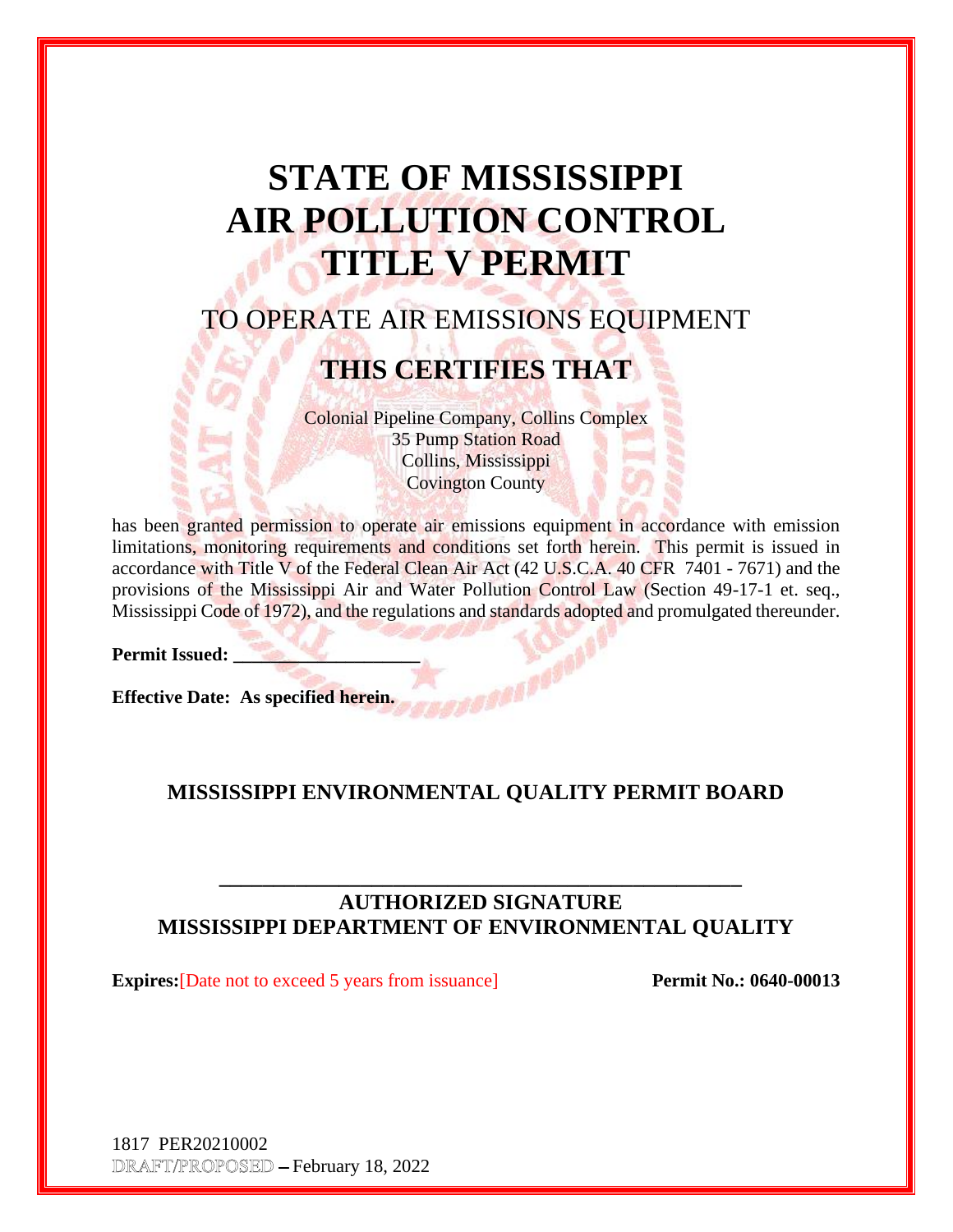## **TABLE OF CONTENTS**

| <b>SECTION 2.</b> |                                                       |  |
|-------------------|-------------------------------------------------------|--|
| <b>SECTION 3.</b> |                                                       |  |
| <b>SECTION 4.</b> |                                                       |  |
| <b>SECTION 5.</b> | MONITORING, RECORDKEEPING & REPORTING REQUIREMENTS 28 |  |
| <b>SECTION 6.</b> |                                                       |  |
|                   |                                                       |  |

#### **APPENDIX A LIST OF ABBREVIATIONS USED IN THIS PERMIT**

#### **APPENDIX B LIST OF REGULATIONS USED IN THIS PERMIT**

#### **APPENDIX C ALTERNATIVE DECK SEAM LOSS FACTOR CORRESPONDENCE**

#### **APPENDIX D ALTERNATIVE MONITORING METHOD CORRESPONDENCE**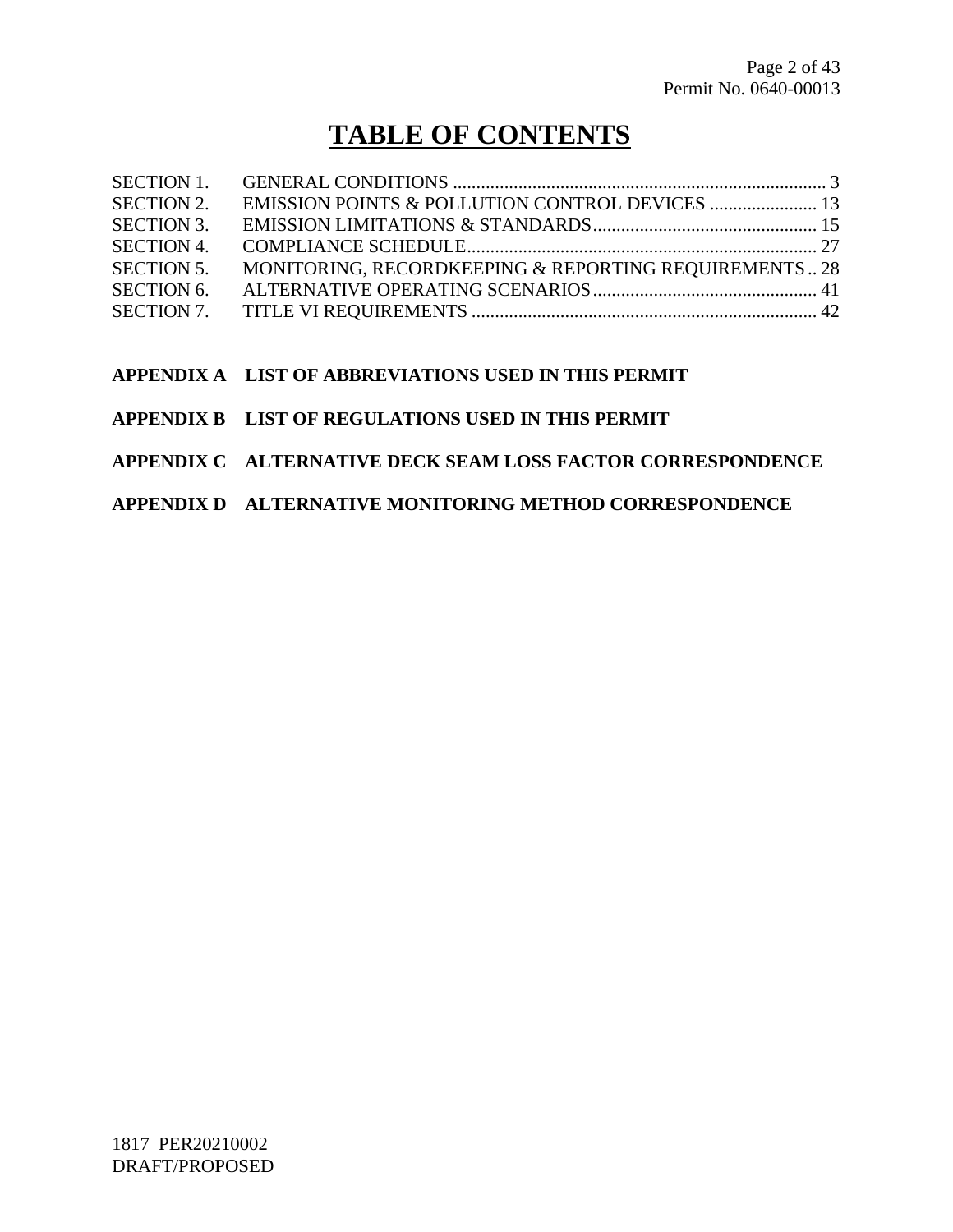### SECTION 1. GENERAL CONDITIONS

1.1 The permittee must comply with all conditions of this permit. Any permit noncompliance constitutes a violation of the Federal Act and is grounds for enforcement action; for permit termination, revocation and reissuance, or modification; or for denial of a permit renewal application.

(Ref.: 11 Miss. Admin. Code Pt. 2, R. 6.3.A(6)(a).)

1.2 It shall not be a defense for a permittee in an enforcement action that it would have been necessary to halt or reduce the permitted activity in order to maintain compliance with the conditions of this permit.

(Ref.: 11 Miss. Admin. Code Pt. 2, R. 6.3.A(6)(b).)

1.3 This permit and/or any part thereof may be modified, revoked, reopened, and reissued, or terminated for cause. The filing of a request by the permittee for a permit modification, revocation and reissuance, or termination, or of a notification of planned changes or anticipated noncompliance does not stay any permit condition.

(Ref.: 11 Miss. Admin. Code Pt. 2, R. 6.3.A(6)(c).)

- 1.4 Prior to its expiration, this permit may be reopened in accordance with the provisions listed below.
	- (a) This permit shall be reopened and revised under any of the following circumstances:
		- (1) Additional applicable requirements under the Federal Act become applicable to a major Title V source with a remaining permit term of 3 or more years. Such a reopening shall be completed no later than 18 months after promulgation of the applicable requirement. No such reopening is required if the effective date of the requirement is later than the date on which the permit is due to expire, unless the original permit or any of its terms and conditions has been extended.
		- (2) Additional requirements (including excess emissions requirements) become applicable to an affected source under the acid rain program. Upon approval by the Administrator, excess emissions offset plans shall be deemed to be incorporated into the permit.
		- (3) The Permit Board or EPA determines that the permit contains a material mistake or that inaccurate statements were made in establishing the emission standards or other terms or conditions of the permit.
- 1817 PER20210002 DRAFT/PROPOSED (4) The Administrator or the Permit Board determines that the permit must be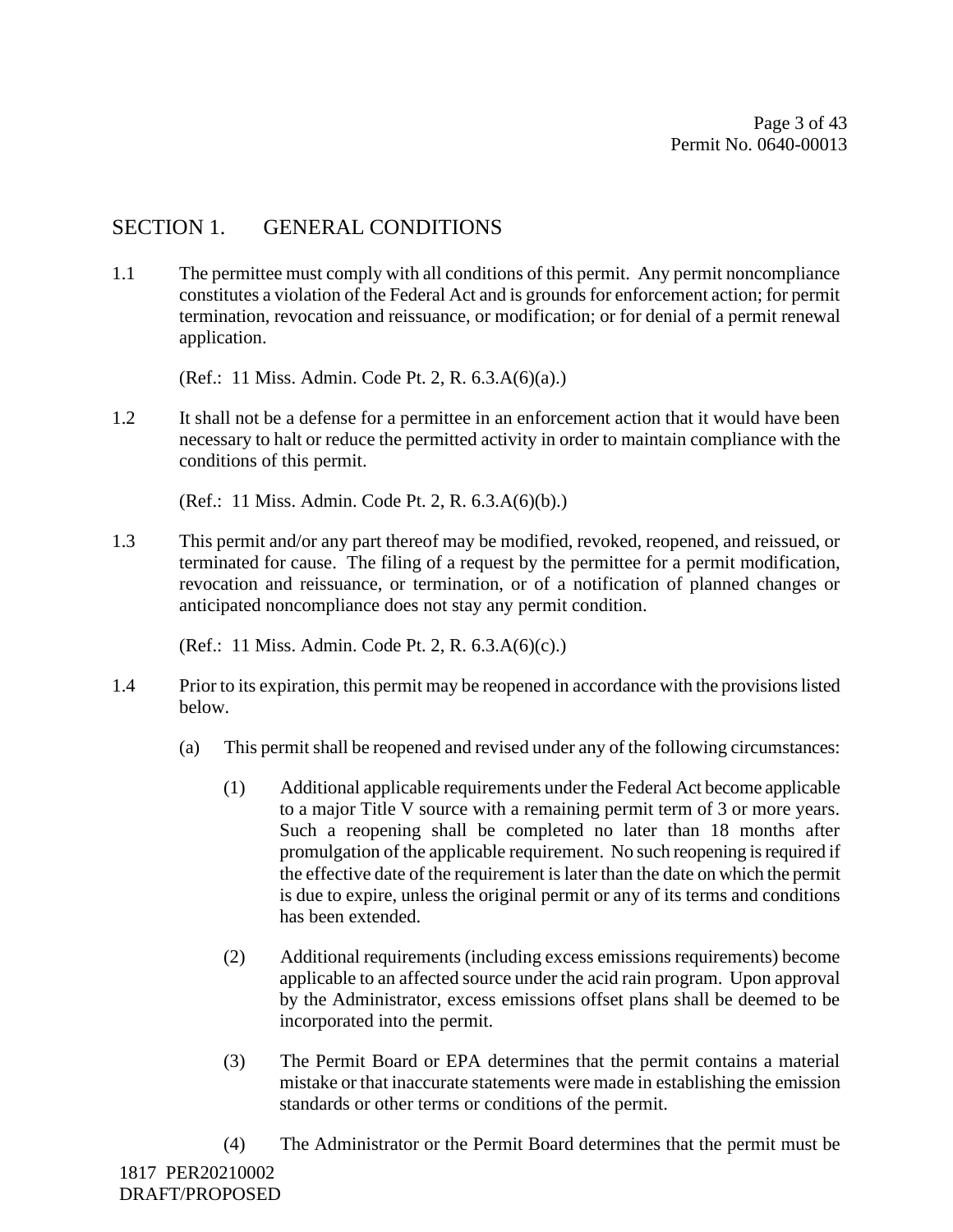revised or revoked to assure compliance with the applicable requirements.

- (b) Proceedings to reopen and issue this permit shall follow the same procedures as apply to initial permit issuance and shall only affect those parts of the permit for which cause to reopen exists. Such reopening shall be made as expeditiously as practicable.
- (c) Reopenings shall not be initiated before a notice of such intent is provided to the Title V source by the DEQ at least 30 days in advance of the date that the permit is to be reopened, except that the Permit Board may provide a shorter time period in the case of an emergency.

(Ref.: 11 Miss. Admin. Code Pt. 2, R. 6.4.G.)

1.5 The permittee shall furnish to the DEQ within a reasonable time any information the DEQ may request in writing to determine whether cause exists for modifying, revoking and reissuing, or terminating the permit or to determine compliance with the permit. Upon request, the permittee shall also furnish to the DEQ copies of records required to be kept by the permittee or, for information to be confidential, the permittee shall furnish such records to DEQ along with a claim of confidentiality. The permittee may furnish such records directly to the Administrator along with a claim of confidentiality.

(Ref.: 11 Miss. Admin. Code Pt. 2, R. 6.3.A(6)(e).)

1.6 This permit does not convey any property rights of any sort, or any exclusive privilege.

(Ref.: 11 Miss. Admin. Code Pt. 2, R. 6.3.A(6)(d).)

1.7 The provisions of this permit are severable. If any provision of this permit, or the application of any provision of this permit to any circumstances, is challenged or held invalid, the validity of the remaining permit provisions and/or portions thereof or their application to other persons or sets of circumstances, shall not be affected thereby.

(Ref.: 11 Miss. Admin. Code Pt. 2, R. 6.3.A(5).)

- 1.8 The permittee shall pay to the DEQ an annual permit fee. The amount of fee shall be determined each year based on the provisions of regulated pollutants for fee purposes and the fee schedule specified in the Commission on Environmental Quality's order which shall be issued in accordance with the procedure outlined in Regulation 11 Miss. Admin. Code Pt. 2, Ch. 6.
	- (a) For purposes of fee assessment and collection, the permittee shall elect for actual or allowable emissions to be used in determining the annual quantity of emissions unless the Commission determines by order that the method chosen by the applicant for calculating actual emissions fails to reasonably represent actual emissions. Actual emissions shall be calculated using emission monitoring data or direct emissions measurements for the pollutant(s); mass balance calculations such as the amounts of the pollutant(s) entering and leaving process equipment and where mass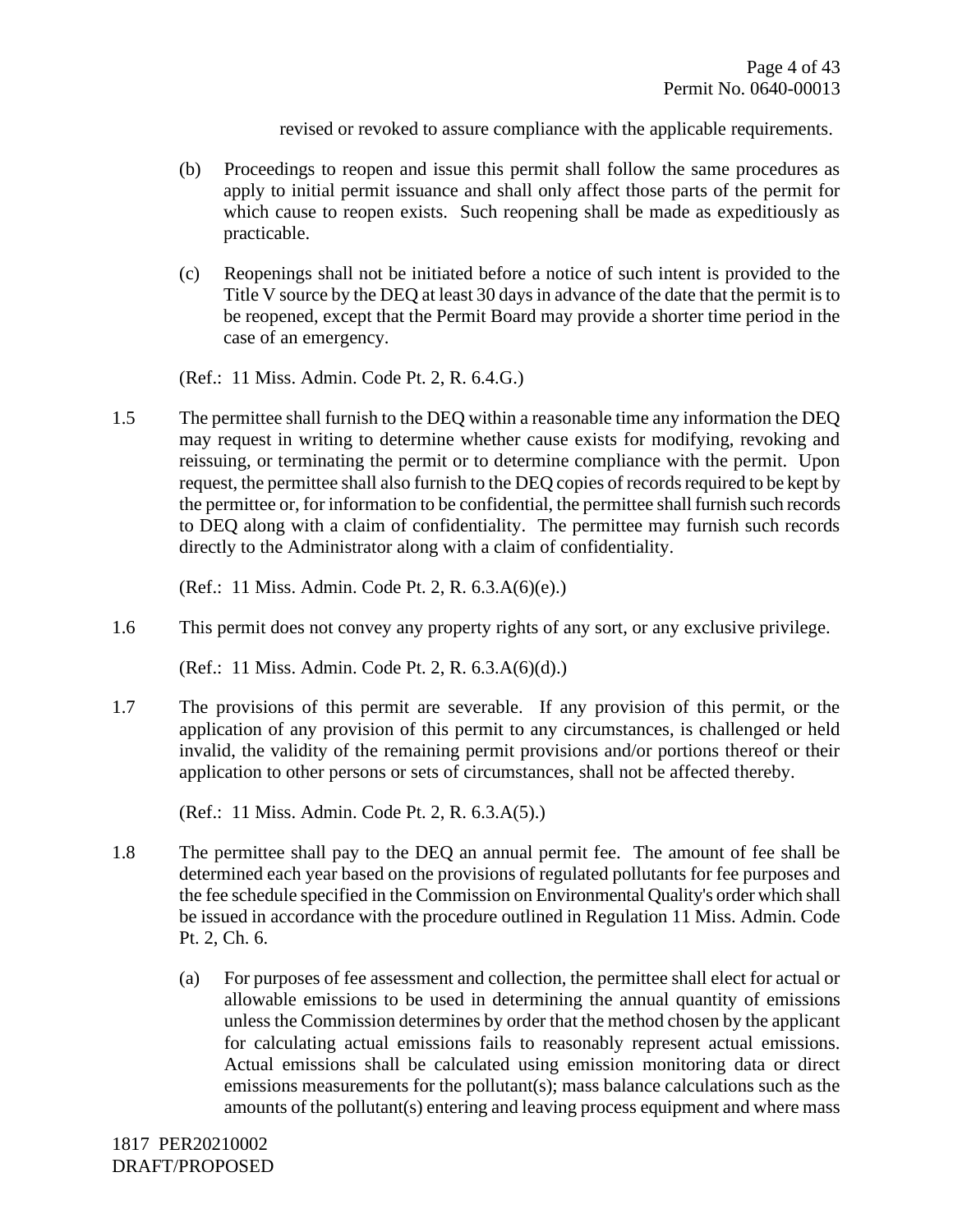balance calculations can be supported by direct measurement of process parameters, such direct measurement data shall be supplied; published emission factors such as those relating release quantities to throughput or equipment type (e.g., air emission factors); or other approaches such as engineering calculations (e.g., estimating volatilization using published mathematical formulas) or best engineering judgments where such judgments are derived from process and/or emission data which supports the estimates of maximum actual emission.

(Ref.: 11 Miss. Admin. Code Pt. 2, R. 6.6.A(2).)

(b) If the Commission determines that there is not sufficient information available on a facility's emissions, the determination of the fee shall be based upon the permitted allowable emissions until such time as an adequate determination of actual emissions is made. Such determination may be made anytime within one year of the submittal of actual emissions data by the permittee.

(Ref.: 11 Miss. Admin. Code Pt. 2, R. 6.6.A(2).)

(c) If at any time within the year the Commission determines that the information submitted by the permittee on actual emissions is insufficient or incorrect, the permittee will be notified of the deficiencies and the adjusted fee schedule. Past due fees from the adjusted fee schedule will be paid on the next scheduled quarterly payment time.

(Ref.: 11 Miss. Admin. Code Pt. 2, R. 6.6.D(2).)

(d) The fee shall be due September 1 of each year. By July 1 of each year, the permittee shall submit an inventory of emissions for the previous year on which the fee is to be assessed. The permittee may elect a quarterly payment method of four (4) equal payments; notification of the election of quarterly payments must be made to the DEQ by the first payment date of September 1. The permittee shall be liable for penalty as prescribed by State Law for failure to pay the fee or quarterly portion thereof by the date due.

(Ref.: 11 Miss. Admin. Code Pt. 2, R. 6.6.D.)

(e) If in disagreement with the calculation or applicability of the Title V permit fee, the permittee may petition the Commission in writing for a hearing in accordance with State Law. Any disputed portion of the fee for which a hearing has been requested will not incur any penalty or interest from and after the receipt by the Commission of the hearing petition.

(Ref.: 11 Miss. Admin. Code Pt. 2, R. 6.6.C.)

1.9 No permit revision shall be required under any approved economic incentives, marketable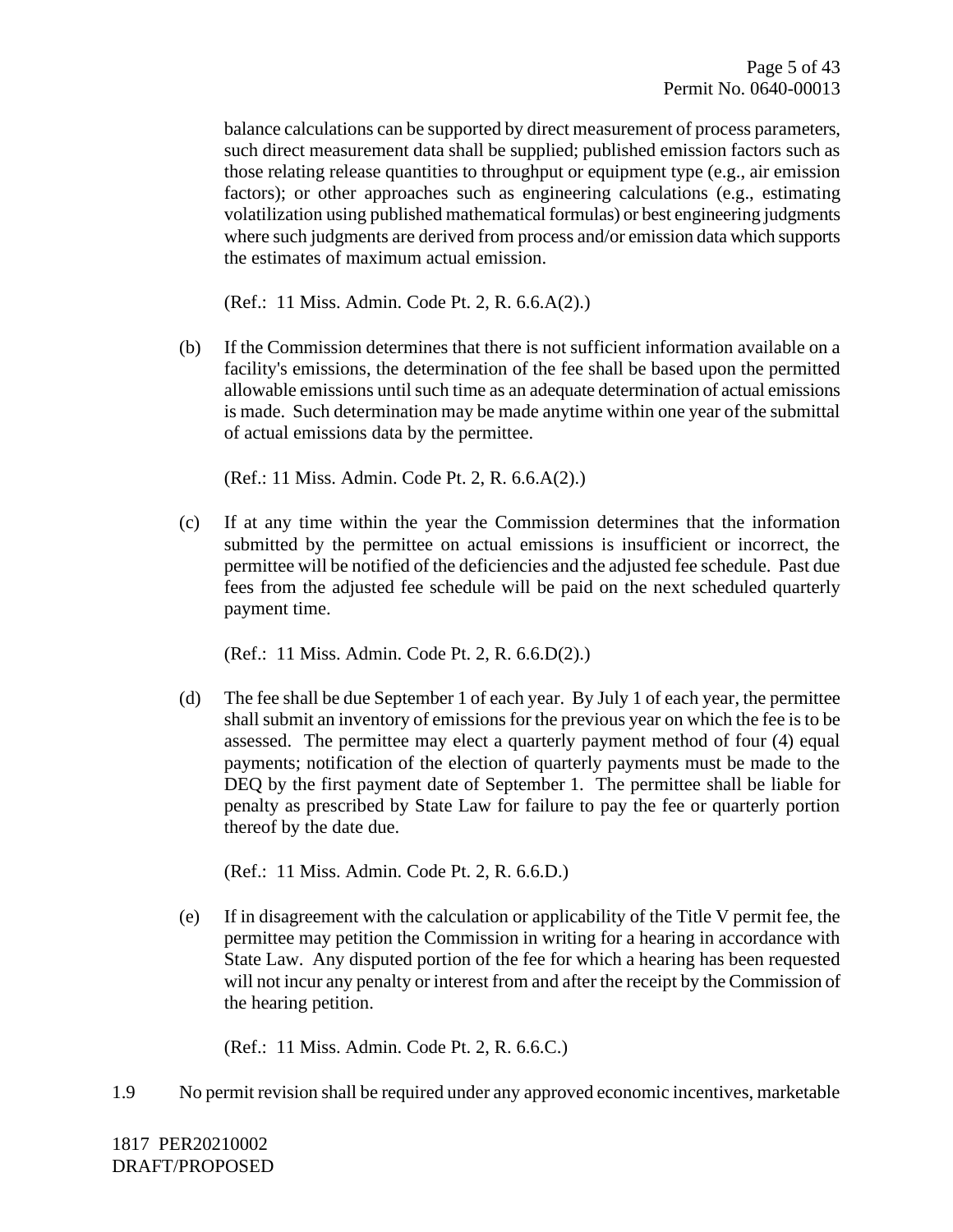permits, emissions trading and other similar programs or processes for changes that are provided for in this permit.

(Ref.: 11 Miss. Admin. Code Pt. 2, R. 6.3.A(8).)

1.10 Any document required by this permit to be submitted to the DEQ shall contain a certification by a responsible official that states that, based on information and belief formed after reasonable inquiry, the statements and information in the document are true, accurate, and complete.

(Ref.: 11 Miss. Admin. Code Pt. 2, R. 6.2.E.)

- 1.11 The permittee shall allow the DEQ, or an authorized representative, upon the presentation of credentials and other documents as may be required by law, to perform the following:
	- (a) enter upon the permittee's premises where a Title V source is located or emissionsrelated activity is conducted, or where records must be kept under the conditions of this permit;
	- (b) have access to and copy, at reasonable times, any records that must be kept under the conditions of this permit;
	- (c) inspect at reasonable times any facilities, equipment (including monitoring and air pollution control equipment), practices, or operations regulated or required under the permit; and
	- (d) as authorized by the Federal Act, sample or monitor, at reasonable times, substances or parameters for the purpose of assuring compliance with the permit or applicable requirements.

(Ref.: 11 Miss. Admin. Code Pt. 2, R. 6.3.C(2).)

1.12 Except as otherwise specified or limited herein, the permittee shall have necessary sampling ports and ease of accessibility for any new air pollution control equipment, obtained after May 8, 1970, and vented to the atmosphere.

(Ref.: 11 Miss. Admin. Code Pt. 2, R. 1.3.I(1).)

1.13 Except as otherwise specified or limited herein, the permittee shall provide the necessary sampling ports and ease of accessibility when deemed necessary by the Permit Board for air pollution control equipment that was in existence prior to May 8, 1970.

(Ref.: 11 Miss. Admin. Code Pt. 2, R. 1.3.I(2).)

1.14 Compliance with the conditions of this permit shall be deemed compliance with any applicable requirements as of the date of permit issuance where such applicable requirements are included and are specifically identified in the permit or where the permit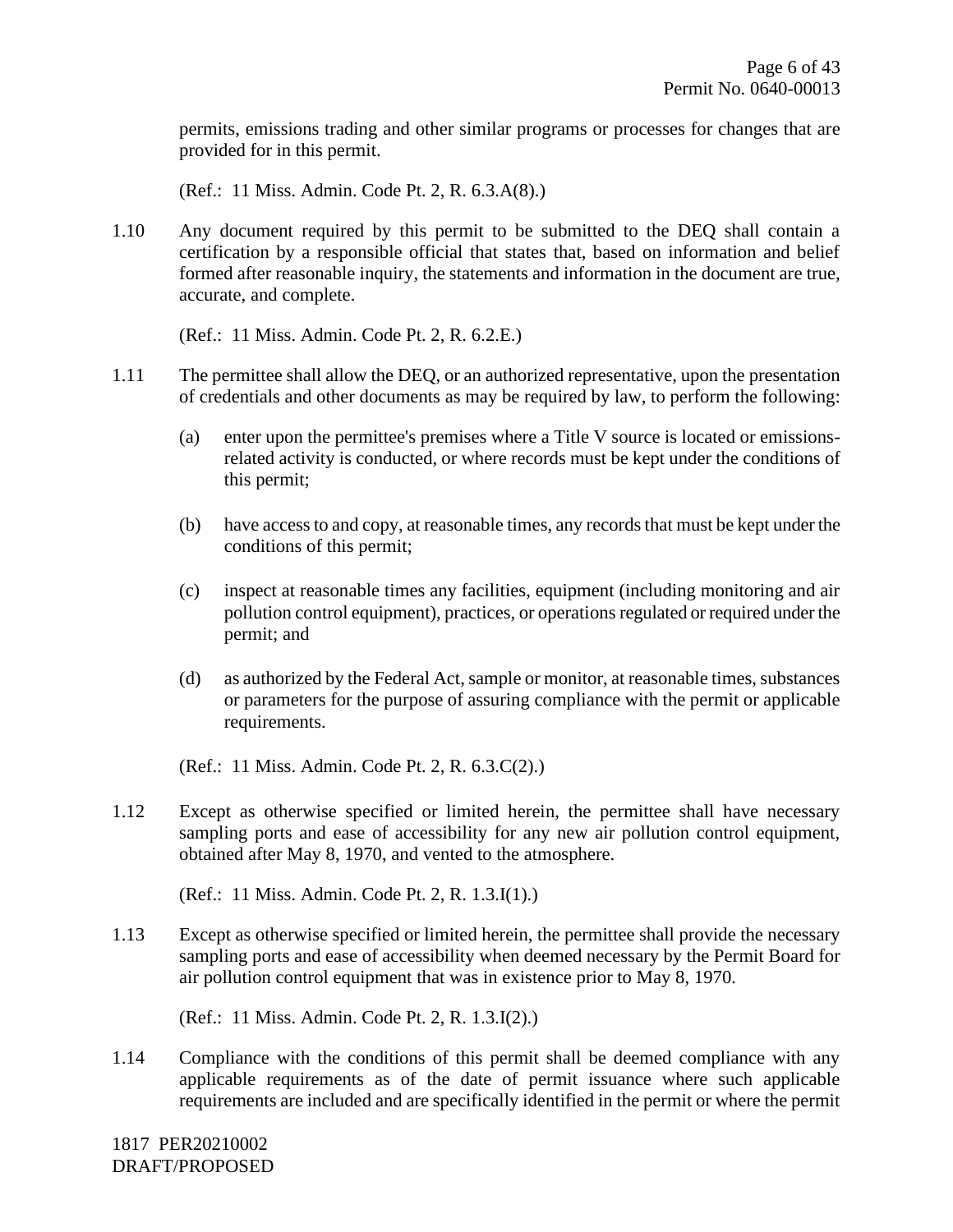contains a determination, or summary thereof, by the Permit Board that requirements specifically identified previously are not applicable to the source.

(Ref.: 11 Miss. Admin. Code Pt. 2, R. 6.3.F(1).)

- 1.15 Nothing in this permit shall alter or affect the following:
	- (a) the provisions of Section 303 of the Federal Act (emergency orders), including the authority of the Administrator under that section;
	- (b) the liability of an owner or operator of a source for any violation of applicable requirements prior to or at the time of permit issuance;
	- (c) the applicable requirements of the acid rain program, consistent with Section 408(a) of the Federal Act.
	- (d) the ability of EPA to obtain information from a source pursuant to Section 114 of the Federal Act.

(Ref.: 11 Miss. Admin. Code Pt. 2, R. 6.3.F(2).)

1.16 The permittee shall comply with the requirement to register a Risk Management Plan if permittee's facility is required pursuant to Section 112(r) of the Act to register such a plan.

(Ref.: 11 Miss. Admin. Code Pt. 2, R. 6.3.H.)

1.17 Expiration of this permit terminates the permittee's right to operate unless a timely and complete renewal application has been submitted. A timely application is one which is submitted at least six (6) months prior to expiration of the Title V permit. If the permittee submits a timely and complete application, the failure to have a Title V permit is not a violation of regulations until the Permit Board takes final action on the permit application. This protection shall cease to apply if, subsequent to the completeness determination, the permittee fails to submit by the deadline specified in writing by the DEQ any additional information identified as being needed to process the application.

(Ref.: 11 Miss. Admin. Code Pt. 2, R. 6.4.C(2)., R. 6.4.B., and R. 6.2.A(1)(c).)

- 1.18 The permittee is authorized to make changes within their facility without requiring a permit revision (ref: Section 502(b)(10) of the Act) if:
	- (a) the changes are not modifications under any provision of Title I of the Act;
	- (b) the changes do not exceed the emissions allowable under this permit;
	- (c) the permittee provides the Administrator and the Department with written notification in advance of the proposed changes (at least seven (7) days, or such other time frame as provided in other regulations for emergencies) and the notification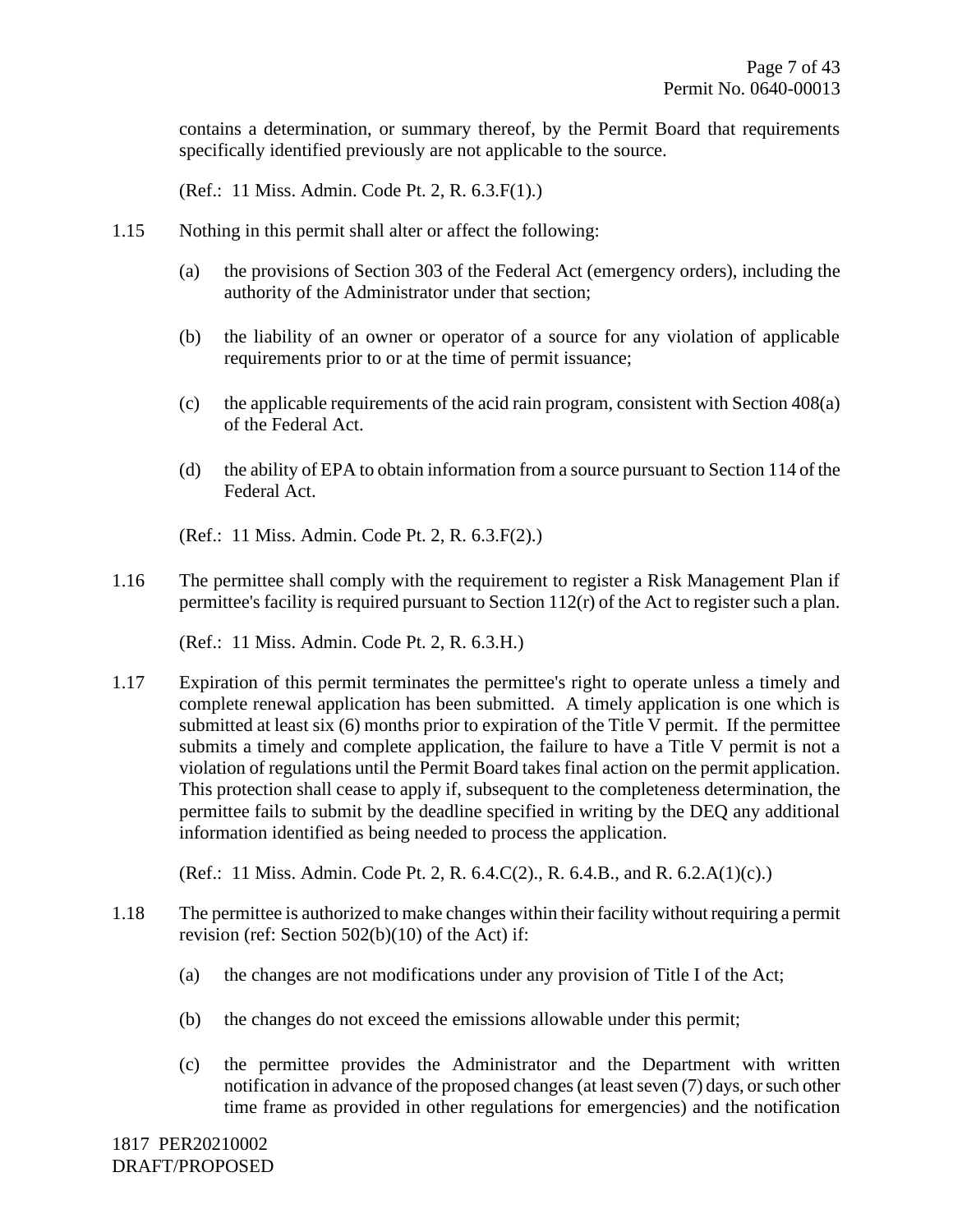includes:

- (1) a brief description of the change(s),
- (2) the date on which the change will occur,
- (3) any change in emissions, and
- (4) any permit term or condition that is no longer applicable as a result of the change;
- (d) the permit shield shall not apply to any Section  $502(b)(10)$  change.

(Ref.: 11 Miss. Admin. Code Pt. 2, R. 6.4.F(1).)

1.19 Should the Executive Director of the Mississippi Department of Environmental Quality declare an Air Pollution Emergency Episode, the permittee will be required to operate in accordance with the permittee's previously approved Emissions Reduction Schedule or, in the absence of an approved schedule, with the appropriate requirements specified in 11 Miss. Admin. Code Pt. 2, Ch. 3., "Regulations for the Prevention of Air Pollution Emergency Episodes" for the level of emergency declared.

(Ref.: 11 Miss. Admin. Code Pt. 2, Ch. 3.)

- 1.20 Except as otherwise provided herein, a modification of the facility may require a Permit to Construct in accordance with the provisions of Regulations 11 Miss. Admin. Code Pt. 2, Ch. 2., "Permit Regulations for the Construction and/or Operation of Air Emissions Equipment," and may require modification of this permit in accordance with Regulations 11 Miss. Admin. Code Pt. 2, Ch. 6., "Air Emissions Operating Permit Regulations for the Purposes of Title V of the Federal Clean Air Act." Modification is defined as [a]ny physical change in or change in the method of operation of a facility which increases the actual emissions or the potential uncontrolled emissions of any air pollutant subject to regulation under the Federal Act emitted into the atmosphere by that facility or which results in the emission of any air pollutant subject to regulation under the Federal Act into the atmosphere not previously emitted. A physical change or change in the method of operation shall not include:
	- (a) routine maintenance, repair, and replacement;
	- (b) use of an alternative fuel or raw material by reason of an order under Sections 2 (a) and (b) of the Federal Energy Supply and Environmental Coordination Act of 1974 (or any superseding legislation) or by reason of a natural gas curtailment plan pursuant to the Federal Power Act;
	- (c) use of an alternative fuel by reason of an order or rule under Section 125 of the Federal Act;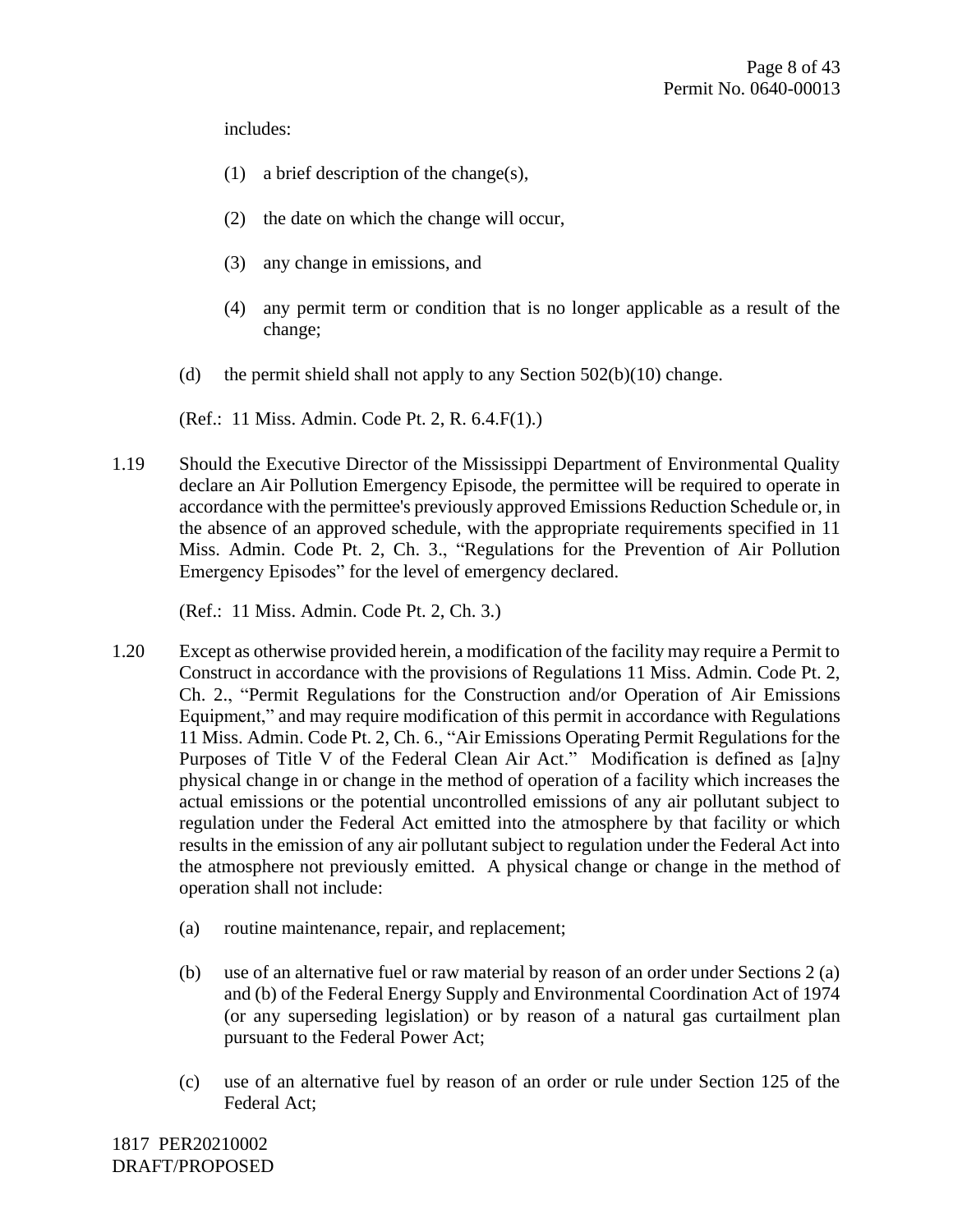- (d) use of an alternative fuel or raw material by a stationary source which:
	- (1) the source was capable of accommodating before January 6, 1975, unless such change would be prohibited under any federally enforceable permit condition which was established after January 6, 1975, pursuant to 40 CFR 52.21 or under regulations approved pursuant to 40 CFR 51, Subpart I, or 40 CFR 51.166; or
	- (2) the source is approved to use under any permit issued under 40 CFR 52.21 or under regulations approved pursuant to 40 CFR Part 51, Subpart I, or 40 CFR 51.166;
- (e) an increase in the hours of operation or in the production rate unless such change would be prohibited under any federally enforceable permit condition which was established after January 6, 1975, pursuant to 40 CFR 52.21 or under regulations approved pursuant to 40 CFR Subpart I or 40 CFR 51.166; or
- (f) any change in ownership of the stationary source.

(Ref.: 11 Miss. Admin. Code Pt. 2, R. 2.1.C(15).)

1.21 Any change in ownership or operational control must be approved by the Permit Board.

(Ref.: 11 Miss. Admin. Code Pt. 2, R. 6.4.D(4).)

1.22 This permit is a Federally approved operating permit under Title V of the Federal Clean Air Act as amended in 1990. All terms and conditions, including any designed to limit the source's potential to emit, are enforceable by the Administrator and citizens under the Federal Act as well as the Commission.

(Ref.: 11 Miss. Admin. Code Pt. 2, R. 6.3.B(1).)

- 1.23 Except as otherwise specified or limited herein, the open burning of residential, commercial, institutional, or industrial solid waste, is prohibited. This prohibition does not apply to infrequent burning of agricultural wastes in the field, silvicultural wastes for forest management purposes, land-clearing debris, debris from emergency clean-up operations, and ordnance. Open burning of land-clearing debris must not use starter or auxiliary fuels which cause excessive smoke (rubber tires, plastics, etc.); must not be performed if prohibited by local ordinances; must not cause a traffic hazard; must not take place where there is a High Fire Danger Alert declared by the Mississippi Forestry Commission or Emergency Air Pollution Episode Alert imposed by the Executive Director and must meet the following buffer zones.
	- (a) Open burning without a forced-draft air system must not occur within 500 yards of an occupied dwelling.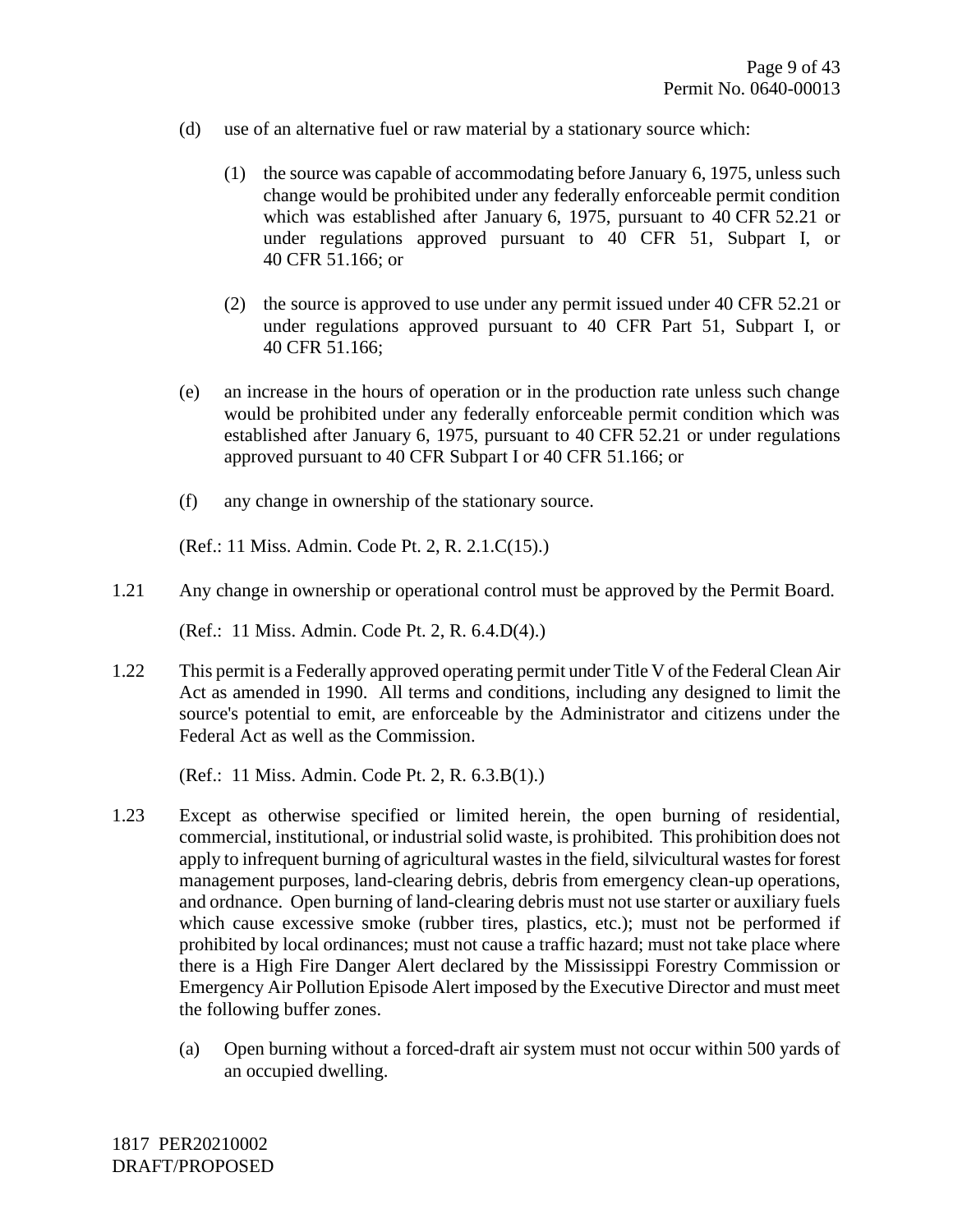- (b) Open burning utilizing a forced-draft air system on all fires to improve the combustion rate and reduce smoke may be done within 500 yards of but not within 50 yards of an occupied dwelling.
- (c) Burning must not occur within 500 yards of commercial airport property, private airfields, or marked off-runway aircraft approach corridors unless written approval to conduct burning is secured from the proper airport authority, owner or operator.
- (Ref.: 11 Miss. Admin. Code Pt. 2, R. 1.3.G.)
- 1.24 Except as otherwise specified herein, the permittee shall be subject to the following provision with respect to emergencies:
	- (a) Except as otherwise specified herein, an "emergency" means any situation arising from sudden and reasonably unforeseeable events beyond the control of the source, including acts of God, which situation requires immediate corrective action to restore normal operation, and that causes the source to exceed a technology-based emission limitation under the permit, due to unavoidable increases in emissions attributable to the emergency. An emergency shall not include noncompliance to the extent caused by improperly designed equipment, lack of preventative maintenance, careless or improper operation, or operator error.
	- (b) An emergency constitutes an affirmative defense to an action brought for noncompliance with such technology-based emission limitations if the conditions specified in (c) following are met.
	- (c) The affirmative defense of emergency shall be demonstrated through properly signed contemporaneous operating logs, or other relevant evidence that include information as follows:
		- (1) an emergency occurred and that the permittee can identify the cause(s) of the emergency;
		- (2) the permitted facility was at the time being properly operated;
		- (3) during the period of the emergency the permittee took all reasonable steps to minimize levels of emissions that exceeded the emission standards, or other requirements in the permit; and
		- (4) the permittee submitted notice of the emergency to the DEQ within 2 working days of the time when emission limitations were exceeded due to the emergency. This notice must contain a description of the emergency, any steps taken to mitigate emissions, and corrective actions taken.
	- (d) In any enforcement proceeding, the permittee seeking to establish the occurrence of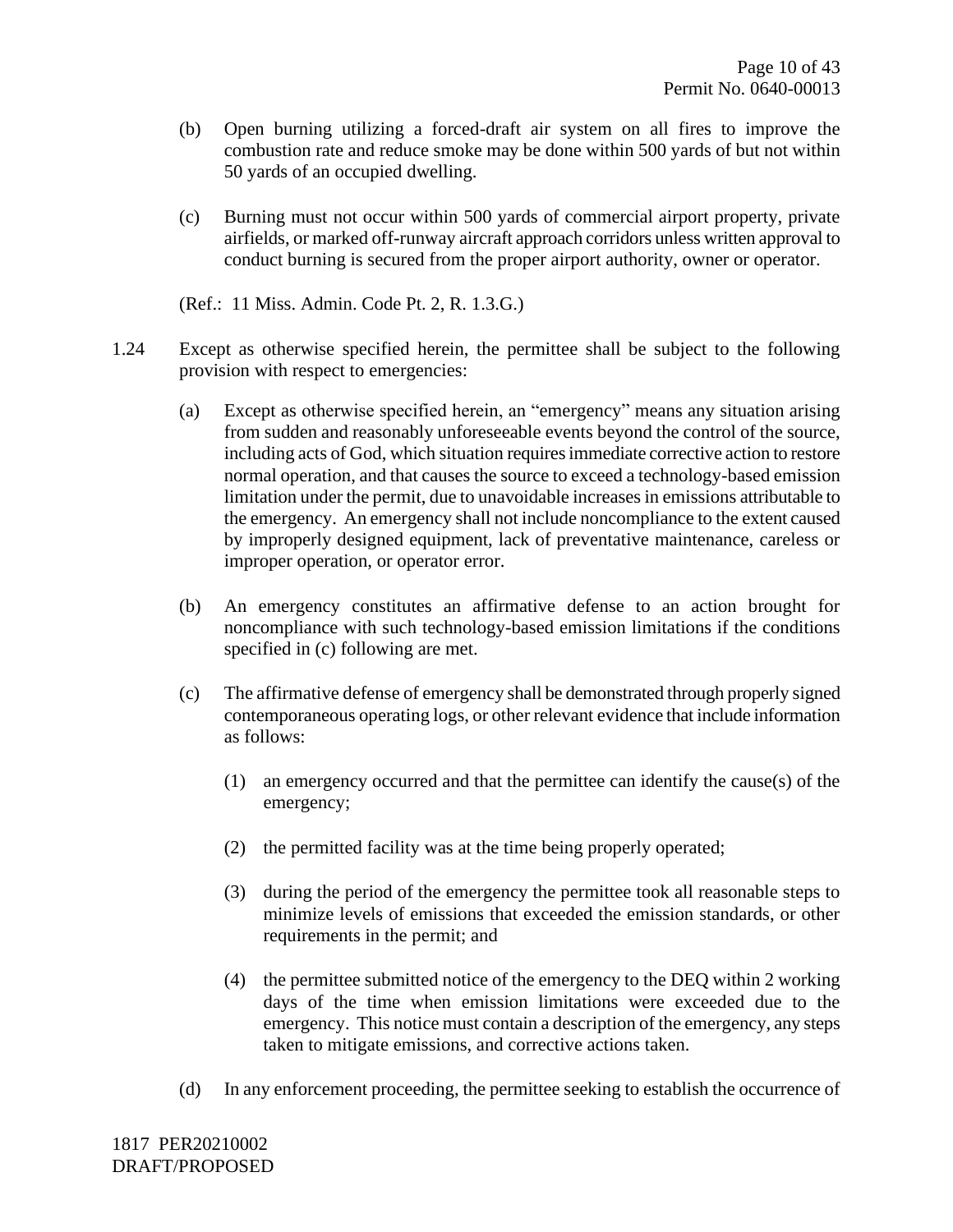an emergency has the burden of proof.

(e) This provision is in addition to any emergency or upset provision contained in any applicable requirement specified elsewhere herein.

(Ref.: 11 Miss. Admin. Code Pt. 2, R. 6.3.G.)

- 1.25 Except as otherwise specified herein, the permittee shall be subject to the following provisions with respect to upsets, startups, and shutdowns.
	- (a) Upsets (as defined in 11 Miss. Admin. Code Pt. 2, R. 1.2.)
		- (1) For an upset, the Commission may pursue an enforcement action for noncompliance with an emission standard or other requirement of an applicable rule, regulation, or permit. In determining whether to pursue enforcement action, and/or the appropriate enforcement action to take, the Commission may consider whether the source has demonstrated through properly signed contemporaneous operating logs or other relevant evidence the following:
			- (i) An upset occurred and that the source can identify the cause(s) of the upset;
			- (ii) The source was at the time being properly operated;
			- (iii) During the upset the source took all reasonable steps to minimize levels of emissions that exceeded the emission standard or other requirement of an applicable rule, regulation, or permit;
			- (iv) That within 5 working days of the time the upset began, the source submitted a written report to the Department describing the upset, the steps taken to mitigate excess emissions or any other noncompliance, and the corrective actions taken and;
			- (v) That as soon as practicable but no later than 24 hours of becoming aware of an upset that caused an immediate adverse impact to human health or the environment beyond the source boundary or caused a general nuisance to the public, the source provided notification to the Department.
		- (2) In any enforcement proceeding by the Commission, the source seeking to establish the occurrence of an upset has the burden of proof.
		- (3) This provision is in addition to any upset provision contained in any applicable requirement.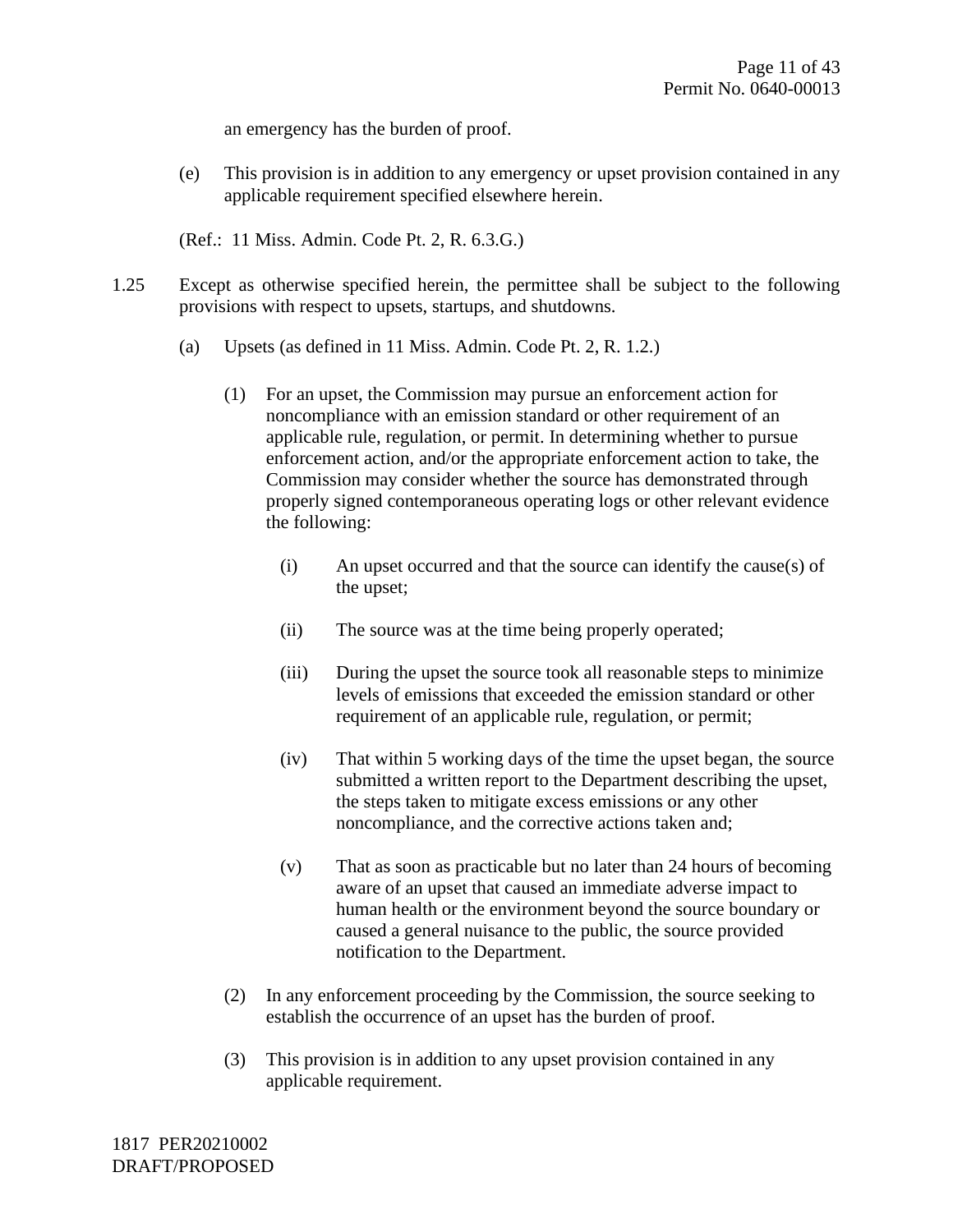- (4) These upset provisions apply only to enforcement actions by the Commission and are not intended to prohibit EPA or third party enforcement actions.
- (b) Startups and Shutdowns (as defined in 11 Miss. Admin. Code Pt. 2, R. 1.2.)
	- (1) Startups and shutdowns are part of normal source operation. Emission limitations apply during startups and shutdowns unless source specific emission limitations or work practice standards for startups and shutdowns are defined by an applicable rule, regulation, or permit.
	- (2) Where the source is unable to comply with existing emission limitations established under the State Implementation Plan (SIP) and defined in this regulation, 11 Mississippi Administrative Code, Part 2, Chapter 1, the Department will consider establishing source specific emission limitations or work practice standards for startups and shutdowns. Source specific emission limitations or work practice standards established for startups and shutdowns are subject to the requirements prescribed in 11 Miss. Admin. Code Pt. 2, R.  $1.10.B(2)(a)$  through (e).
	- (3) Where an upset as defined in Rule 1.2 occurs during startup or shutdown, see the upset requirements above.

(Ref.: 11 Miss. Admin. Code Pt. 2, R. 1.10.)

1.26 The permittee shall comply with all applicable standards for demolition and renovation activities pursuant to the requirements of 40 CFR Part 61, Subpart M, as adopted by reference in Regulation 11 Miss Admin. Code Pt. 2, R. 1.8. The permittee shall not be required to obtain a modification of this permit in order to perform the referenced activities.

(Ref.: 11 Miss. Admin. Code Pt. 2, R. 1.8.)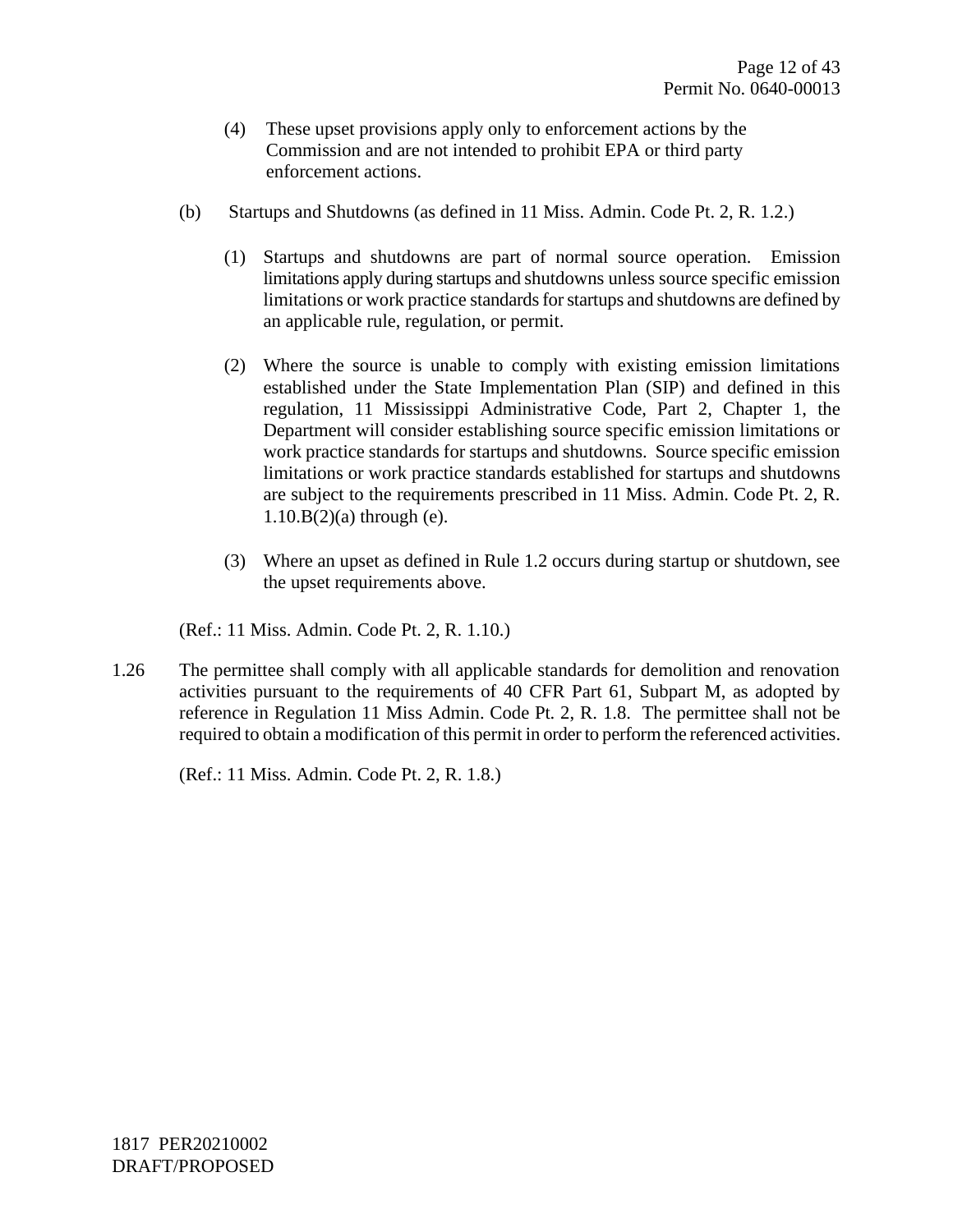## SECTION 2. EMISSION POINTS & POLLUTION CONTROL DEVICES

| <b>Emission Point</b> | Description                                                                                                                                                                      |  |  |
|-----------------------|----------------------------------------------------------------------------------------------------------------------------------------------------------------------------------|--|--|
| IA                    | <b>Insignificant Activities</b>                                                                                                                                                  |  |  |
| AA-000                | Leaks from Equipment in Gasoline Service                                                                                                                                         |  |  |
| AA-001                | 6,076,686 Gallon Refined Petroleum Fuels (Including Gasoline) Storage Tank with Internal Floating<br>Roof (Facility Ref.: Tank No. 2065)                                         |  |  |
| AA-002                | 4,983,132 Gallon Refined Petroleum Fuels (Including Gasoline) Storage Tank with Internal Floating<br>Roof (Facility Ref.: Tank No. 2066)                                         |  |  |
| AA-003                | 4,512,018 Gallon Refined Petroleum Fuels (Including Gasoline) Storage Tank with Internal Floating<br>Roof (Facility Ref.: Tank No. 2067)                                         |  |  |
| AA-004                | 7,046,004 Gallon Refined Petroleum Fuels (Including Gasoline) Storage Tank with Internal Floating<br>Roof (Facility Ref.: Tank No. 2068)                                         |  |  |
| $AA-005$              | 8,353,506 Gallon Refined Petroleum Fuels (Including Gasoline) Storage Tank with Internal Floating<br>Roof (Facility Ref.: Tank No. 2074)                                         |  |  |
| $AA-006$              | 4,971,624 Gallon Refined Petroleum Fuels (Including Gasoline) Storage Tank with Internal Floating<br>Roof (Facility Ref.: Tank No. 2076)                                         |  |  |
| AA-007                | 64,176 Gallon Refined Petroleum Fuels (Including Transmix but Excluding Gasoline) Pressure<br>Relief Tank with Internal Floating Roof (Facility Ref.: Tank No. 2072)             |  |  |
| AA-008                | 101,388 Gallon Refined Petroleum Fuels (Including Transmix but Excluding Gasoline) Pressure<br>Relief Tank with Internal Floating Roof (Facility Ref.: Tank No. 2073)            |  |  |
| AA-009                | 7,190,946 Gallon Refined Petroleum Fuels (Excluding Gasoline) Storage Tank with Fixed Roof<br>(Facility Ref.: Tank No. 2069)                                                     |  |  |
| AA-010                | 9,256,044 Gallon Refined Petroleum Fuels (Excluding Gasoline) Storage Tank with Fixed Roof<br>(Facility Ref.: Tank No. 2070)                                                     |  |  |
| AA-011                | 7,833,798 Gallon Refined Petroleum Fuels (Excluding Gasoline) Storage Tank with Fixed Roof<br>(Facility Ref.: Tank No. 2071)                                                     |  |  |
| AA-012                | 7,218,750 Gallon Refined Petroleum Fuels (Excluding Gasoline) Storage Tank with Fixed Roof<br>(Facility Ref.: Tank No. 2075)                                                     |  |  |
| AA-013                | 7,792,680 Gallon Refined Petroleum Fuels (Including Gasoline) Storage Tank with Internal Floating<br>Roof (Facility Ref.: Tank No. 2083)                                         |  |  |
| $AA-014$              | 7,807,380 Gallon Refined Petroleum Fuels (Including Gasoline) Storage Tank with Internal Floating<br>Roof (Facility Ref.: Tank No. 2084)                                         |  |  |
| AA-015                | 126,000 Gallon Refined Petroleum Fuels (Including Transmix but Excluding Gasoline) Pressure<br>Relief Tank with Internal Floating Roof (Facility Ref.: Tank No. 5043)            |  |  |
| AA-016                | 18,204 Gallon Refined Petroleum Fuels (Including Transmix but Excluding Gasoline) Storage Tank<br>with Fixed Roof (Facility Ref.: Tank No. 5040)                                 |  |  |
| AA-017                | 26,250 Gallon Refined Petroleum Fuels (Including Transmix but Excluding Gasoline) Storage Tank<br>with Fixed Roof (Facility Ref.: Tank No. 5048)                                 |  |  |
| AA-018                | 18,204 Gallon Refined Petroleum Fuels (Including Transmix but Excluding Gasoline) Storage Tank<br>with Fixed Roof (Facility Ref.: Tank No. 5060)                                 |  |  |
| AA-019                | 134.1 Horsepower (HP) (0.939 MMBtu/hr) diesel fired compression ignition (CI) emergency backup<br>generator engine (Facility Ref.: Collins Tank Farm Emergency Diesel Generator) |  |  |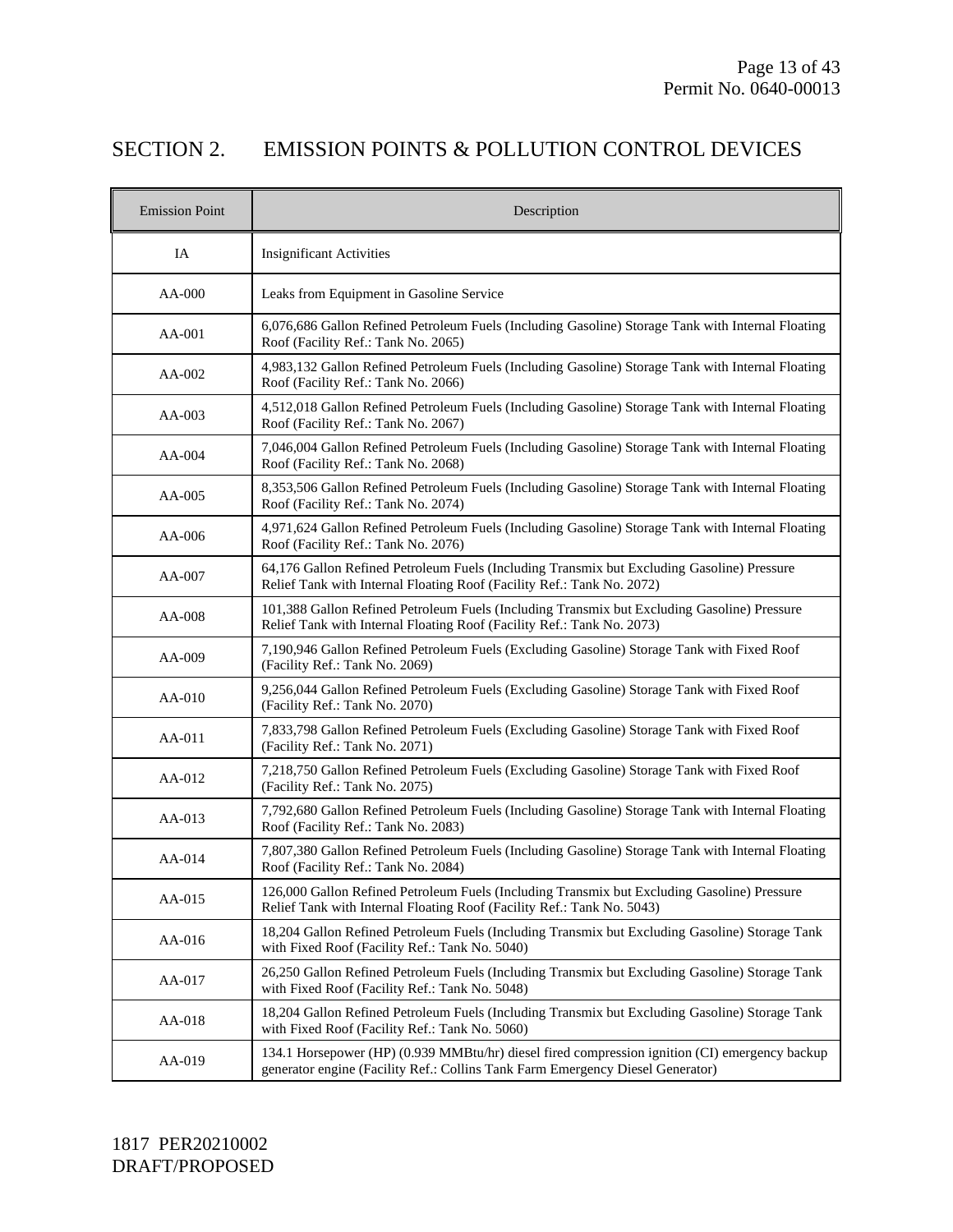| <b>Emission Point</b> | Description                                                                                                                                                                                 |
|-----------------------|---------------------------------------------------------------------------------------------------------------------------------------------------------------------------------------------|
| $AA-021$              | 26.8 HP (0.188 MMBtu/hr) propane fired spark ignition (SI) four stroke lean burn (4SLB)<br>emergency backup generator engine (Facility Ref.: Collins Injection Emergency Propane Generator) |
| $AA-024$              | 80 HP (0.563 MMBtu/hr) propane fired SI 4SLB emergency backup generator engine (Facility Ref.:<br>Collins Tank Farm Emergency Propane Generator)                                            |
| $AA-025$              | Transmix Truck Loading Rack                                                                                                                                                                 |
| $AA-031$              | <b>Tank Cleaning Process</b>                                                                                                                                                                |
| $AA-032$              | 43.4 HP (0.304 MMBtu/hr) propane fired SI 4SLB emergency backup generator engine (Facility<br>Ref.: Kola Booster Station Emergency Generator)                                               |

Notes: Gasoline referenced in the table above includes "gasoline" as defined in 40 CFR 63.11100 as a "petroleum distillate or petroleum distillate/alcohol blend having a Reid vapor pressure of 27.6 kilopascals or greater, which is used as a fuel for internal combustion engines" and transmix. Transmix does not meet the definition of "gasoline" as defined in 40 CFR 63.11100.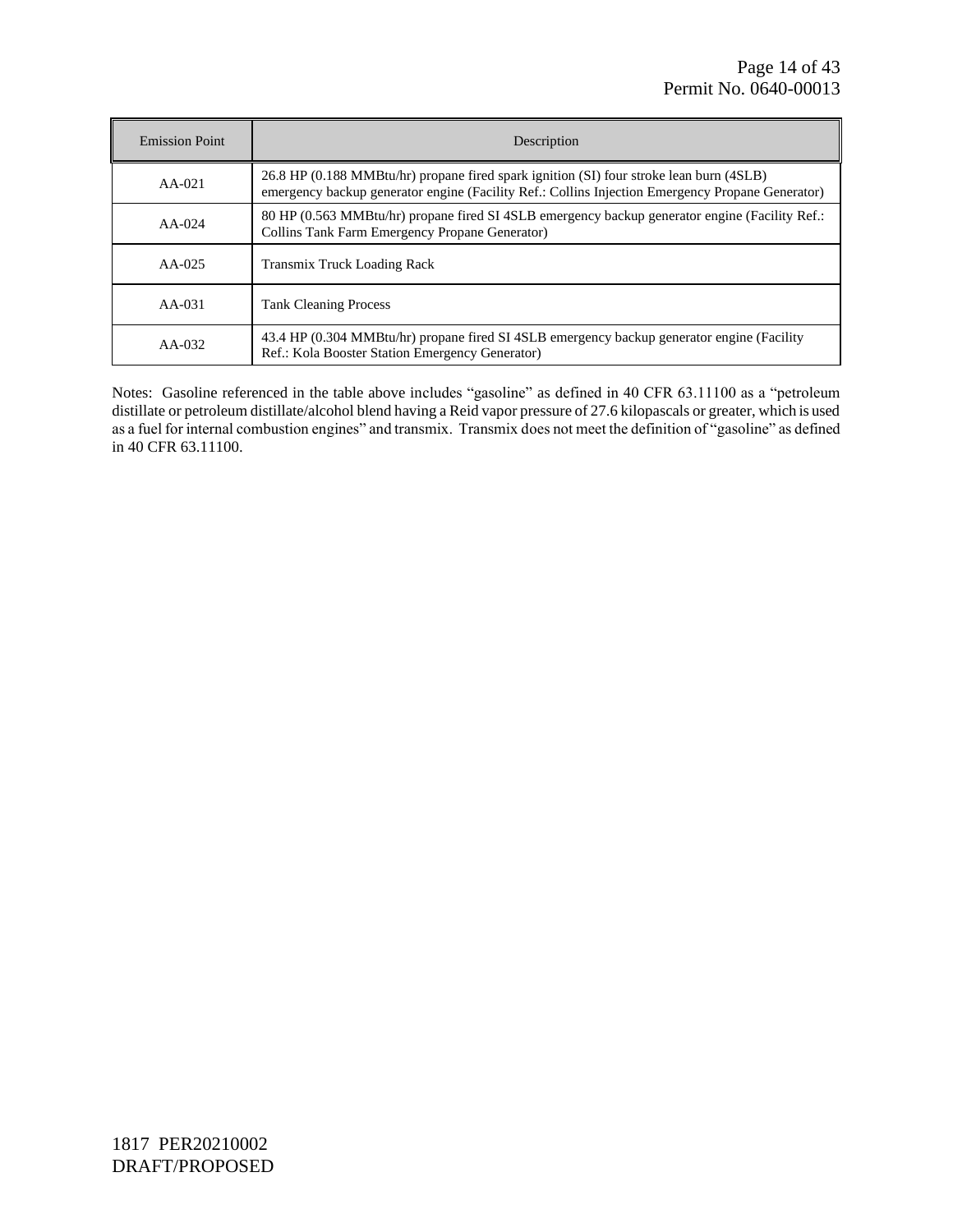## SECTION 3. EMISSION LIMITATIONS & STANDARDS

#### A. Facility-Wide Emission Limitations & Standards

- 3.A.1 Except as otherwise specified or limited herein, the permittee shall not cause, permit, or allow the emission of smoke from a point source into the open air from any manufacturing, industrial, commercial or waste disposal process which exceeds forty (40) percent opacity subject to the exceptions provided in (a)  $\&$  (b).
	- (a) Startup operations may produce emissions which exceed 40% opacity for up to fifteen (15) minutes per startup in any one hour and not to exceed three (3) startups per stack in any twenty-four (24) hour period.
	- (b) Emissions resulting from soot blowing operations shall be permitted provided such emissions do not exceed 60 percent opacity, and provided further that the aggregate duration of such emissions during any twenty-four (24) hour period does not exceed ten (10) minutes per billion BTU gross heating value of fuel in any one hour.
	- (Ref.: 11 Miss. Admin. Code Pt. 2, R. 1.3.A.)
- 3.A.2 Except as otherwise specified or limited herein, the permittee shall not cause, allow, or permit the discharge into the ambient air from any point source or emissions, any air contaminant of such opacity as to obscure an observer's view to a degree in excess of 40% opacity, equivalent to that provided in Condition 3.A.1. This shall not apply to vision obscuration caused by uncombined water droplets.
	- (Ref.: 11 Miss. Admin. Code Pt. 2, R. 1.3.B.)
- 3.A.3 For the entire facility, the permittee shall not cause, permit, or allow the emission of particles or any contaminants in sufficient amounts or of such duration from any process as to be injurious to humans, animals, plants, or property, or to be a public nuisance, or create a condition of air pollution.
	- (a) The permittee shall not cause or permit the handling, transporting, or storage of any material in a manner which allows or may allow unnecessary amounts of particulate matter to become airborne.
	- (b) When dust, fumes, gases, mist, odorous matter, vapors, or any combination thereof escape from a building or equipment in such a manner and amount as to cause a nuisance to property other than that from which it originated or to violate any other provision of 11 Miss. Admin. Code Pt. 2, Ch. 1, the Commission may order such corrected in a way that all air and gases or air and gasborne material leaving the building or equipment are controlled or removed prior to discharge to the open air.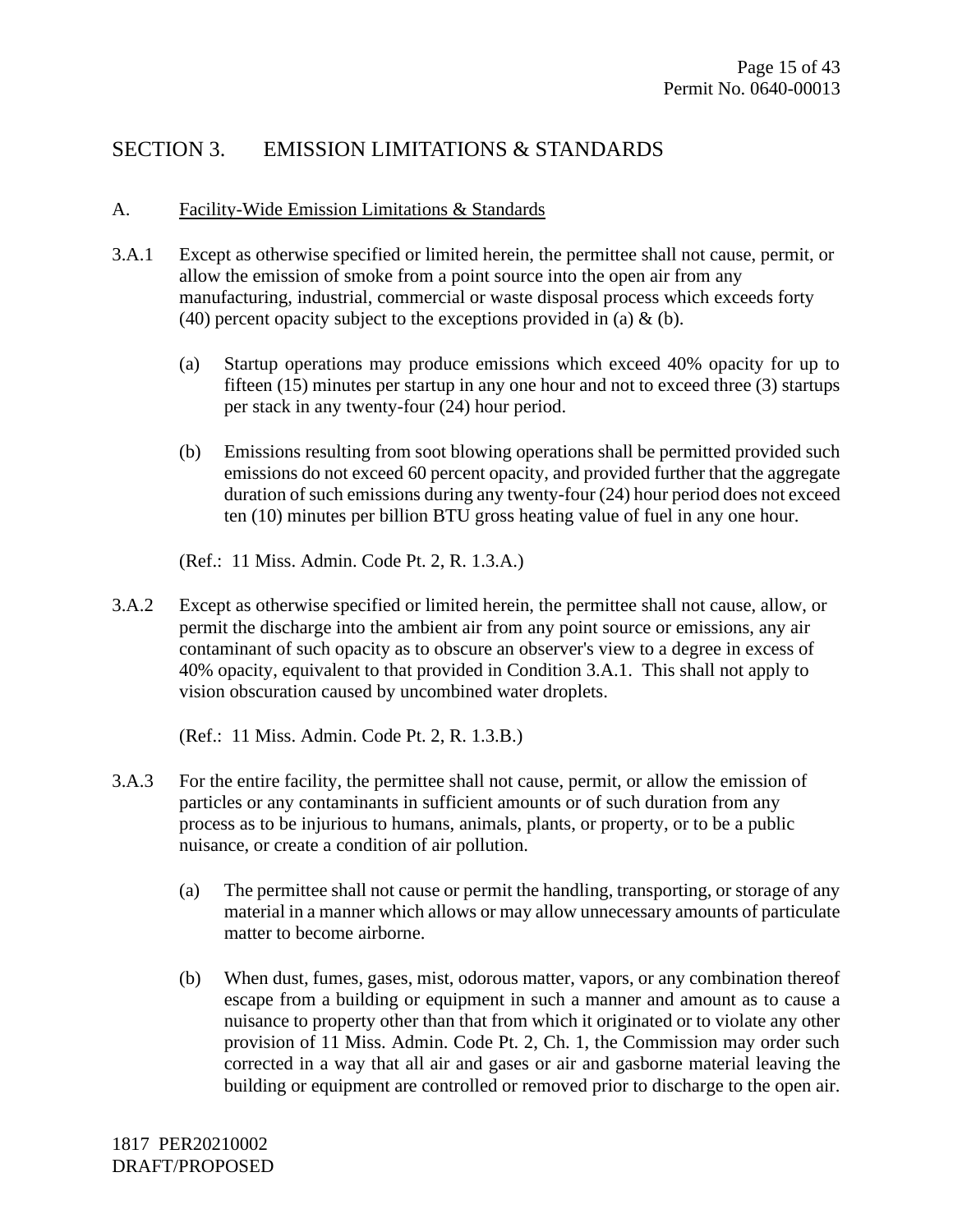Ref.: 11 Miss. Admin. Code Pt. 2, R. 1.3.C.)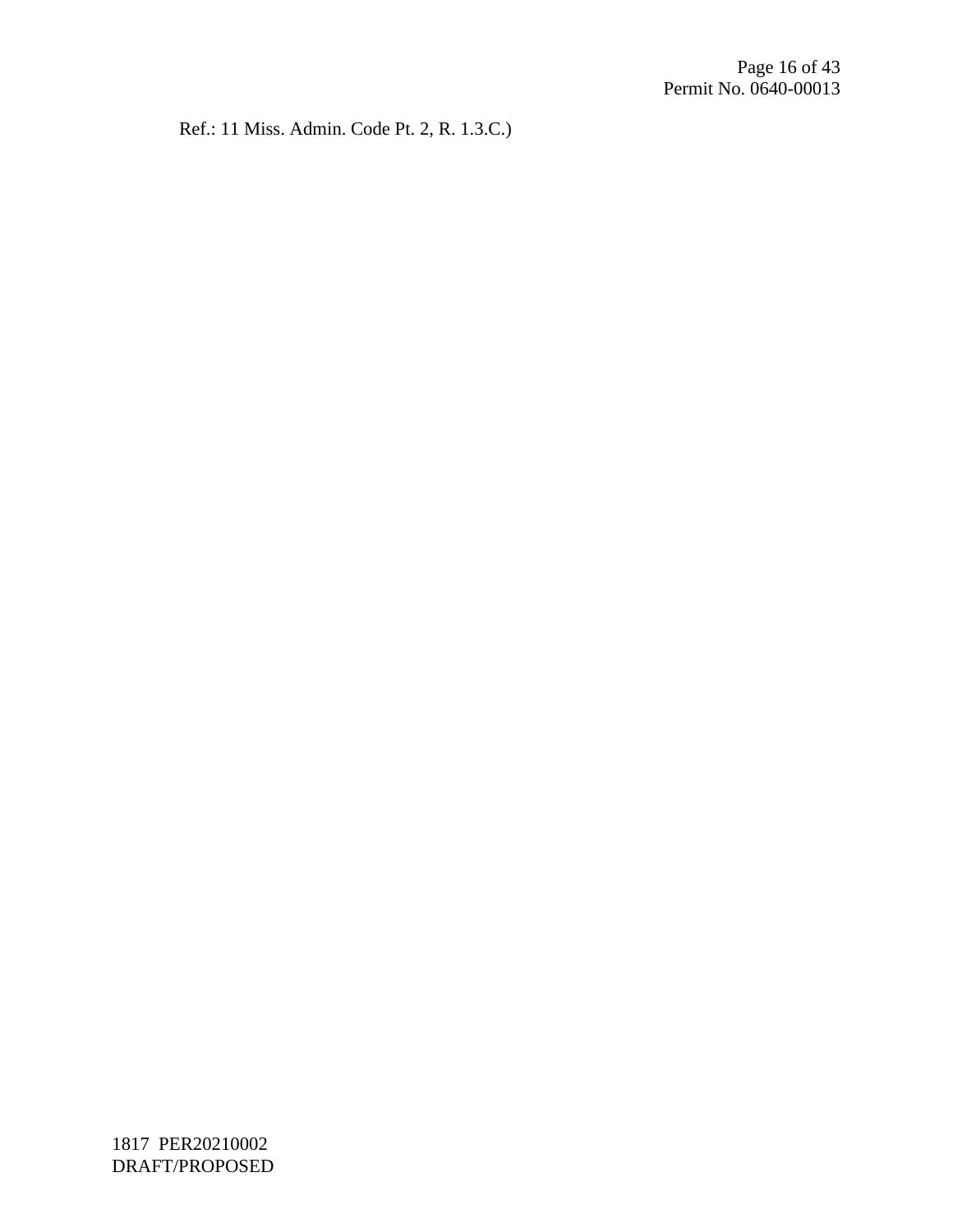| Emission<br>Point(s)                                      | Applicable Requirement                                                                                                                                                                                                                 | Condition<br>Number(s) | Pollutant/<br>Parameter    | Limit/Standard                                                                 |
|-----------------------------------------------------------|----------------------------------------------------------------------------------------------------------------------------------------------------------------------------------------------------------------------------------------|------------------------|----------------------------|--------------------------------------------------------------------------------|
| Facility-<br>wide                                         | 11 Miss. Admin. Code Pt. 2, R.<br>$2.2.B.(10)$ ., as established in the<br>Title V Operating Permit issued<br>May 19, 2017                                                                                                             | 3.B.1                  | <b>VOC</b>                 | 236 tpy (12-month rolling basis)                                               |
|                                                           | 11 Miss. Admin. Code Pt. 2, R.<br>$2.2.B.(10)$ ., as established in the<br>Title V Operating Permit issued<br>January 27, 2010                                                                                                         | 3.B.2                  | <b>HAPs</b>                | 9.9 tpy for each Individual HAP and<br>24.9 tpy Total HAPs                     |
| $AA-015$                                                  | NSPS for Storage Vessels for<br>Petroleum Liquids for Which<br>Construction, Reconstruction, or<br>Modification Commenced After<br>May 18, 1978, and Prior to July<br>23, 1984, 40 CFR 60, Subpart<br>Ka<br>40 CFR 60.110a, Subpart Ka | 3.B.3                  | <b>VOC</b>                 | <b>NSPS</b> Applicability                                                      |
|                                                           | 40 CFR 60.112a(a)(2), Subpart<br>Ka                                                                                                                                                                                                    | 3.B.4                  | Operating<br>Restriction   | <b>Operating Requirement</b>                                                   |
| AA-000<br>AA-001<br>through<br>AA-006<br>AA-013<br>AA-014 | <b>NESHAP</b> for Source Category<br><b>Gasoline Distribution Bulk</b><br>Terminals, Bulk Plants, and<br>Pipeline Facilities, 40 CFR 63,<br><b>Subpart BBBBBB</b><br>40 CFR 63.11081(a)(2), Subpart<br><b>BBBBBB</b>                   | 3.B.5                  | <b>HAP</b>                 | <b>NESHAP</b> Applicability                                                    |
|                                                           | 40 CFR 63.11087(a) and (b) and<br>Table 1.2(b), Subpart BBBBBB                                                                                                                                                                         | 3.B.6                  | Operating<br>Restriction   | <b>Operating Requirement</b>                                                   |
| $AA-019$<br>AA-021<br>AA-024<br>AA-032                    | <b>NESHAP</b> for Stationary<br>Reciprocating Internal<br>Combustion Engines, 40 CFR<br>63, Subpart ZZZZ<br>40 CFR 63.6585 and<br>$63.6590(c)(1)$ , Subpart ZZZZ                                                                       | 3.B.7                  | <b>HAP</b>                 | <b>NESHAP</b> Applicability                                                    |
| AA-019<br>AA-021<br>AA-024<br>AA-032                      | 11 Miss. Admin. Code Pt. 2, R.<br>$1.3.D(1)(a)$ .                                                                                                                                                                                      | 3.B.8                  | PM<br>(filterable<br>only) | 0.6 lb/MMBTU, or as otherwise limited<br>by facility modification restrictions |
| AA-007<br>AA-008<br>AA-015<br>through<br>AA-018           | 11 Miss. Admin. Code Pt. 2, R.<br>$2.2.B.(10)$ ., as established in the<br>Title V Operating Permit issued<br>May 19, 2017                                                                                                             | 3.B.9                  | Operating<br>Restriction   | <b>Operating Requirement</b>                                                   |
| AA-025                                                    | 11 Miss. Admin. Code Pt. 2, R.<br>$2.2.B.(10)$ ., as established in the<br>Title V Operating Permit issued<br>May 19, 2017                                                                                                             | 3.B.10                 | Operating<br>Restriction   | <b>Operating Requirement</b>                                                   |
| AA-009<br>through<br>AA-012                               | 11 Miss. Admin. Code Pt. 2, R.<br>$2.2.B.(10)$ ., as established in the<br>Title V Operating Permit issued<br>May 19, 2017                                                                                                             | 3.B.11                 | Operating<br>Restriction   | <b>Operating Requirement</b>                                                   |
| AA-021                                                    | <b>NSPS</b> for Stationary Spark                                                                                                                                                                                                       | 3.B.12                 | CO, NO <sub>x</sub> ,      | <b>NSPS</b> Applicability                                                      |

## B. Emission Point Specific Emission Limitations & Standards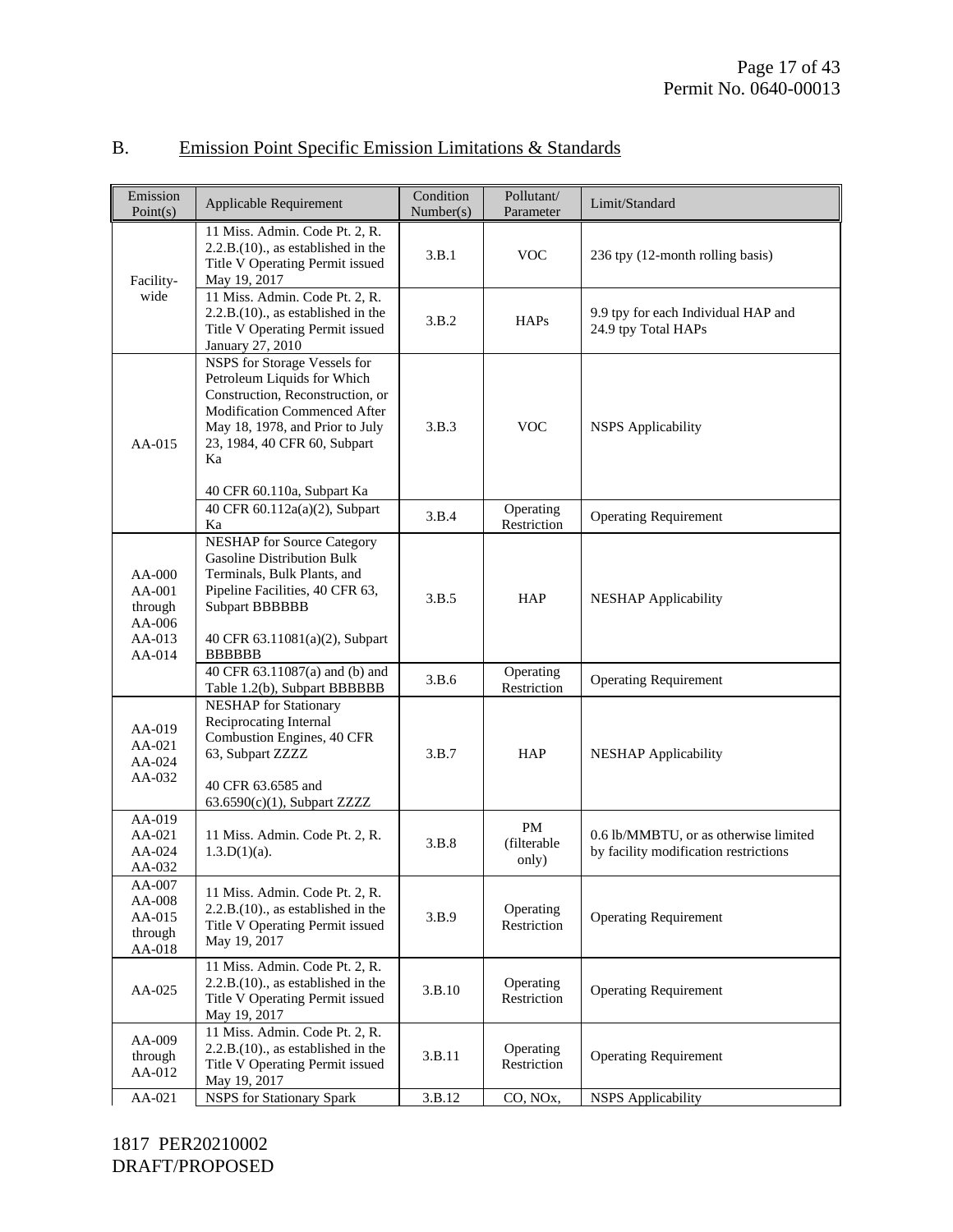| Emission<br>Point(s)                                  | Applicable Requirement                                                                                              | Condition<br>Number(s) | Pollutant/<br>Parameter  | Limit/Standard                              |
|-------------------------------------------------------|---------------------------------------------------------------------------------------------------------------------|------------------------|--------------------------|---------------------------------------------|
| $AA-024$<br>$AA-032$                                  | Ignition Internal Combustion<br>Engines, 40 CFR 60 Subpart<br>JJJJ<br>40 CFR 60.4230(a)(4)(iv),<br>Subpart JJJJ     |                        | <b>VOC</b>               |                                             |
|                                                       | 40 CFR 60.4233(d) and Table 1<br>of Subpart JJJJ                                                                    | 3.B.13                 | $NOx + HC$<br>and CO     | 10 g/HP-hr $NOx + HC$ and 387 g/HP-hr<br>CO |
|                                                       | 40 CFR 60.4237(c), Subpart<br><b>JJJJ</b>                                                                           | 3.B.14                 | Operating<br>Requirement | <b>Operational Requirement</b>              |
| $AA-019$<br>$AA-021$<br>$AA-024$<br>$AA-032$          | 40 CFR 60.4243(d), Subpart<br>JJJJ and 40 CFR 63.6640(f),<br>Subpart ZZZZ                                           | 3.B.15                 | Operating<br>Restriction | <b>Emergency Operational Requirements</b>   |
| $AA-001$<br>through<br>$AA-008$<br>$AA-013$<br>AA-014 | 11 Miss. Admin. Code Pt. 2, R.<br>$2.2.B.(10)$ , as established in the<br>Title V Operating Permit issued<br>herein | 3.B.16                 | Operating<br>Restriction | <b>Operational Requirements</b>             |

3.B.1 For the entire facility, the permittee shall limit VOC emissions to 236 tpy as determined for each consecutive 12-month period on a rolling basis.

(Ref.: 11 Miss. Admin. Code Pt. 2, R. 2.2.B.(11)., as established in the Title V Operating Permit issued May 19, 2017)

3.B.2 For the entire facility, the permittee shall limit HAP emissions to 9.9 tpy of each individual HAP and 24.9 tpy for total combined HAPs, as determined for each consecutive 12-month period on a rolling basis.

(Ref.: 11 Miss. Admin. Code Pt. 2, R. 2.2.B.(11)., as established in the Title V Operating Permit issued January 27, 2010)

3.B.3 For Emission Point AA-015, the permittee is subject to and shall comply with all applicable requirements of 40 CFR 60 Subpart Ka, Standards of Performance for Storage Vessels for Petroleum Liquids for Which Construction, Reconstruction, or Modification commenced After May 18, 1978, and Prior to July 23, 1984, and the applicable General Provisions of 40 CFR 60 Subpart A.

(Ref.: 40 CFR 60.110a, Subpart Ka and 40 CFR 60 Subpart A)

3.B.4 For Emission Point AA-015, the permittee shall equip the storage vessel with a fixed roof with an internal floating type cover equipped with a continuous closure device between the tank wall and the cover edge. The cover is to be floating at all times, (i.e., off the leg supports) except during initial fill and when the tank is completely emptied and subsequently refilled. The process of emptying and refilling when the cover is resting on the leg supports shall be continuous and shall be accomplished as rapidly as possible. Each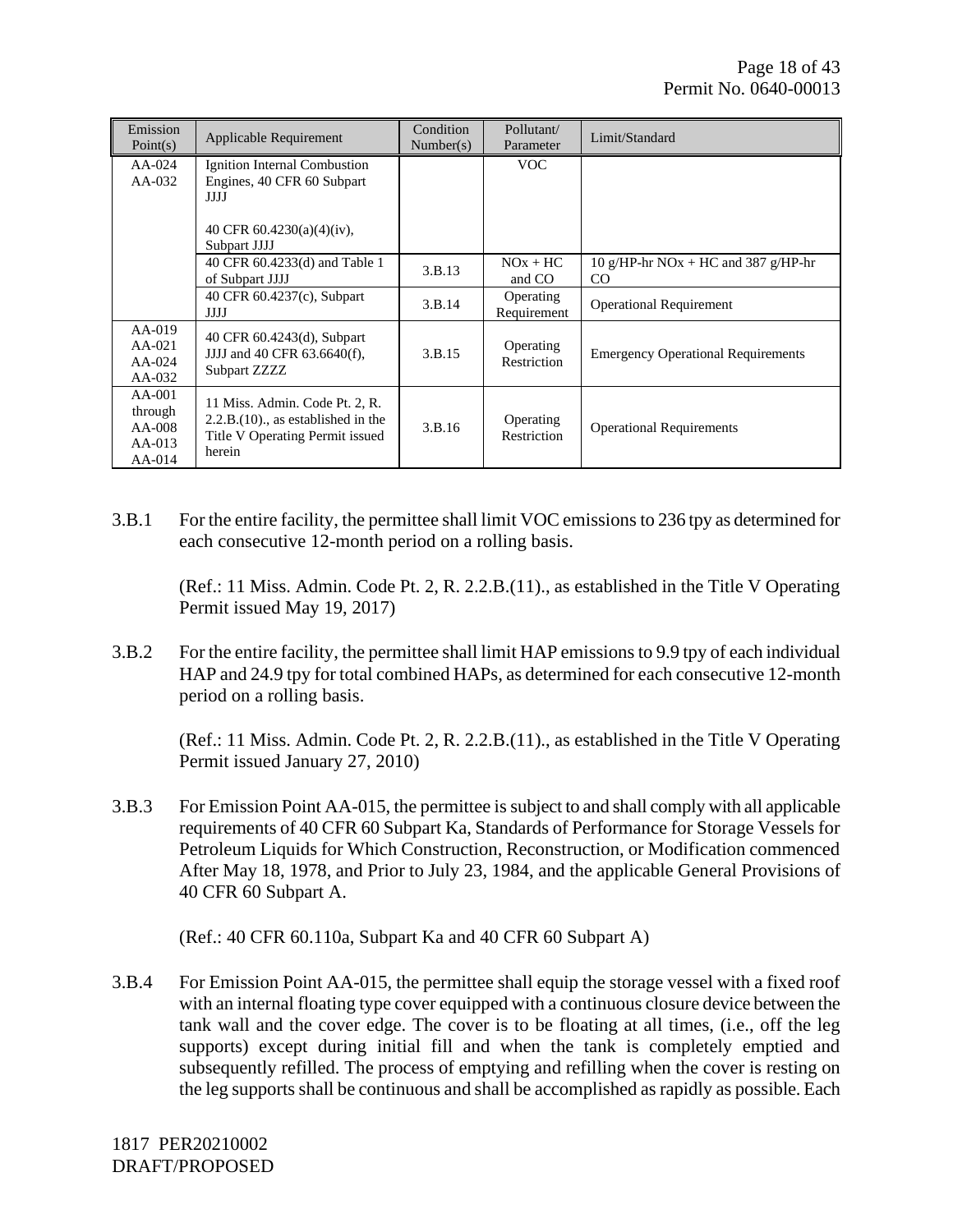opening in the cover except for automatic bleeder vents and the rim space vents is to provide a projection below the liquid surface. Each opening in the cover except for automatic bleeder vents, rim space vents, stub drains and leg sleeves is to be equipped with a cover, seal, or lid which is to be maintained in a closed position at all times (i.e., no visible gap) except when the device is in actual use. Automatic bleeder vents are to be closed at all times when the cover is floating except when the cover is being floated off or is being landed on the leg supports. Rim vents are to be set to open only when the cover is being floated off the leg supports or at the manufacturer's recommended setting.

(Ref.: 40 CFR 60.112a(a)(2), Subpart Ka)

3.B.5 For Emission Points AA-000, AA-001 through AA-006, AA-013, and AA-014, the permittee is subject to and shall comply with all applicable requirements of the National Emission Standards for Hazardous Air Pollutants for Source Category: Gasoline Distribution Bulk Terminals, Bulk Plants, and Pipeline Facilities, 40 CFR 63, Subpart BBBBBB, and the applicable General Provisions of 40 CFR Part 63, Subpart A.

(Ref.: 40 CFR 63.11081(a)(2), Subpart BBBBBB and 40 CFR 63 Subpart A)

- 3.B.6 For Emission Points AA-001 through AA-006, AA-013, and AA-014, the permittee must equip each internal floating roof gasoline storage tank according to the requirements in 40 CFR  $60.112b(a)(1)$ , except for the secondary seal requirements under 40 CFR  $60.112b(a)(1)(ii)(B)$  and the requirements in 40 CFR  $60.112b(a)(1)(iv)$  through (ix), as specified below:
	- (a) The storage vessel shall be equipped with a fixed roof in combination with an internal floating roof meeting the following specifications:
		- (1) The internal floating roof shall rest or float on the liquid surface (but not necessarily in complete contact with it) inside a storage vessel that has a fixed roof. The internal floating roof shall be floating on the liquid surface at all times, except during initial fill and during those intervals when the storage vessel is completely emptied or subsequently emptied and refilled. When the roof is resting on the leg supports, the process of filling, emptying, or refilling shall be continuous and shall be accomplished as rapidly as possible.
		- (2) Each internal floating roof shall be equipped with one of the following closure devices between the wall of the storage vessel and the edge of the internal floating roof:
			- (i) A foam- or liquid-filled seal mounted in contact with the liquid (liquidmounted seal). A liquid-mounted seal means a foam- or liquid-filled seal mounted in contact with the liquid between the wall of the storage vessel and the floating roof continuously around the circumference of the tank.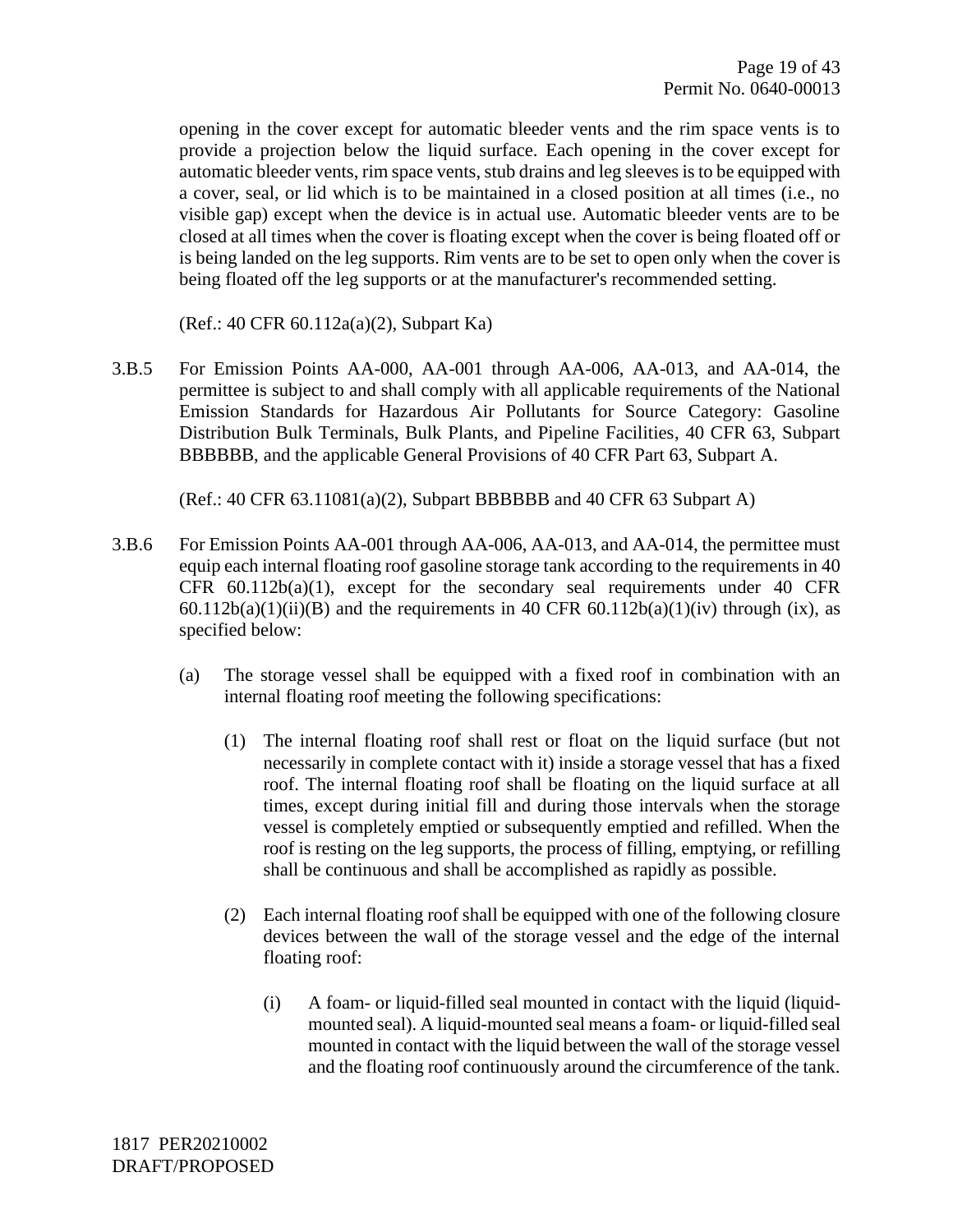- (ii) A mechanical shoe seal. A mechanical shoe seal is a metal sheet held vertically against the wall of the storage vessel by springs or weighted levers and is connected by braces to the floating roof. A flexible coated fabric (envelope) spans the annular space between the metal sheet and the floating roof.
- (3) Each opening in a noncontact internal floating roof except for automatic bleeder vents (vacuum breaker vents) and the rim space vents is to provide a projection below the liquid surface.

(Ref.: 40 CFR 63.11087(a) and (b) and Table 2(b), Subpart BBBBBB)

3.B.7 For Emission Points AA-019, AA-021, AA-024 and AA-032, the permittee is subject to the applicable requirements of the National Emission Standards for Hazardous Air Pollutants for Stationary Reciprocating Internal Combustion Engines (RICE), 40 CFR Part 63, Subpart ZZZZ.

Emission Point AA-019 is an existing emergency stationary RICE located at an area source of HAPs, and as such, is required to meet the applicable operational and scheduled maintenance requirements of 40 CFR 63 Subpart ZZZZ and the applicable General Provisions in 40 CFR Part 63, Subpart A.

Emission Points AA-021, AA-024, and AA-032 are new emergency stationary RICE located at an area source, and as such, must meet the requirements of Subpart ZZZZ by meeting the requirements of 40 CFR Part 60, Subpart JJJJ. No further requirements apply under Subpart ZZZZ.

(Ref.: 40 CFR 63.6585 and 40 CFR 63.6590(c)(1), Subpart ZZZZ)

3.B.8 For Emission Points AA-019, AA-021, AA-024 and AA-032, the maximum permissible emission of ash and/or particulate matter shall not exceed 0.6 pounds per million BTU per hour heat input.

(Ref.: 11 Miss. Admin. Code Pt. 2, R. 1.3.D(1)(b).)

3.B.9 For Emission Points AA-007, AA-008, and AA-015 through AA-018, the permittee may store transmix but shall not store gasoline, defined in 40 CFR 63.11100 as any petroleum distillate or petroleum distillate/alcohol blend having a Reid vapor pressure of 27.6 kilopascals or greater, which is used as a fuel for internal combustion engines.

(Ref.: 11 Miss. Admin. Code Pt. 2, R. 2.2.B.(11)., as established in the Title V Operating Permit issued May 19, 2017)

3.B.10 For Emission Point AA-025, the permittee shall not use the loading rack to transfer gasoline.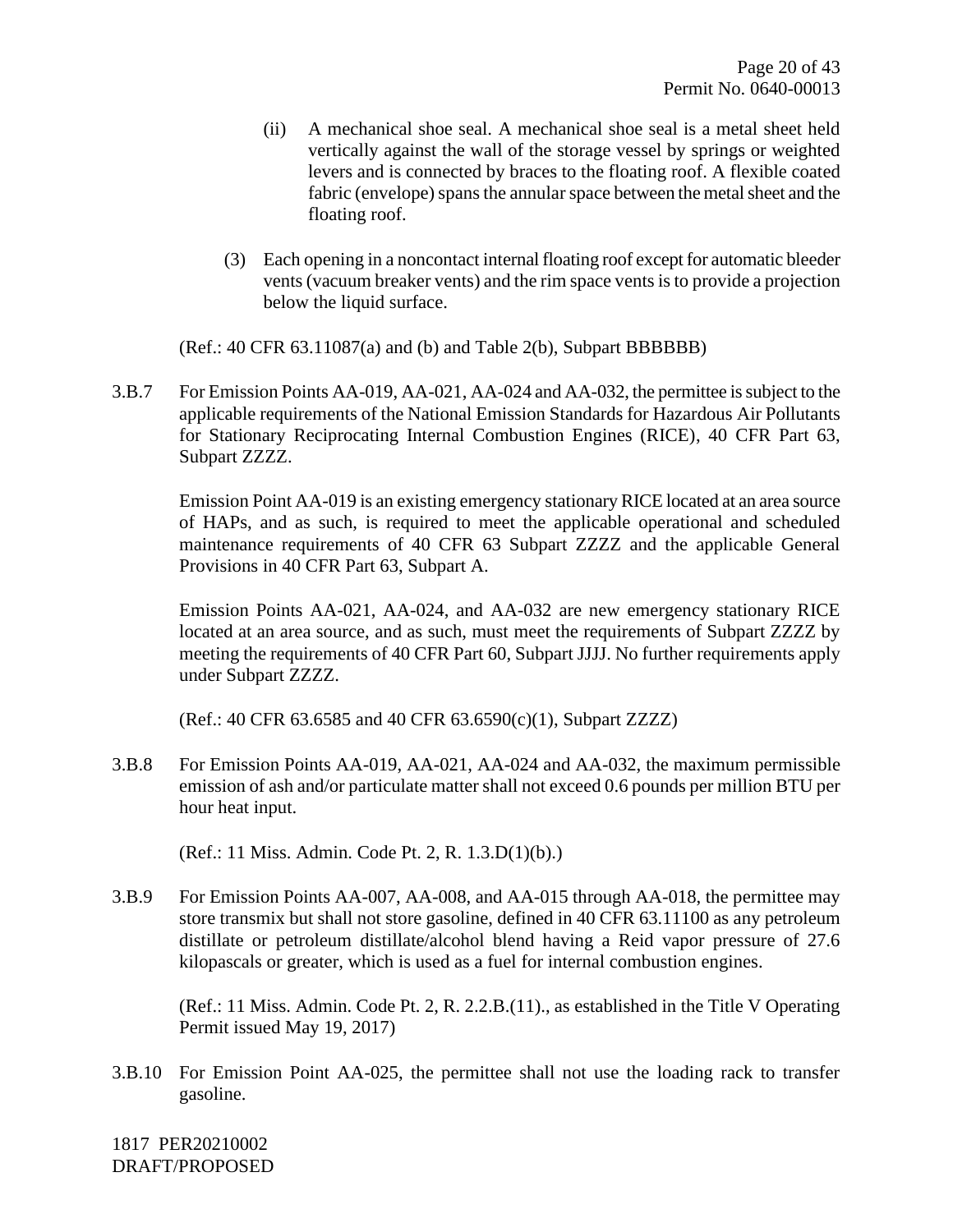(Ref.: 11 Miss. Admin. Code Pt. 2, R. 2.2.B.(11)., as established in the Title V Operating Permit issued May 19, 2017)

3.B.11 For Emission Points AA-009 through AA-012, the permittee shall not store gasoline or transmix. (Note: "Transmix" does not meet the definition of gasoline in 40 CFR 63.11100.)

(Ref.: 11 Miss. Admin. Code Pt. 2, R. 2.2.B.(11)., as established in the Title V Operating Permit issued May 19, 2017)

3.B.12 For Emission Points AA-021, AA-024, and AA-032, the permittee is subject to and shall comply with all applicable requirements of the New Source Performance Standards (NSPS) for Stationary Spark Ignition Internal Combustion Engines – 40 CFR Part 60, Subpart JJJJ and the applicable General Provisions in NSPS Subpart A.

Emission Points AA-021, AA-024, and AA-032 are emergency stationary spark ignition (SI) internal combustion engines (ICE) manufactured after January 1, 2009, that have a maximum engine power greater than 25 HP and are lean burn engines fueled by liquefied petroleum gas (LPG).

(Ref.: 40 CFR 60.4230(a)(4)(iv), Subpart JJJJ)

3.B.13 For Emission Points AA-021, AA-024, and AA-032, the permittee shall limit exhaust emissions of  $NOx + HC$  less than 10 g/HP-hr and exhaust emissions of carbon monoxide (CO) less than 387 g/HP-hr.

(Ref.: 40 CFR 60.4233(d) and Table 1 of Subpart JJJJ)

3.B.14 For Emission Points AA-021, AA-024, and AA-032, the permittee must install a nonresettable hour meter if one is not already installed.

(Ref.:40 CFR 60.4237(c), Subpart JJJJ)

- 3.B.15 For Emission Points AA-019, AA-021, AA-024, and AA-032, the permittee shall operate the emergency stationary RICE according to the requirements below. Any operation other than emergency operation, maintenance and testing, and operation in non-emergency situations for 50 hours per year is prohibited. If the permittee does not operate the engine according to the requirements below, the engine will not be considered an emergency engine under these subparts and must meet all requirements for non-emergency engines.
	- (a) There is no time limit on the use of emergency stationary RICE in emergency situations.
	- (b) The permittee may operate the emergency stationary RICE for a maximum of 100 hours per calendar year. Any operation for non-emergency situations as allowed by (c) of this condition counts as part of the 100 hours per calendar year allowed.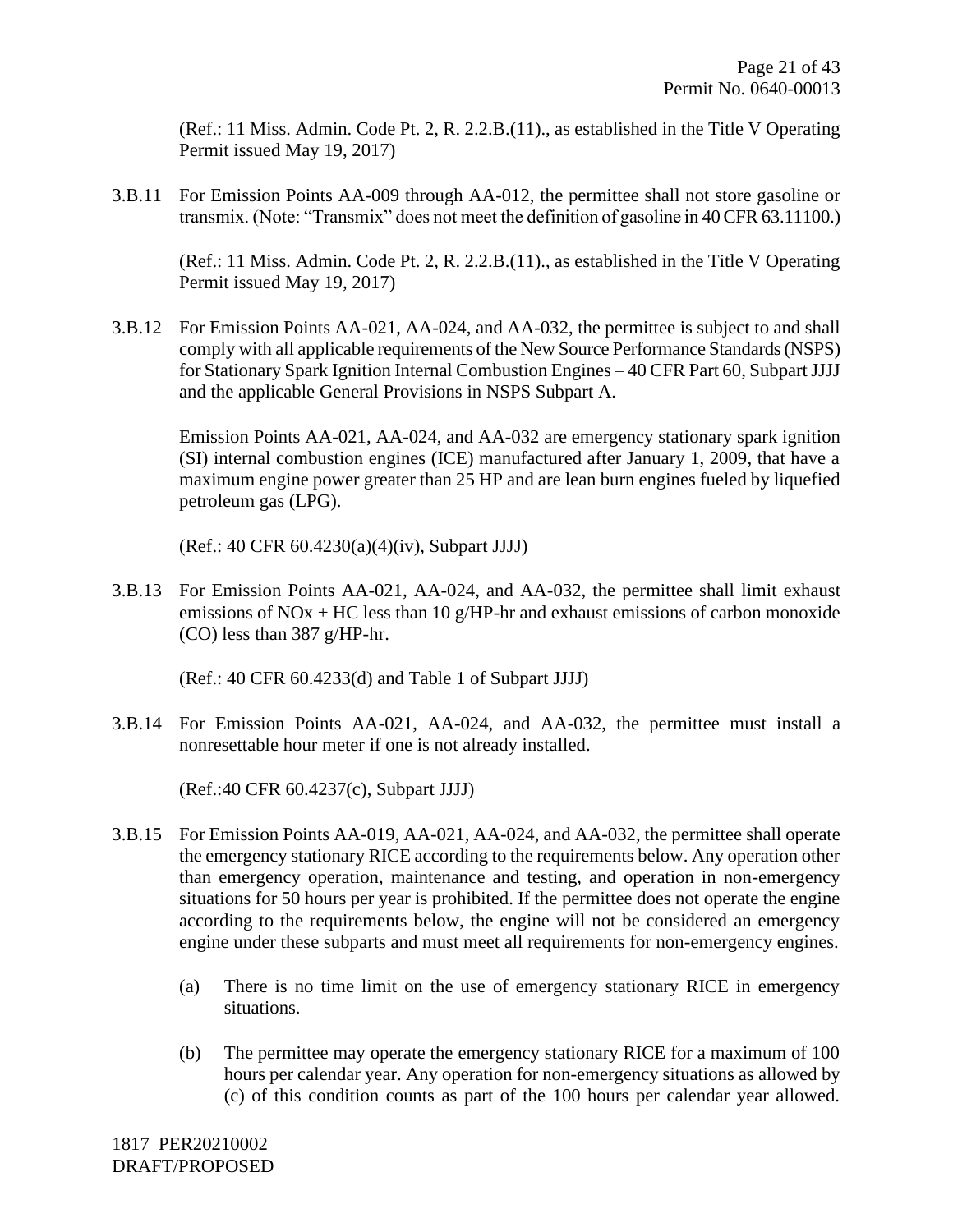Emergency stationary RICE may be operated for maintenance checks and readiness testing, provided that the tests are recommended by federal, state or local government, the manufacturer, the vendor, the regional transmission organization or equivalent balancing authority and transmission operator, or the insurance company associated with the engine. The permittee may petition the DEQ for approval of additional hours to be used for maintenance checks and readiness testing, but a petition is not required if the permittee maintains records indicating that federal, state, or local standards require maintenance and testing of emergency RICE beyond 100 hours per calendar year.

(c) Emergency stationary RICE may be operated for up to 50 hours per calendar year in non-emergency situations. The 50 hours of operation in non-emergency situations are counted as part of the 100 hours per calendar year for maintenance and testing.

(Ref.: 40 CFR 63.6640(f), Subpart ZZZZ and 40 CFR 40 CFR 60.4243(d), Subpart JJJJ)

3.B.16 For Emission Points AA-001 through AA-008, AA-013, and AA-014, the permittee shall restrict the number of floating roof landings to ten (10) landings per tank, on a rolling, consecutive twelve month total basis.

(Ref.: 11 Miss. Admin. Code Pt. 2, R. 2.2.B.(10)., as established in the Title V Operating Permit issued herein)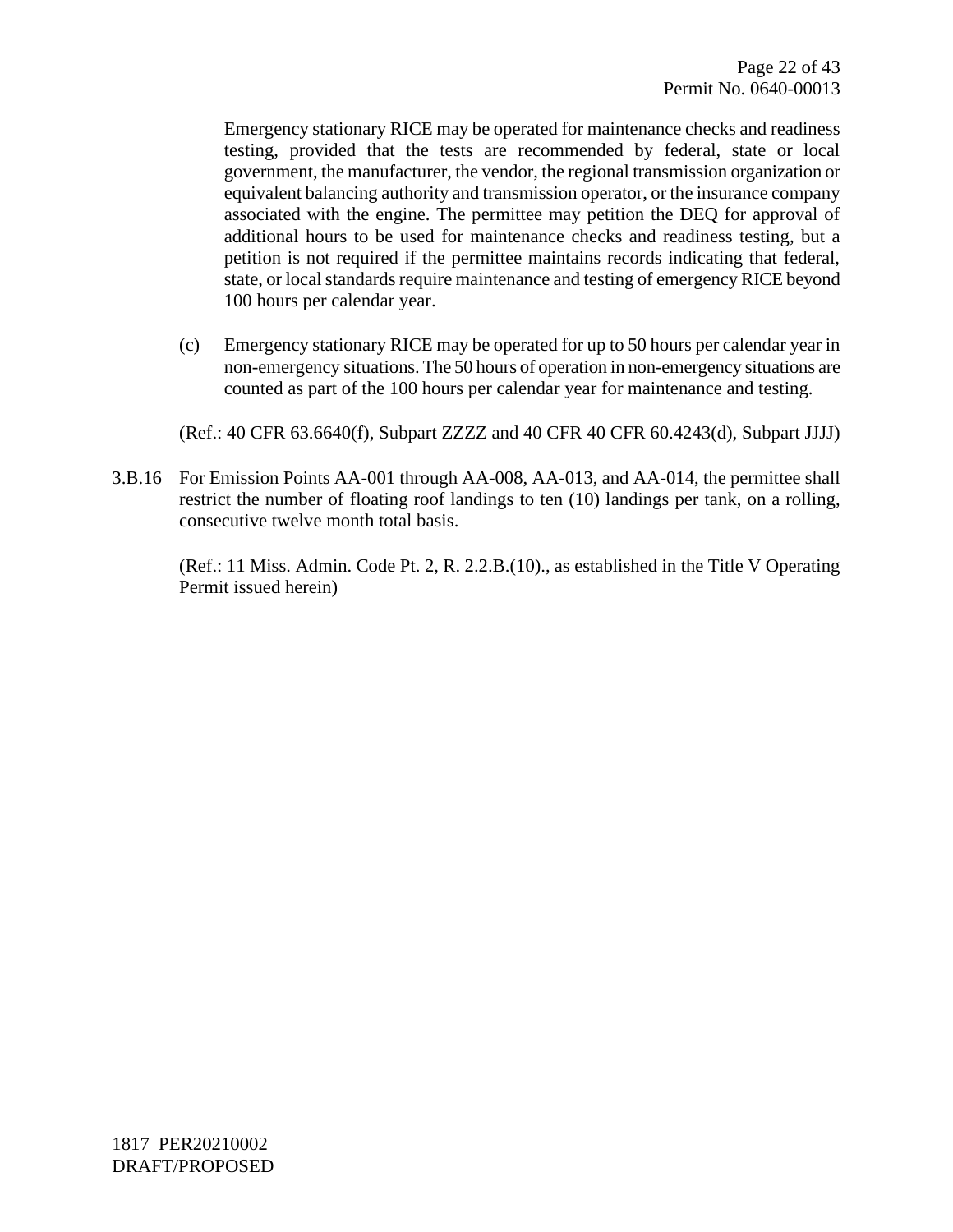#### C. Insignificant and Trivial Activity Emission Limitations & Standards

| Applicable Requirement                            | Condition<br>Number(s) | Pollutant/<br>Parameter | Limit/Standard |
|---------------------------------------------------|------------------------|-------------------------|----------------|
| 11 Miss. Admin. Code Pt. 2, R.<br>$1.3.D(1)(a)$ . | 3.C.1                  | <b>PM</b>               | 0.6 lbs/MMBTU  |
| 11 Miss. Admin. Code Pt. 2, R.<br>$1.4.A(1)$ .    | 3.C.2                  | SO <sub>2</sub>         | 4.8 lbs/MMBTU  |

3.C.1 The maximum permissible emission of ash and/or particulate matter from fossil fuel burning installations of less than 10 million BTU per hour heat input shall not exceed 0.6 pounds per million BTU per hour heat input.

(Ref.: 11 Miss. Admin. Code Pt. 2, R. 1.3.D(1)(a).)

3.C.2 The maximum discharge of sulfur oxides from any fuel burning installation in which the fuel is burned primarily to produce heat or power by indirect heat transfer shall not exceed 4.8 pounds (measured as sulfur dioxide) per million BTU heat input.

(Ref.: 11 Miss. Admin. Code Pt. 2, R. 1.4.A(1).)

**There are no other requirements applicable to the insignificant activities listed in the source's Title V permit application.**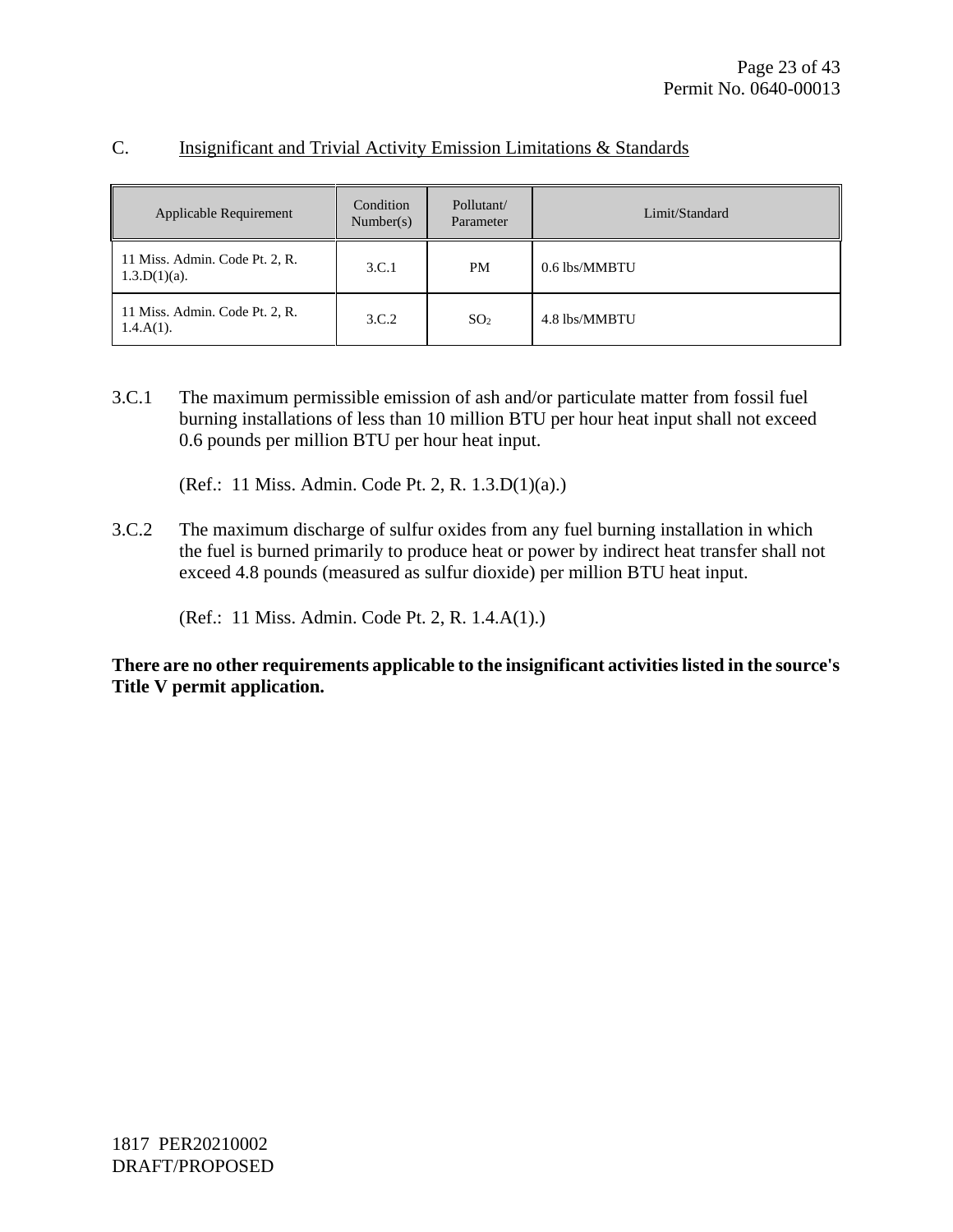#### D. Work Practice Standards

| Emission<br>Point(s)                                                | Applicable Requirement                                                                           | Condition<br>Number(s) | Pollutant/<br>Parameter   | Limit/Standard                        |
|---------------------------------------------------------------------|--------------------------------------------------------------------------------------------------|------------------------|---------------------------|---------------------------------------|
| $AA-000$<br>$AA-001$<br>through<br>$AA-006$<br>$AA-013$<br>$AA-014$ | 40 CFR 63.11085(a), Subpart BBBBBB                                                               | 3.D.1                  | Operating<br>Requirement  | <b>Minimizing Emissions</b>           |
|                                                                     | 40 CFR $63.6603(a)$ , $63.6625(i)$ , and<br>Item 4 and Footnote 2 of Table 2d of<br>Subpart ZZZZ | 3.D.2                  | Operating<br>Requirement  | Scheduled Maintenance<br>Requirements |
| $AA-019$                                                            | 40 CFR 63.6605, Subpart ZZZZ                                                                     | 3.D.3                  | Operating<br>Requirement  | <b>Minimizing Emissions</b>           |
|                                                                     | 40 CFR $63.6625(e)(3)$ , (f), and (h),<br>Subpart ZZZZ                                           | 3.D.4                  | Operating<br>Requirements | <b>Operational Requirements</b>       |

3.D.1 For Emission Points AA-000, AA-001 through AA-006, AA-013, and AA-014, the permittee must, at all times, operate and maintain any affected source, including associated air pollution control equipment and monitoring equipment, in a manner consistent with safety and good air pollution control practices for minimizing emissions. Determination of whether such operation and maintenance procedures are being used will be based on information available to the DEQ, which may include, but is not limited to, monitoring results, review of operation and maintenance procedures, review of operation and maintenance records, and inspection of the source.

(Ref.: 40 CFR 63.11085(a), Subpart BBBBBB)

- 3.D.2 For Emission Point AA-019, the permittee shall comply with the following requirements:
	- (a) Change oil and filter every 500 hours of operation or annually, whichever comes first;
	- (b) Inspect air cleaner every 1,000 hours of operation or annually, and replace as necessary; and
	- (c) Inspect all hoses and belts every 500 hours of operation or annually, whichever comes first, and replace as necessary.

The permittee has the option of utilizing an oil analysis program in order to extend the specified oil change requirement in Condition 3.D.2(a). The oil analysis must be performed at the same frequency specified for changing the oil in Condition 3.D.2(a). The analysis program must at a minimum analyze the following three parameters: Total Base Number,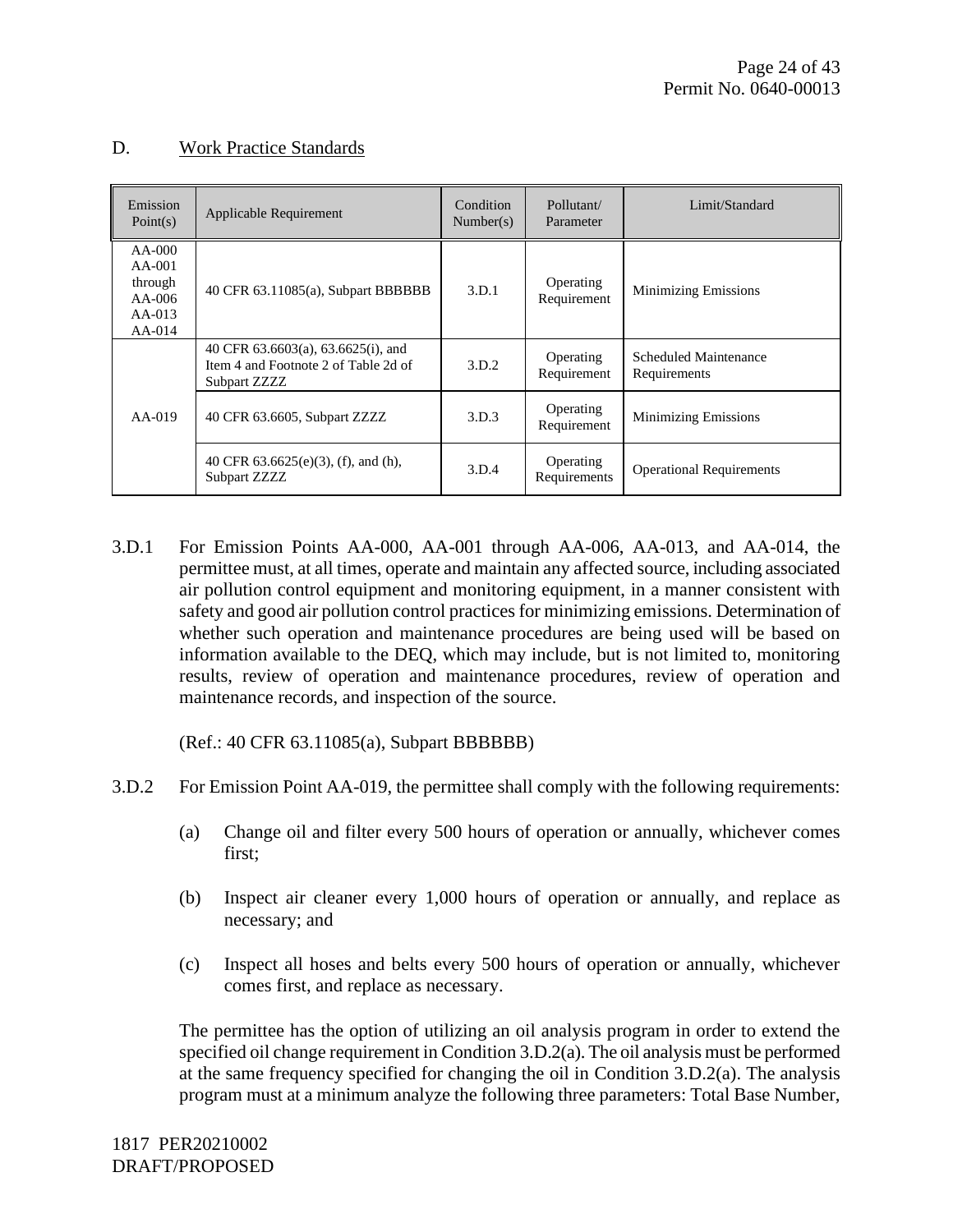viscosity, and percent water content. The condemning limits for these parameters are as follows: Total Base Number is less than 30 percent of the Total Base Number of the oil when new; viscosity of the oil has changed by more than 20 percent from the viscosity of the oil when new; or percent water content (by volume) is greater than 0.5. If all of these condemning limits are not exceeded, the permittee is not required to change the oil. If any of the limits are exceeded, the permittee must change the oil within 2 business days of receiving the results of the analysis; if the engine is not in operation when the results of the analysis are received, the engine owner or operator must change the oil within 2 business days or before commencing operation, whichever is later. The permittee must keep records of the parameters that are analyzed as part of the program, the results of the analysis, and the oil changes for the engine. The analysis program must be part of the maintenance plan for the engine.

If the emergency engine is operating during an emergency and it is not possible to shut down the engine in order to perform the management practice requirements on the required schedule, or if performing the management practice on the required schedule would otherwise pose an unacceptable risk under federal, state, or local law, the management practice can be delayed until the emergency is over or the unacceptable risk under federal, state, or local law has abated. The management practice should be performed as soon as practicable after the emergency has ended or the unacceptable risk under federal, state, or local law has abated. Sources must report any failure to perform the management practice on the schedule required and the federal, state or local law under which the risk was deemed unacceptable.

(Ref.: 40 CFR 63.6603(a), 63.6625(i) and Item 4 and Footnote 2 of Table 2d, Subpart ZZZZ)

3.D.3 For Emission Point AA-019, the permittee must be in compliance with all applicable requirements of 40 CFR 63 Subpart ZZZZ, at all times. At all times the permittee must operate and maintain any affected source in a manner consistent with safety and good air pollution control practices for minimizing emissions. The general duty to minimize emissions does not require any further efforts to reduce emissions if levels required by 40 CFR 63 Subpart ZZZZ have been achieved. Determination of whether such operation and maintenance procedures are being used will be based on information available to the DEQ which may include, but is not limited to, monitoring results, review of operation and maintenance procedures, review of operation and maintenance records, and inspection of the source.

(Ref.: 40 CFR 63.6605, Subpart ZZZZ)

- 3.D.4 For Emission Point AA-019, the permittee shall comply with the following requirements:
	- (a) Operate and maintain the engine according to the manufacturer's emission-related written instructions or develop and follow a maintenance plan which provides to the extent practicable for the maintenance and operation of the engine in a manner consistent with good air pollution practice for minimizing emissions.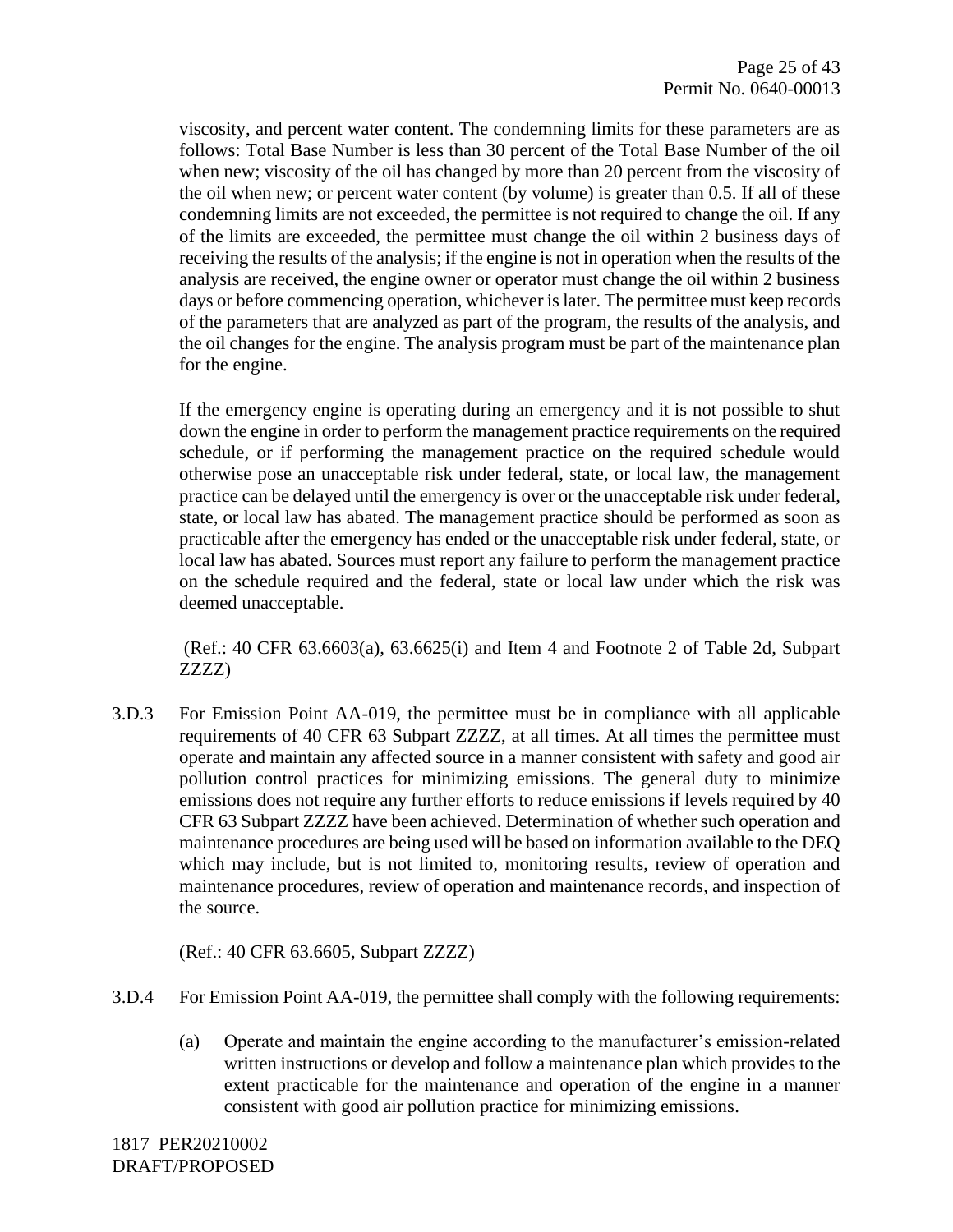- (b) The engine must have a non-resettable hour meter if one is not already installed.
- (c) Minimize the engine's time spent at idle during startup and minimize the engine's startup time to a period needed for appropriate and safe loading of the engine, not to exceed 30 minutes

(Ref.: 40 CFR 63.6625(e)(3), (f), and (h), Subpart ZZZZ)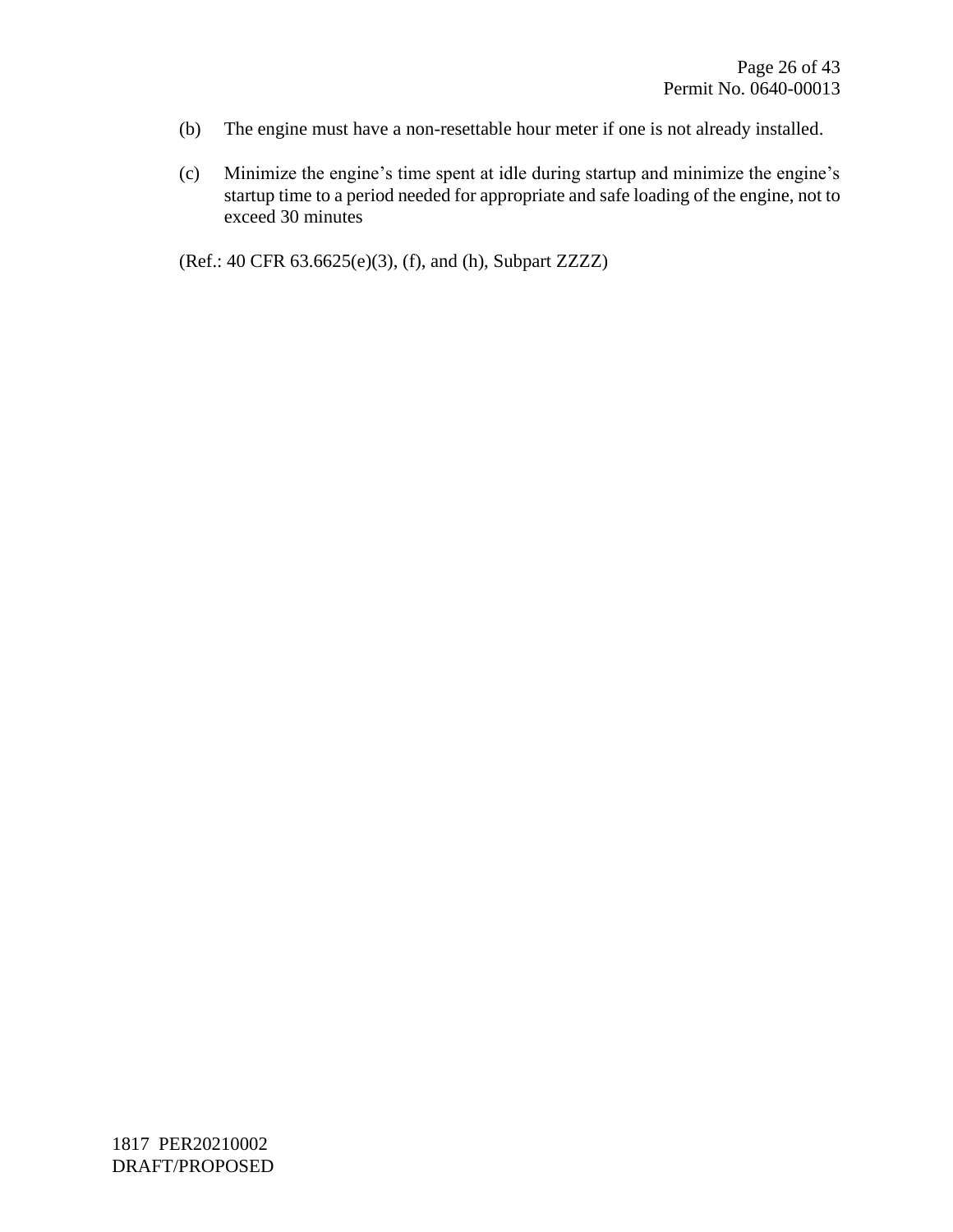### SECTION 4. COMPLIANCE SCHEDULE

- 4.1 Unless otherwise specified herein, the permittee shall be in compliance with all requirements contained herein upon issuance of this permit.
- 4.2 Except as otherwise specified herein, the permittee shall submit to the Permit Board and to the Administrator of EPA Region IV a certification of compliance with permit terms and conditions, including emission limitations, standards, or work practices, by January 31 for the preceding calendar year. If the permit was reissued or modified during the course of the preceding calendar year, the compliance certification shall address each version of the permit. Each compliance certification shall include the following:
	- (a) the identification of each term or condition of the permit that is the basis of the certification;
	- (b) the compliance status;
	- (c) whether compliance was continuous or intermittent;
	- (d) the method(s) used for determining the compliance status of the source, currently and over the applicable reporting period;
	- (e) such other facts as may be specified as pertinent in specific conditions elsewhere in this permit.

(Ref.: 11 Miss. Admin. Code Pt. 2, R. 6.3.C(5)(a), (c), & (d).)

- 4.3 The permittee shall submit progress reports consistent with an applicable schedule of compliance and 11 Miss. Admin. Code Pt. 2, R. 6.2.C(8). semiannually, or at such other frequency as is specified in an applicable requirement or by the Permit Board. Such progress reports shall contain the following:
	- (a) dates for achieving the activities, milestone(s), or compliance required in the schedule of compliance, and dates when such activities, milestone(s) or compliance were achieved; and
	- (b) an explanation of why any dates in the schedule of compliance were not or will not be met, and any preventive or corrective measures adopted.

(Ref.: 11 Miss. Admin. Code Pt. 2, R. 6.2.C(8).)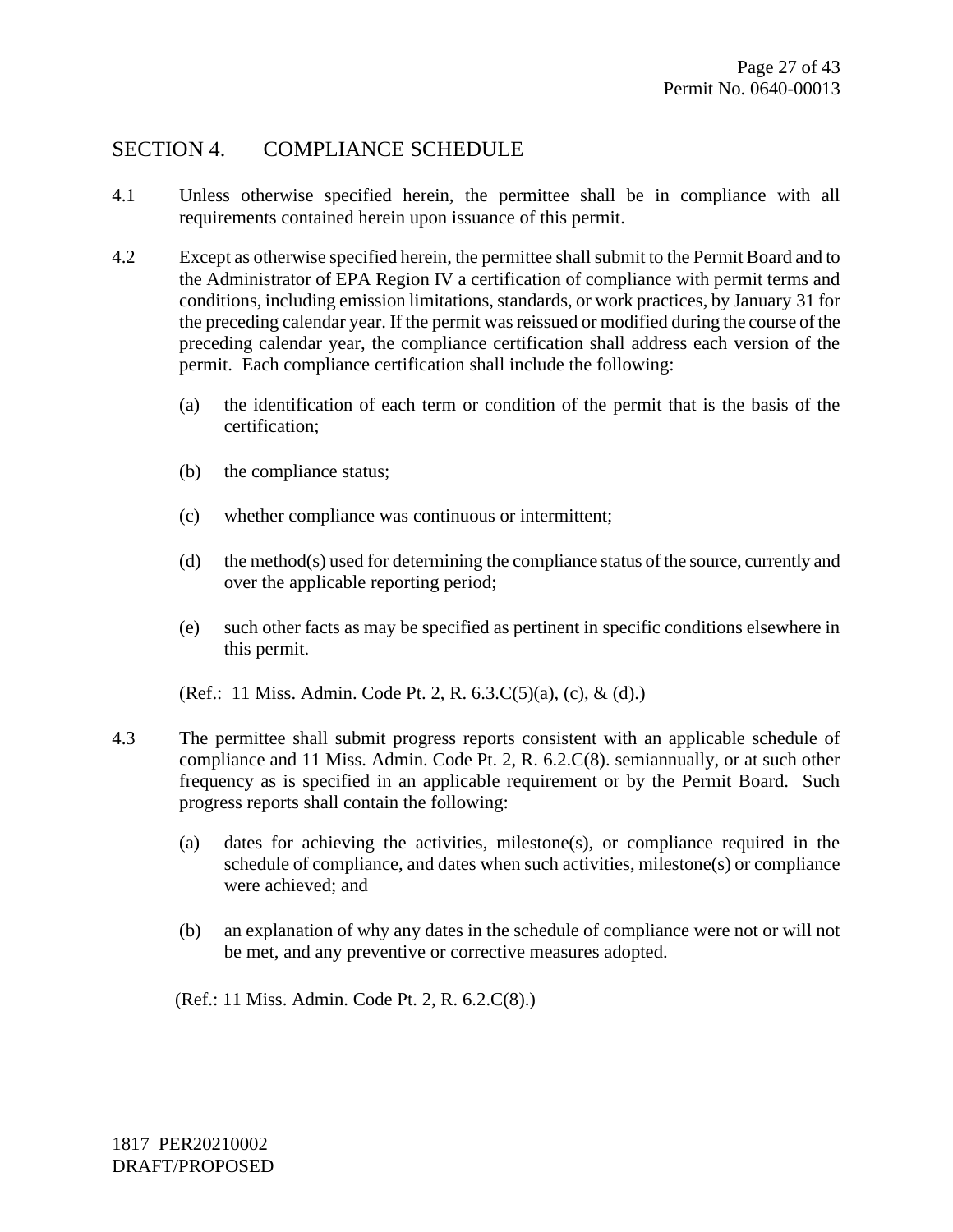### SECTION 5. MONITORING, RECORDKEEPING & REPORTING REQUIREMENTS

- A. General Monitoring, Recordkeeping and Reporting Requirements
- 5.A.1 The permittee shall install, maintain, and operate equipment and/or institute procedures as necessary to perform the monitoring and recordkeeping specified below.

(Ref.: 11 Miss. Admin. Code Pt. 2, R. 6.3.A(3).)

- 5.A.2 In addition to the recordkeeping specified below, the permittee shall include with all records of required monitoring information the following:
	- (a) the date, place as defined in the permit, and time of sampling or measurements;
	- (b) the date(s) analyses were performed;
	- (c) the company or entity that performed the analyses;
	- (d) the analytical techniques or methods used;
	- (e) the results of such analyses; and
	- (f) the operating conditions existing at the time of sampling or measurement.

(Ref.: 11 Miss. Admin. Code Pt. 2, R. 6.3.A(3)(b)(1).)

5.A.3 Except where a longer duration is specified in an applicable requirement, the permittee shall retain records of all required monitoring data and support information for a period of at least five (5) years from the date of the monitoring sample, measurement, report, or application. Support information includes all calibration and maintenance records, all original strip-chart recordings for continuous monitoring instrumentation, and copies of all reports required by the permit.

(Ref.: 11 Miss. Admin. Code Pt. 2, R. 6.3.A(3)(b)(2).)

5.A.4 Except as otherwise specified herein, the permittee shall submit reports of any required monitoring by July 31 and January 31 for the preceding six-month period. All instances of deviations from permit requirements must be clearly identified in such reports and all required reports must be certified by a responsible official consistent with 11 Miss. Admin. Code Pt. 2, R. 6.2.E. For applicable periodic reporting requirements in 40 CFR Parts 60, 61, and 63, the permittee shall comply with the deadlines in this condition for reporting conducted on a semiannual basis. Additionally, any required quarterly reports shall be submitted by the end of the month following each calendar quarter (i.e., April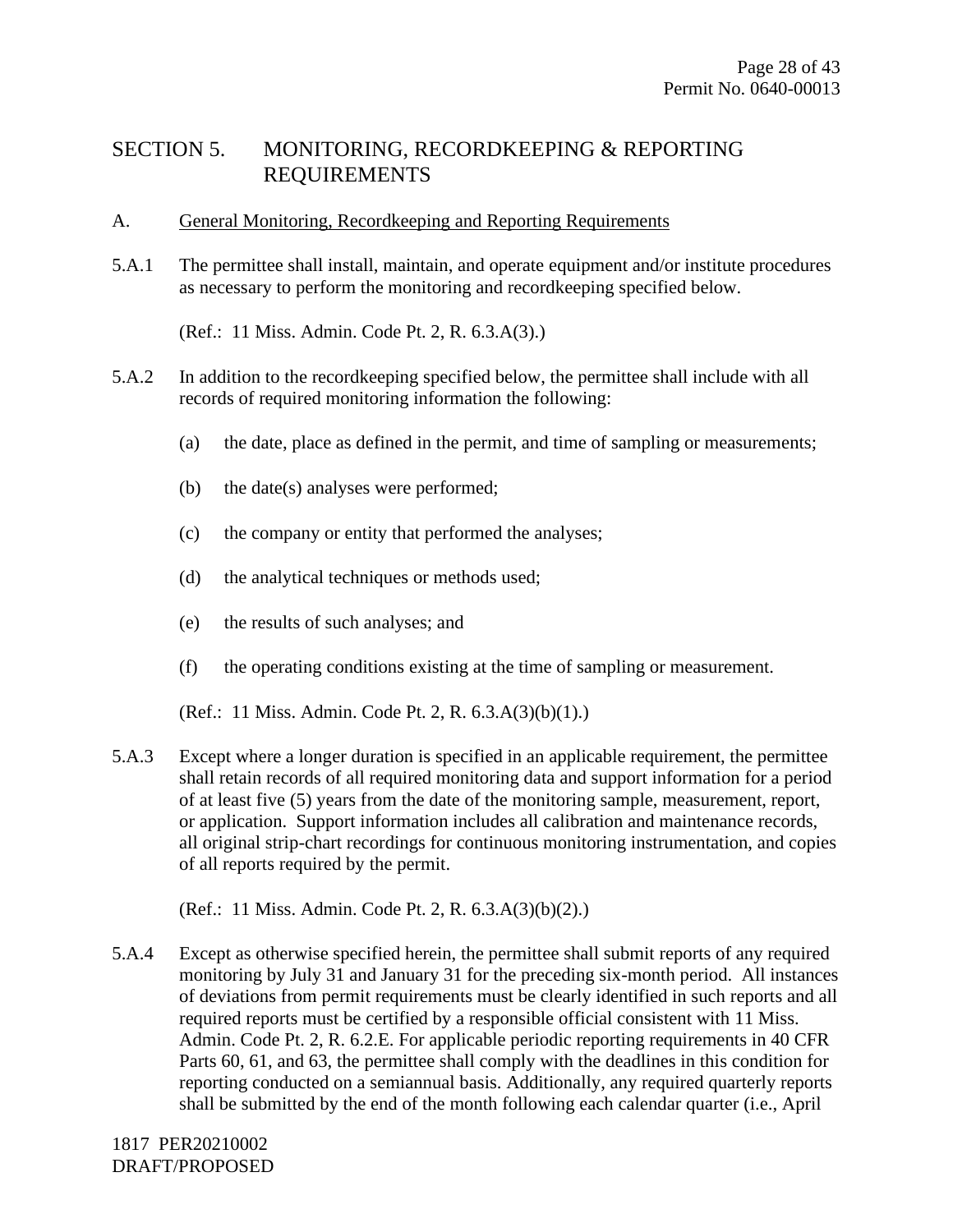30th, July 31st, October 31st, and January 31st), and any required annual reports shall be submitted by January 31st following each calendar year.

(Ref.: 11 Miss. Admin. Code Pt. 2, R. 6.3.A(3)(c)(1)., 40 CFR 60.19(c), 61.10(g), and 63.10(a)(5))

5.A.5 Except as otherwise specified herein, the permittee shall report all deviations from permit requirements, including those attributable to upsets, the probable cause of such deviations, and any corrective actions or preventive measures taken. Said report shall be made within five (5) working days of the time the deviation began.

(Ref.: 11 Miss. Admin. Code Pt. 2, R. 6.3.A(3)(c)(2).)

5.A.6 Except as otherwise specified herein, the permittee shall perform emissions sampling and analysis in accordance with EPA Test Methods and with any continuous emission monitoring requirements, if applicable. All test methods shall be those versions or their equivalents approved by the DEQ and the EPA.

(Ref.: 11 Miss. Admin. Code Pt. 2, R. 6.3.A(3).)

5.A.7 The permittee shall maintain records of any alterations, additions, or changes in equipment or operation.

(Ref.: 11 Miss. Admin. Code Pt. 2, R. 6.3.A(3).)

5.A.8 Unless otherwise specified in Section 4, upon permit issuance, the monitoring, testing, recordkeeping, and reporting requirements of Section 5 herein supersede the requirements of any preceding permit to construct and/or operate.

(Ref.: 11 Miss. Admin. Code Pt. 2, R.6.3.A(3).)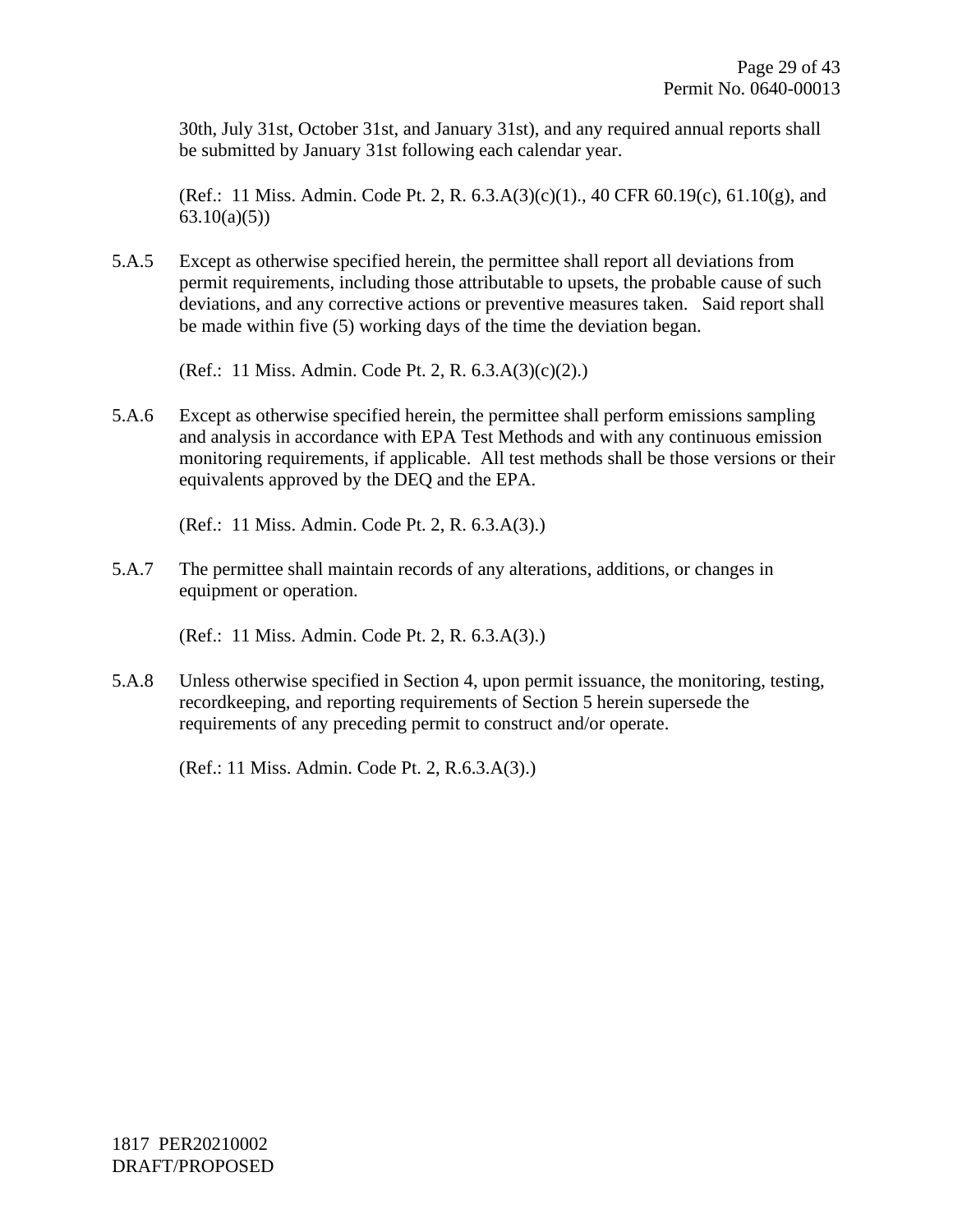| Emission<br>Point(s)                            | Applicable Requirement                                                                    | Condition<br>Number | Pollutant /<br>Parameter<br>Monitored | Monitoring/Recordkeeping Requirement                                                                                  |
|-------------------------------------------------|-------------------------------------------------------------------------------------------|---------------------|---------------------------------------|-----------------------------------------------------------------------------------------------------------------------|
| Facility-<br>wide                               | 11 Miss. Admin. Code Pt. 2, R.<br>$6.3.A(3)(b)$ .                                         | 5.B.1               | VOC and<br><b>HAPs</b>                | Monitoring and recordkeeping<br>requirements                                                                          |
| AA-015                                          | 40 CFR 60.115a, Subpart Ka                                                                | 5.B.2               | Petroleum<br>Liquid                   | Recordkeeping requirements                                                                                            |
| AA-001<br>through                               | 40 CFR 63.11087(c) and<br>63.11092(e)(1), Subpart BBBBBB                                  | 5.B.3               | <b>Tank Roof</b>                      | Inspection requirements                                                                                               |
| AA-006<br>$AA-013$<br>AA-014                    | 40 CFR 63.11087(e) and<br>63.11094(a), Subpart BBBBBB                                     | 5.B.4               | Inspections                           | Recordkeeping requirements                                                                                            |
|                                                 | 40 CFR 63.11089(a)-(d), Subpart<br><b>BBBBBB</b>                                          | 5.B.5               | Equipment                             | Inspection requirements                                                                                               |
| $AA-000$                                        | 40 CFR 63.11089(g) and<br>63.11094(d), Subpart BBBBBB                                     | 5.B.6               | Inspections                           | Recordkeeping requirements                                                                                            |
|                                                 | 40 CFR 63.11089(g) and<br>63.11094(e), Subpart BBBBBB                                     | 5.B.7               | Inspections                           | Recordkeeping requirements                                                                                            |
| $AA-019$                                        | 40 CFR 63.6655(e) and (f),<br>Subpart ZZZZ                                                | 5.B.8               | <b>HAPs</b>                           | Recordkeeping requirements                                                                                            |
|                                                 | 40 CFR 63.6660, Subpart ZZZZ                                                              | 5.B.9               |                                       | Recordkeeping requirements                                                                                            |
|                                                 | 40 CFR 60.4243(b)(1), Subpart<br>JJJJ                                                     | 5.B.10              |                                       | Operational, monitoring, and<br>recordkeeping requirements                                                            |
| $AA-021$<br>AA-024                              | 40 CFR 60.4245(b), Subpart JJJJ                                                           | 5.B.11              | $NOx + HC$ and<br>CO                  | Recordkeeping requirements                                                                                            |
| AA-032                                          | 40 CFR 60.4245(b), Subpart<br>JJJJ and 11 Miss. Admin. Code Pt.<br>2, R. $6.3.A(3)(a)(2)$ | 5.B.12              |                                       | Recordkeeping requirements                                                                                            |
| AA-001<br>through<br>AA-018                     | 11 Miss. Admin. Code Pt. 2, R.<br>$6.3.A(3)(b)$ .                                         | 5.B.13              | Petroleum<br>liquid                   | Records of petroleum liquid stored, the<br>period of storage, monthly throughput,<br>and maximum true vapor pressure. |
| AA-001<br>through<br>AA-008<br>AA-013<br>AA-014 | 11 Miss. Admin. Code Pt. 2, R.<br>$6.3.A(3)(b)$ .                                         | 5.B.14              | <b>Floating Roof</b><br>Landings      | Operational, monitoring, and<br>recordkeeping requirements                                                            |

#### B. Specific Monitoring and Recordkeeping Requirements

5.B.1 For the entire facility, the permittee shall calculate the monthly VOC, individual HAP, and total combined HAP emission rates and the annual emission rates in tons/year, as determined on a monthly basis and for each consecutive 12-month period on a rolling basis. The permittee shall use actual test data, manufacturer's data, and/or emission factors or methodology used in the Title V application to calculate monthly emissions. Emissions associated with landing and subsequent filling of floating roof tanks must be accounted for, as well as tank cleanings.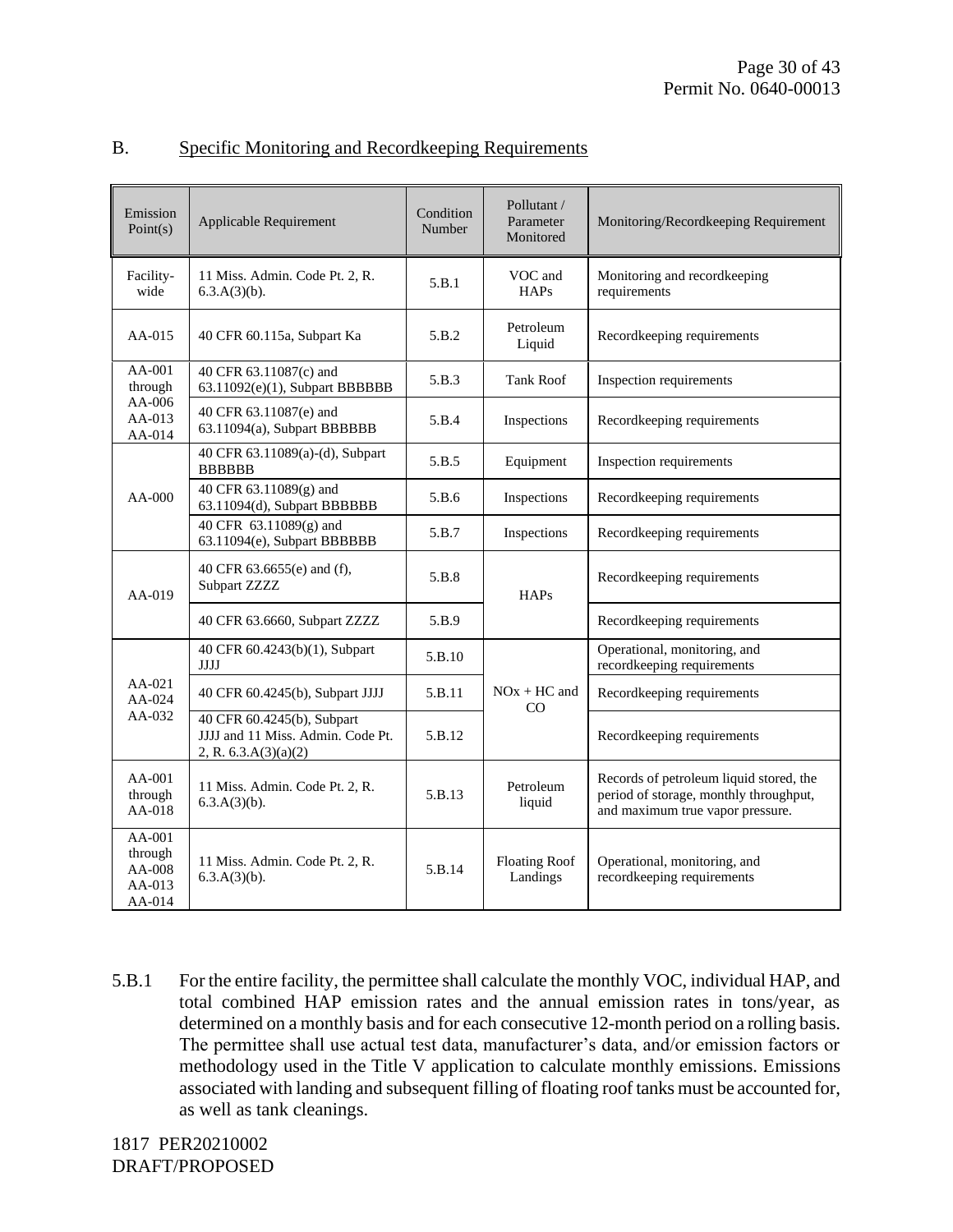EPA's TANKS 4.09 is not acceptable for calculating emissions. The permittee may use AP 42, Fifth Edition, Volume I Chapter 7: Liquid Storage Tanks or the American Petroleum Institute's E&P Tanks program.

(Ref.: 11 Miss. Admin. Code Pt. 2, R. 6.3.A(3)(b).)

- 5.B.2 For Emission Point AA-015, the permittee shall maintain a record of the petroleum liquid stored, period of storage, and maximum true vapor pressure of that liquid during the respective storage period in accordance with the methods specified in 40 CFR 60.115a, as specified below:
	- (a) The permittee shall maintain a record of the petroleum liquid stored, the period of storage, and the maximum true vapor pressure of that liquid during the respective storage period.
	- (b) Available data on the typical Reid vapor pressure and the maximum expected storage temperature of the stored product may be used to determine the maximum true vapor pressure from nomographs contained in API Bulletin 2517, unless the DEQ specifically requests that the liquid be sampled, the actual storage temperature determined, and the Reid vapor pressure determined from the sample(s).
	- (c) The true vapor pressure of each type of crude oil with a Reid vapor pressure less than 13.8 kPa (2.0 psia) or whose physical properties preclude determination by the recommended method is to be determined from available data and recorded if the estimated true vapor pressure is greater than 6.9 kPa (1.0 psia).

(Ref.: 40 CFR 60.115a, Subpart Ka)

- 5.B.3 For Emission Points AA-001 through AA-006, AA-013 and AA-014, the gasoline storage tanks are subject to the emission standards in 40 CFR 63.11087(a), the permittee must perform inspections of the floating roof system according to the requirements of 40 CFR 60.113b(a), as specified below:
	- (a) The permittee shall visually inspect the internal floating roof, the primary seal, and the secondary seal (if one is in service), prior to filling the storage vessel with VOL. If there are holes, tears, or other openings in the primary seal, the secondary seal, or the seal fabric or defects in the internal floating roof, or both, the permittee shall repair the items before filling the storage vessel.
	- (b) For vessels equipped with a liquid-mounted or mechanical shoe primary seal, visually inspect the internal floating roof and the primary seal or the secondary seal (if one is in service) through manholes and roof hatches on the fixed roof at least once every 12 months after initial fill. If the internal floating roof is not resting on the surface of the VOL inside the storage vessel, or there is liquid accumulated on the roof, or the seal is detached, or there are holes or tears in the seal fabric, the owner or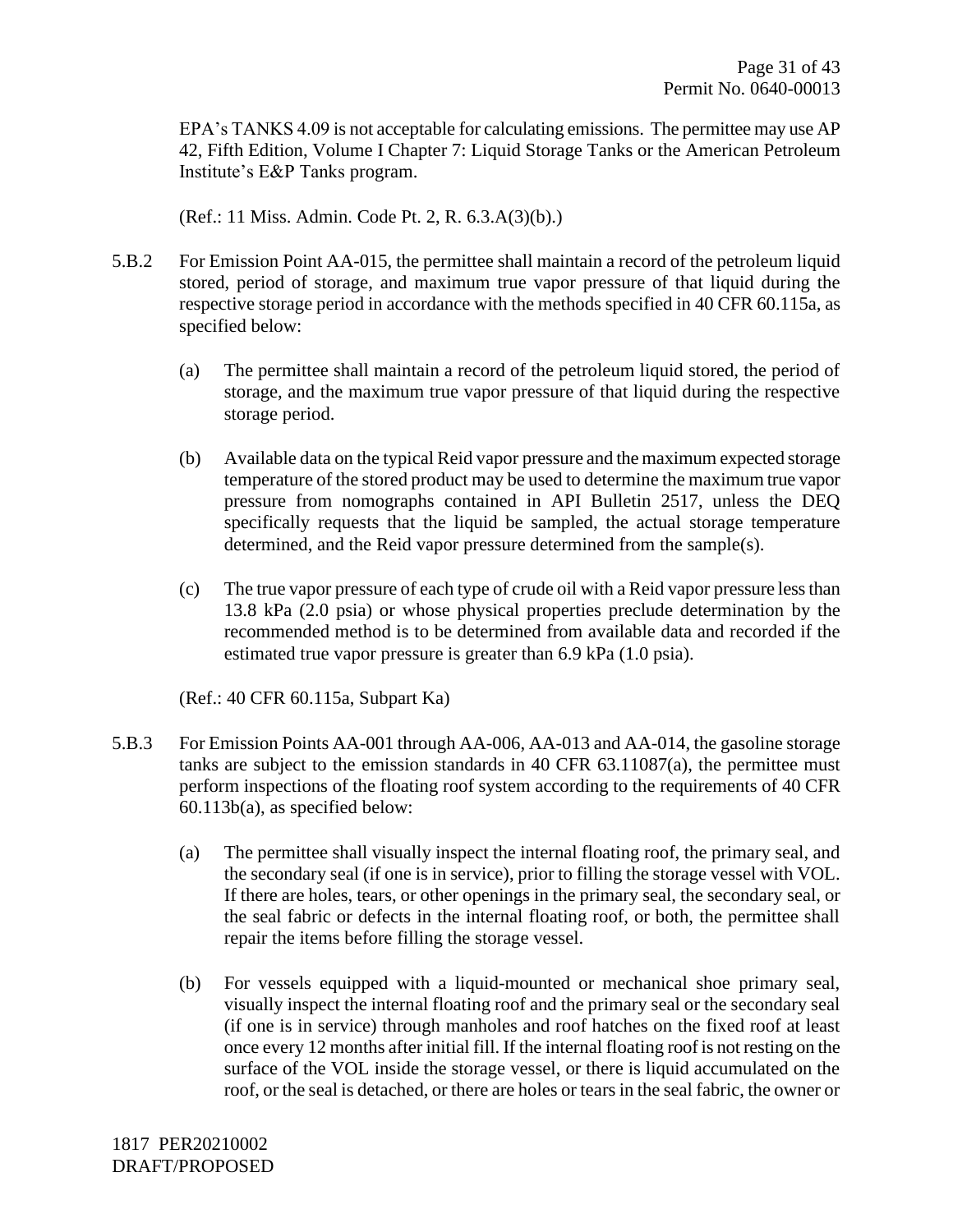operator shall repair the items or empty and remove the storage vessel from service within 45 days. If a failure that is detected during inspections required in this paragraph cannot be repaired within 45 days and if the vessel cannot be emptied within 45 days, a 30-day extension may be requested from the DEQ in the inspection report required in 40 CFR  $60.115b(a)(3)$ . Such a request for an extension must document that alternate storage capacity is unavailable and specify a schedule of actions the company will take that will assure that the control equipment will be repaired or the vessel will be emptied as soon as possible.

- (c) For vessels equipped with a double-seal system as specified in 40 CFR 60.112b(a)(1)(ii)(B):
	- (1) Visually inspect the vessel as specified in (d) of this condition at least every 5 years; or
	- (2) Visually inspect the vessel as specified in (b) of this condition.
- (d) Visually inspect the internal floating roof, the primary seal, the secondary seal (if one is in service), gaskets, slotted membranes and sleeve seals (if any) each time the storage vessel is emptied and degassed. If the internal floating roof has defects, the primary seal has holes, tears, or other openings in the seal or the seal fabric, or the secondary seal has holes, tears, or other openings in the seal or the seal fabric, or the gaskets no longer close off the liquid surfaces from the atmosphere, or the slotted membrane has more than 10 percent open area, the permittee shall repair the items as necessary so that none of the conditions specified in Condition 5.B.3(d) exist before refilling the storage vessel with VOL. In no event shall inspections conducted in accordance with this provision occur at intervals greater than 10 years in the case of vessels conducting the annual visual inspection as specified in (b) and (c)(2) above and at intervals no greater than  $5$  years in the case of vessels specified in  $(c)(1)$ above.
- (e) Notify the DEQ in writing at least 30 days prior to the filling or refilling of each storage vessel for which an inspection is required by (a) and (d) above to afford the DEQ the opportunity to have an observer present. If the inspection required by (d) above is not planned and the permittee could not have known about the inspection 30 days in advance or refilling the tank, the owner or operator shall notify the DEQ at least 7 days prior to the refilling of the storage vessel. Notification shall be made by telephone immediately followed by written documentation demonstrating why the inspection was unplanned. Alternatively, this notification including the written documentation may be made in writing and sent by express mail so that it is received by the DEQ at least 7 days prior to the refilling.

For Emission Points AA-002 and AA-013, the permittee may comply with the Alternative Monitoring Plan as approved by EPA on August 2, 2013, and attached as Appendix D.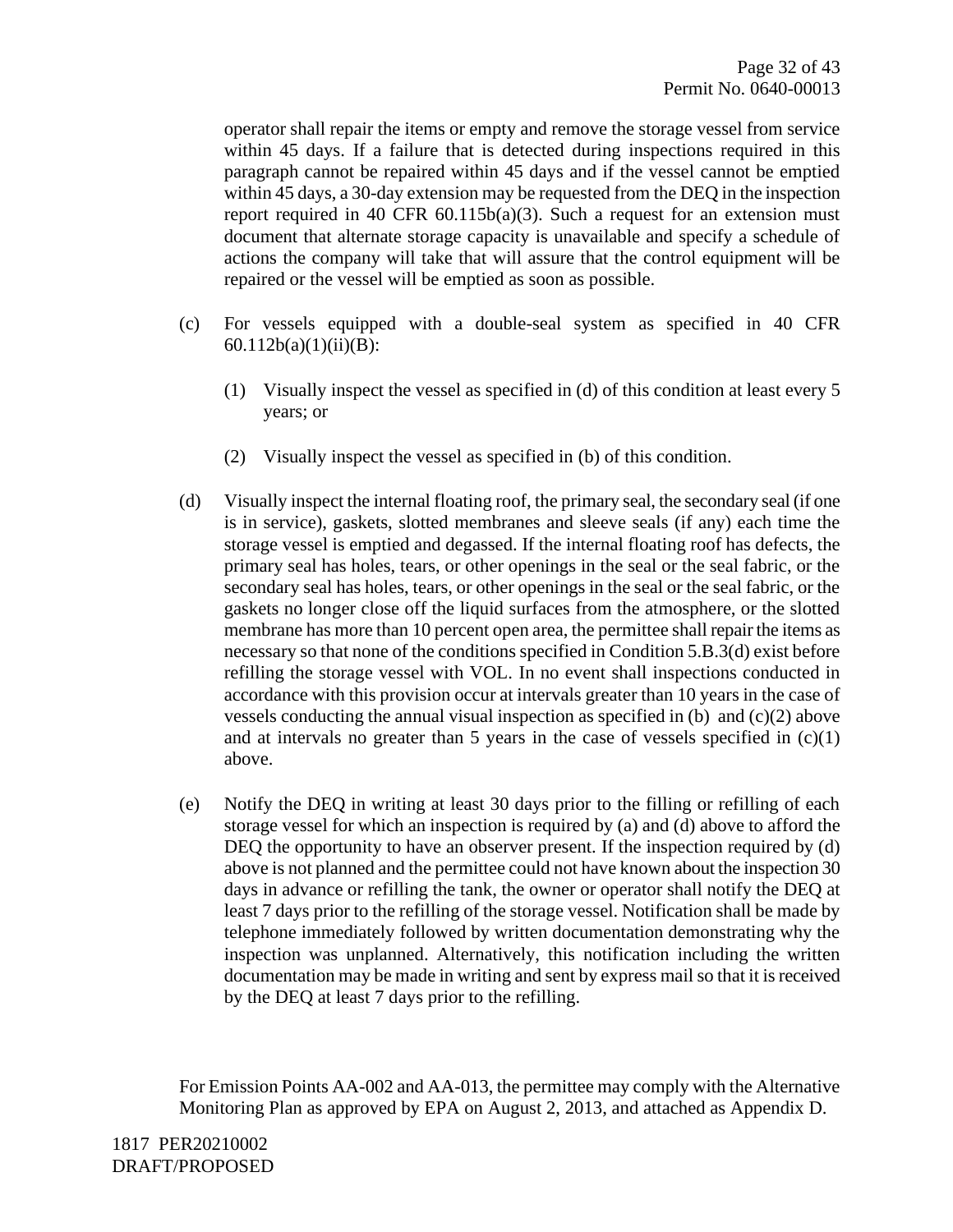(Ref.: 40 CFR 63.11087(c) and 63.11092(e)(1), Subpart BBBBBB)

- 5.B.4 For Emission Points AA-001 through AA-006, AA-013, and AA-014, the permittee shall keep records as specified in 40 CFR 60.115b, except records shall be kept for 5 years, including the following:
	- (a) The permittee shall keep copies of the report that describes the control equipment and certifies that the control equipment meets the specifications of Condition 3.B.6 and Condition 5.B.2.
	- (b) The permittee shall keep a record of each inspection performed as required by Condition 5.B.2. Each record shall identify the storage vessel on which the inspection was performed and shall contain the date the vessel was inspected and the observed condition of each component of the control equipment (seals, internal floating roof, and fittings).
	- (c) If any of the conditions described in Condition 5.B.2(b) are detected during the annual visual inspection required by Condition 5.B.2(b), a report shall be furnished to the DEQ within 30 days of the inspection. Each report shall identify the storage vessel, the nature of the defects, and the date the storage vessel was emptied or the nature of and date the repair was made.
	- (d) After each inspection required by Condition 5.B.2(c) that finds holes or tears in the seal or seal fabric, or defects in the internal floating roof, or other control equipment defects listed in Condition 5.B.2(c)(2), a report shall be furnished to the DEQ within 30 days of the inspection. The report shall identify the storage vessel and the reason it did not meet the specifications of Condition 3.B.6 or Condition 5.B.2(c) and list each repair made.

(Ref.: 40 CFR 63.11087(e) and 63.11094(a), Subpart BBBBBB).

5.B.5 For Emission Point AA-000, the permittee shall perform a monthly leak inspection of all equipment in gasoline service, as defined in 40 CFR 63.11100. For this inspection, detection methods incorporating sight, sound, and smell are acceptable. A log book shall be used and the log book shall contain a list, summary description, or diagram(s) showing the location of all equipment in gasoline service at the facility. Each detection of a liquid or vapor leak shall be recorded in the log book. When a leak is detected, an initial attempt at repair shall be made as soon as practicable, but no later than 5 calendar days after the leak is detected. Repair or replacement of leaking equipment shall be completed within 15 calendar days after detection of each leak. Delay of repair of leaking equipment will be allowed if the repair is not feasible within 15 days. The permittee shall provide in the semiannual report specified Condition 5.C.2, the reason(s) why the repair was not feasible and the date each repair was completed.

(Ref.: 40 CFR 63.11089(a) through (d), Subpart BBBBBB)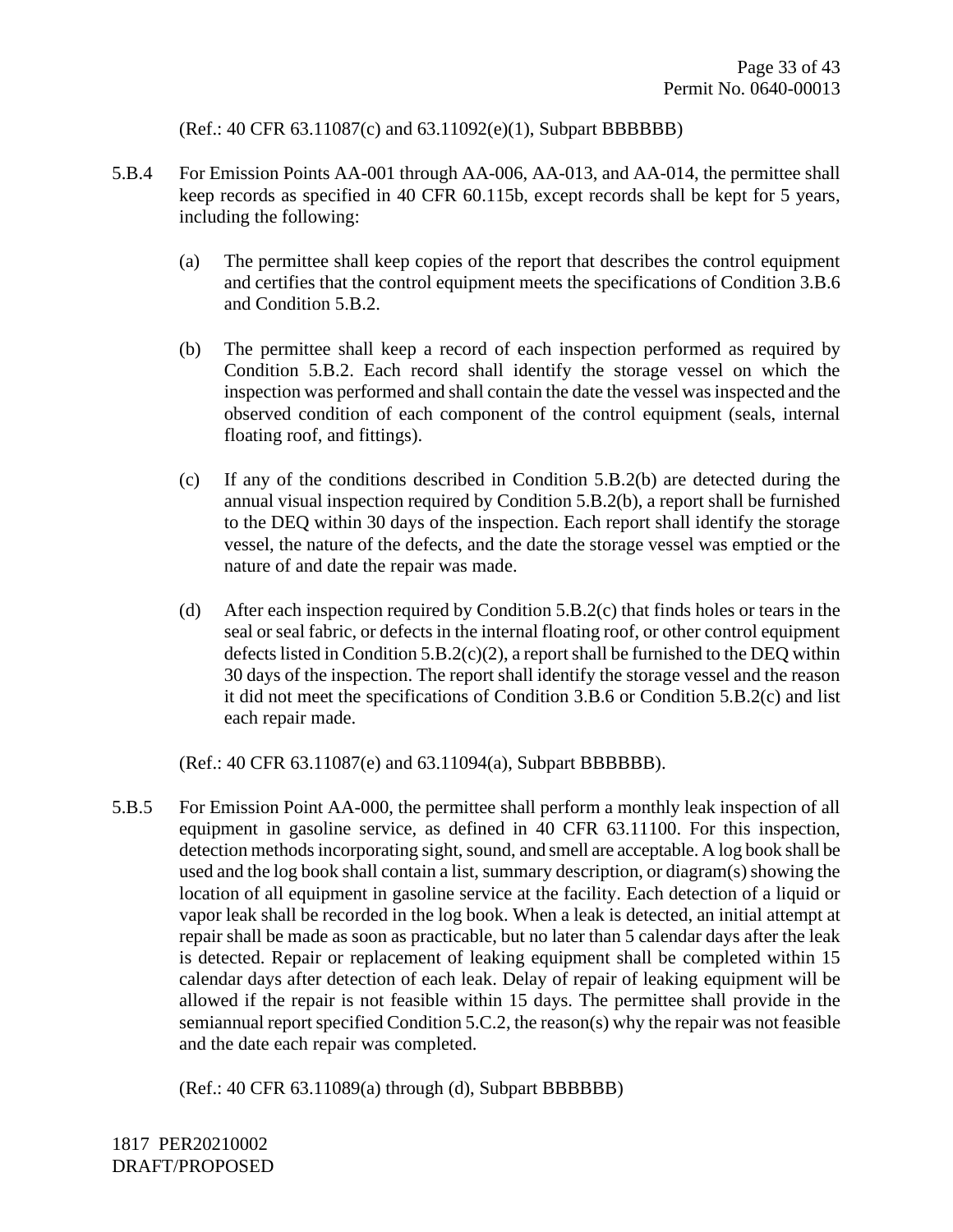5.B.6 For Emission Point AA-000, the permittee shall prepare and maintain a record describing the types, identification numbers, and locations of all equipment in gasoline service.

(Ref.: 40 CFR 63.11089(g) and 63.11094(d), Subpart BBBBBB)

- 5.B.7 For Emission Point AA-000, the permittee shall record in the log book for each leak that is detected, the information specified in the list below:
	- (a) The equipment type and identification number;
	- (b) The nature of the leak (i.e., vapor or liquid) and the method of detection (i.e., sight, sound, or smell);
	- (c) The date the leak was detected and the date of each attempt to repair the leak;
	- (d) Repair methods applied in each attempt to repair the leak;
	- (e) "Repair delayed" and the reason for the delay if the leak is not repaired within 15 calendar days after discovery of the leak;
	- (f) The expected date of successful repair of the leak if the leak is not repaired within 15 days; and
	- (g) The date of successful repair of the leak.
	- (Ref.: 40 CFR 63.11089(g) and 63.11094(e), Subpart BBBBBB)
- 5.B.8 For Emission Point AA-019, the permittee shall keep records of the maintenance conducted on the stationary RICE in order to demonstrate that you operated and maintained the stationary RICE according to the maintenance plan. The permittee shall keep the following records:
	- (a) A copy of each notification and report submitted to comply with 40 CFR 63, Subpart ZZZZ, including all documentation supporting any Initial Notification or Notification of Compliance Status submitted, according to the requirement in 40 CFR 63.10(b)(2)(xiv).
	- (b) Records of the occurrence and duration of each malfunction of operation (i.e., process equipment) or the air pollution control and monitoring equipment.
	- (c) Records of all required maintenance performed on the air pollution control and monitoring equipment.
	- (d) Records of actions taken during periods of malfunction to minimize emissions in accordance with 40 CFR 63.6605(b), including corrective actions to restore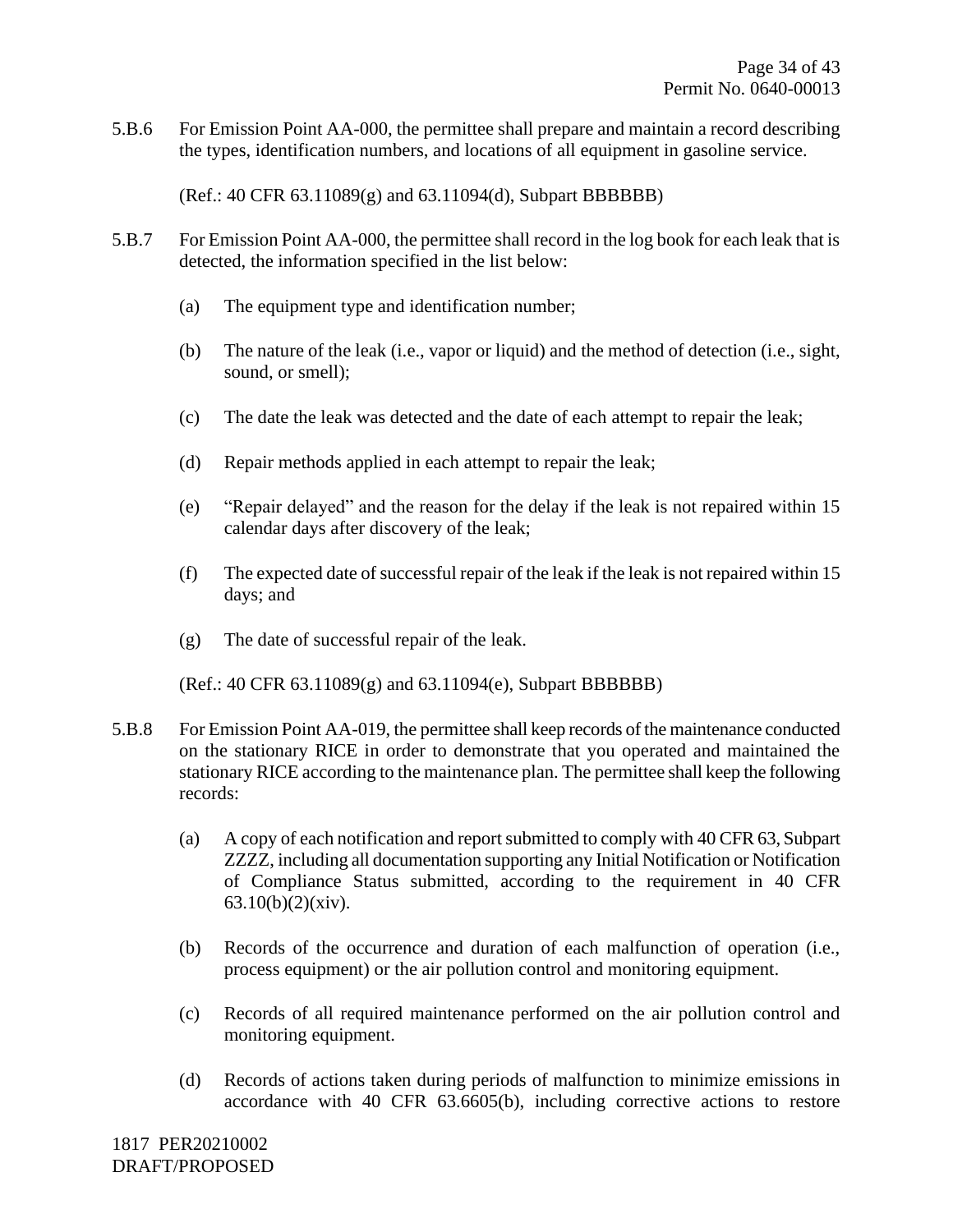malfunctioning process and air pollution control and monitoring equipment to its normal or usual manner of operation.

(e) Records of the hours of operation of the engine that is recorded through the nonresettable hour meter. The permittee must document how many hours are spent for emergency operation, including what classified the operation as emergency and how many hours are spent for non-emergency operation. The permittee must keep records of the time and reason the engine was operated.

(Ref.: 40 CFR 63.6655(a), (e), and (f), Subpart ZZZZ)

- 5.B.9 For Emission Point AA-019, the permittee must meet the following recordkeeping requirements:
	- (a) Records must be in a form suitable and readily available for expeditious review according to 40 CFR  $63.10(b)(1)$ .
	- (b) As specified in 40 CFR 63.10(b)(1), the permittee must keep each record for 5 years following the date of each occurrence, measurement, maintenance, corrective action, report, or record.
	- (c) The permittee must keep each record readily accessible in hard copy or electronic form for at least 5 years after the date of each occurrence, measurement, maintenance, corrective action, report, or record, according to 40 CFR 63.10(b)(1).

(Ref.: 40 CFR 63.6660, Subpart ZZZZ)

5.B.10 For Emission Points AA-021, AA-024, and AA-032, the permittee shall demonstrate compliance with the emission standards specified in Condition 3.B.13 by purchasing an engine certified according to procedures specified in 40 CFR Subpart JJJJ, for the same model year and operating and maintaining the certified engine according to the manufacturer's emission-related written instructions, compliance may be demonstrated by keeping records of conducted maintenance by keeping records of conducted maintenance. If the engine is not operated and maintained according to the manufacturer's emissionrelated written instructions, the engine will be considered a non-certified engine, and the permittee must demonstrate compliance according to 40 CFR 60.4243(a)(2)(iii).

(Ref.: 40 CFR 60.4243(b)(1), Subpart JJJJ)

- 5.B.11 For Emission Points AA-021, AA-024, and AA-032, the permittee shall keep records of the following:
	- (a) All notifications submitted to comply with Subpart JJJJ and all documentation supporting any notification.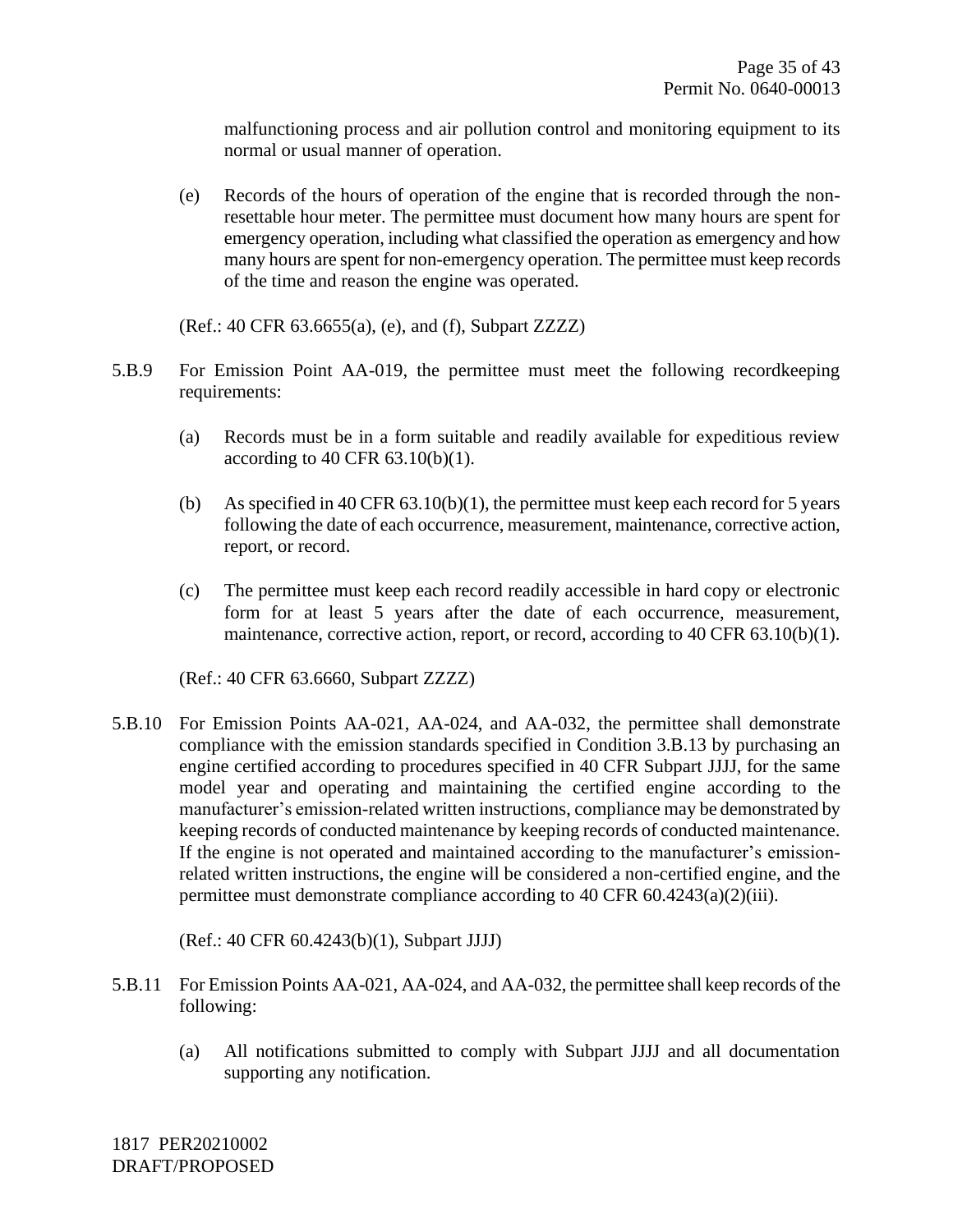- (b) Maintenance conducted on the engine.
- (c) If the stationary SI internal combustion engine is a certified engine, documentation from the manufacturer that the engine is certified to meet the emission standards and information as required in 40 CFR parts 90, 1048, 1054, and 1060, as applicable.
- (d) If the stationary SI internal combustion engine is not a certified engine or is a certified engine operating in a non-certified manner and subject to 40 CFR  $60.4243(a)(2)$ , documentation that the engine meets the emission standards.

(Ref.: 40 CFR 60.4245(a), Subpart JJJJ)

5.B.12 For Emission Points AA-021, AA-024, and AA-032, the permittee shall keep records of the hours of operation of the engine that is recorded through the non-resettable hour meter required in Condition 3.D.5. The permittee must document how many hours are spent for emergency operation, including what classified the operation as emergency and how many hours are spent for non-emergency operation.

(Ref.: 40 CFR 60.4245(b), Subpart JJJJ)

5.B.13 For Emission Points AA-001 through AA-018, the permittee shall maintain monthly records of the following for each tank: the type of petroleum liquid stored, the period of storage and monthly throughput for each petroleum liquid, and the vapor pressure of the petroleum liquid at the storage temperature. This information shall be recorded for each month and used to demonstrate compliance with the rolling 12-month ton/year emission limits, as required by Condition 5.B.1.

(Ref.: 11 Miss. Admin. Code Pt. 2, R. 6.3.A(3)(b))

5.B.14 For Emission Points AA-001 through AA-008, AA-013, and AA-014, the permittee shall monitor and record the number of floating roof landings for each tank and maintain these records on a rolling, consecutive twelve month total basis.

(Ref.: 11 Miss. Admin. Code Pt. 2, R. 6.3.A(3)(b).)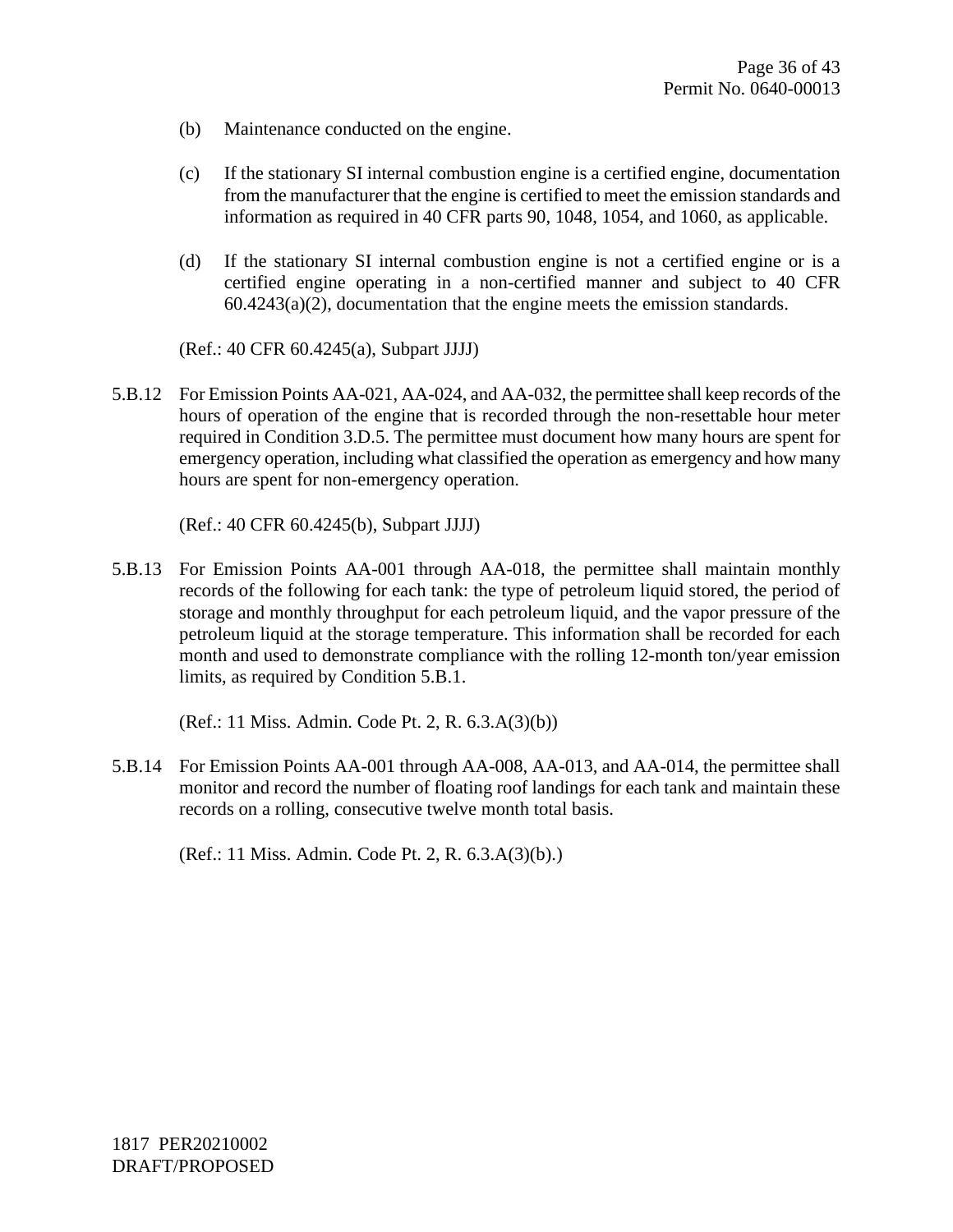| Emission<br>Point(s)                                    | Applicable Requirement                                                        | Condition<br>Number | Pollutant/<br>Parameter<br>Monitored         | <b>Reporting Requirement</b> |
|---------------------------------------------------------|-------------------------------------------------------------------------------|---------------------|----------------------------------------------|------------------------------|
| Facility-<br>wide                                       | 11 Miss. Admin. Code<br>Pt. 2, R. $6.3.A(3)(c)$                               | 5.C.1               | VOC and HAPs                                 | Submit semiannual reports    |
| $AA-000$                                                | $63.11089(g)$ and<br>$63.11095(b)(5)$ and (c),<br><b>Subpart BBBBBB</b>       | 5.C.2               | <b>Leak Detection</b><br>Repair              | Submit semiannual reports    |
| $AA-000$<br>$AA-001$<br>through                         | 40 CFR 63.11087(e) and<br>$63.11095(a)(1)$ and (3),<br><b>Subpart BBBBBB</b>  | 5.C.3               | Leak Detection and<br><b>IFR</b> Inspections | Submit semiannual reports    |
| $AA-006$<br>$AA-013$<br>$AA-014$                        | 40 CFR 63.11089(g) and<br>63.11095(d), Subpart<br><b>BBBBBB</b>               | 5.C.4               | <b>Malfunctions</b>                          | Submit semiannual reports    |
| $AA-019$<br>$AA-021$<br>$AA-024$<br>$AA-032$            | 11 Miss. Admin. Code<br>Pt. 2, R. $6.3.A(3)(a)(2)$                            | 5.C.5               | Operations                                   | Submit semiannual reports    |
| $AA-019$                                                | 40 CFR $63.6650(a)$ , (b),<br>$(c)$ , $(d)$ , and $(f)$ , Subpart<br>7.7.7.7. | 5.C.6               | <b>HAPs</b>                                  | Submit semiannual reports    |
| $AA-001$<br>through<br>$AA-008$<br>$AA-013$<br>$AA-014$ | 11 Miss. Admin. Code<br>Pt. 2, R. $6.3.A(3)(c)$                               | 5.C.7               | <b>Floating Roof</b><br>Landings             | Submit semiannual reports    |

#### C. Specific Reporting Requirements

5.C.1 For the entire facility, the permittee shall submit semiannual reports providing the total VOC emission rate, the emission rate of each individual HAP, and the total combined HAP emission rate in tons/year for each consecutive 12-month period on a rolling basis. The reports shall be submitted in accordance with the requirements set forth in Condition 5.A.4 of this permit.

(Ref.: 11 Miss. Admin. Code Pt. 2, R. 6.3.A(3)(c))

- 5.C.2 For Emission Point AA-000, the permittee shall submit semiannual reports providing excess emissions information. An excess emissions event is each occurrence of an equipment leak for which no repair attempt was made within 5 days or for which repair was not completed within 15 days after detection. The excess emission report must include the following information:
	- (a) The date on which the leak was detected;
	- (b) The date of each attempt to repair the leak;
	- (c) The reasons for the delay of repair; and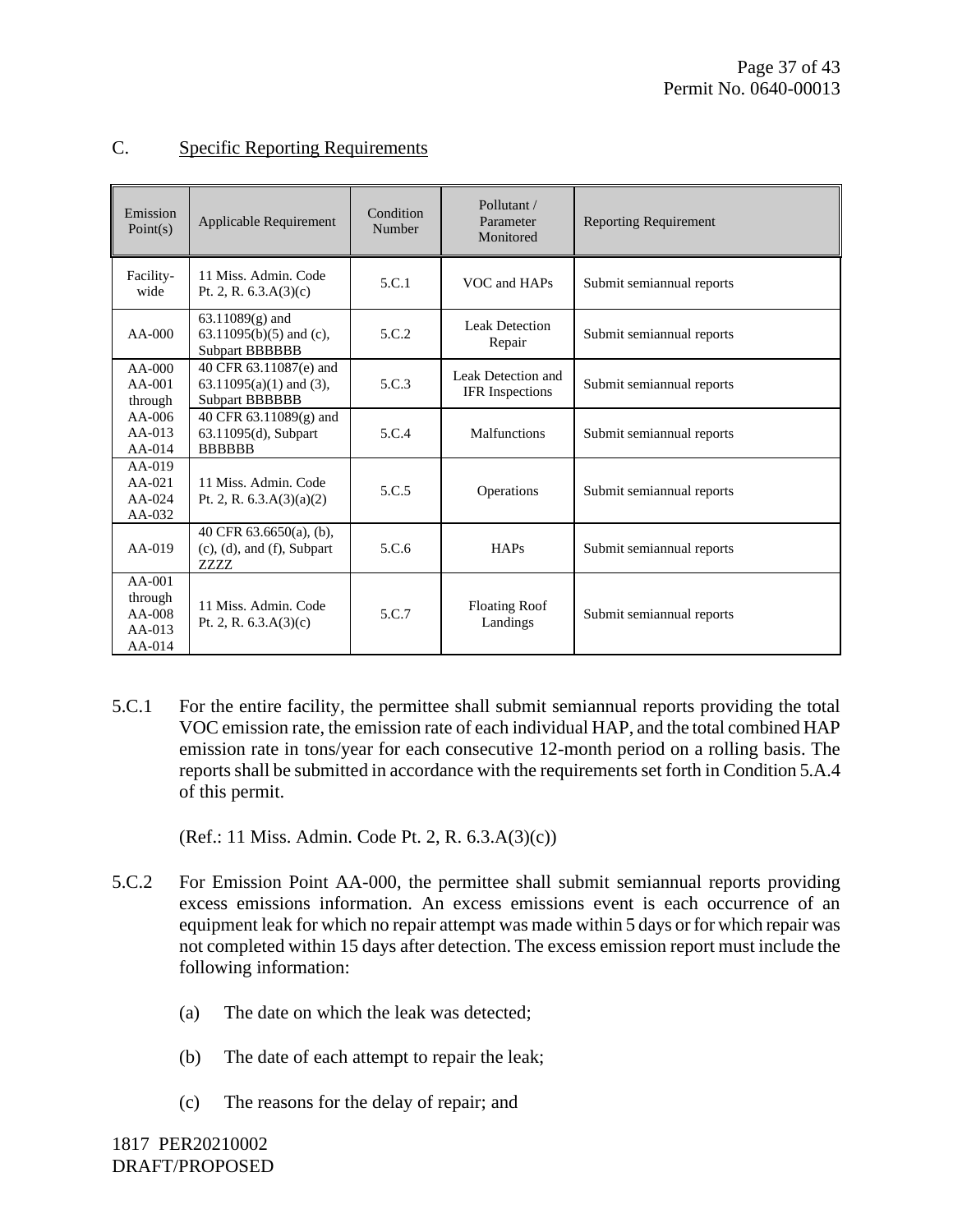(d) The date of successful repair. If no excess emission event has occurred during the previous 6-month period, no report is required.

The reports shall be submitted in accordance with Condition 5.A.4.

(Ref.: 40 CFR 63.110089(g) and 63.11095(b)(5) and (c), Subpart BBBBBB)

- 5.C.3 The permittee shall submit the following information to the DEQ in the semiannual compliance report:
	- (a) For Emission Points AA-001 through AA-006 and AA-013 through AA-014, the information specified in 40 CFR 60.115b(a), including:
		- (1) A report that describes the control equipment and certifies that the control equipment meets the specifications of Condition 3.B.6 and Condition 5.B.2(a).
		- (2) Records of each inspection performed as required by Condition 5.B.2(a) through (d). Each record shall identify the storage vessel on which the inspection was performed and shall contain the date the vessel was inspected and the observed condition of each component of the control equipment (seals, internal floating roof, and fittings).
		- (3) If any of the conditions described in Condition 5.B.2(b) are detected during the annual visual inspection required by Condition 5.B.2(b), a report identifying the storage vessel, the nature of the defects, and the date the storage vessel was emptied or the nature of and date the repair was made.
		- (4) After each inspection required by Condition 5.B.2(c) that finds holes or tears in the seal or seal fabric, or defects in the internal floating roof, or other control equipment defects listed in Condition 5.B.2(c)(2), a report shall be furnished to the DEQ within 30 days of the inspection. The report shall identify the storage vessel and the reason it did not meet the specifications of Condition 3.B.6 or Condition 5.B.2(c) and list each repair made.
	- (b) For equipment leak inspections, the number of equipment leaks not repaired within 15 days after detection.

The reports shall be submitted in accordance with Condition 5.A.4.

(Ref.: 40 CFR 63.11087(e) and 40 CFR 63.11095(a)(1) and (3), Subpart BBBBBB)

5.C.4 For Emission Points AA-000 through AA-006, AA-013, and AA-014, the permittee shall submit in accordance with Condition 5.A.4 a semiannual report including the number, duration, and a brief description of each type of malfunction which occurred during the reporting period and which caused or may have caused any applicable emission limitation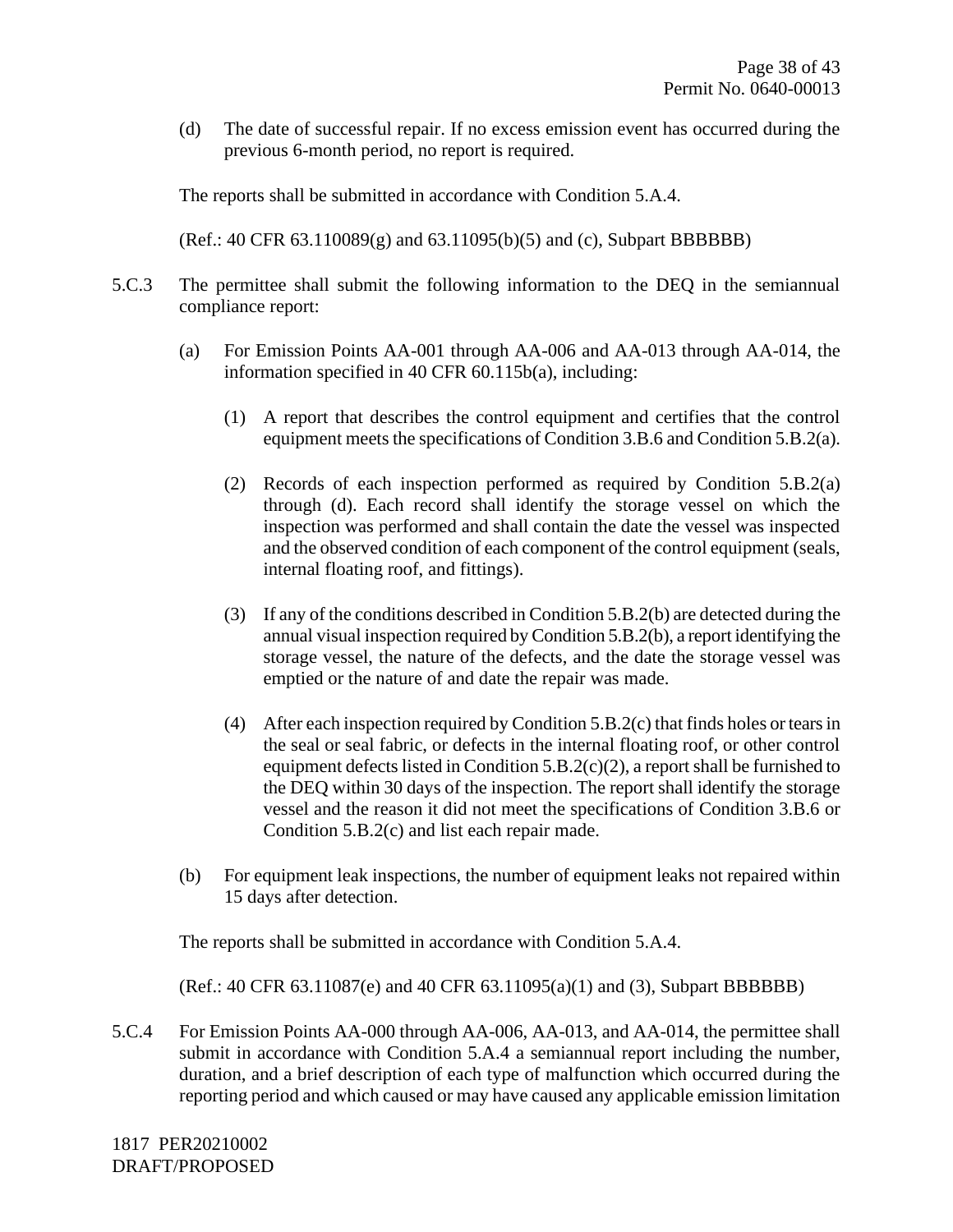to be exceeded. The report must also include a description of actions taken by a permittee during a malfunction of an affected source to minimize emissions in accordance with 40 CFR 63.11085(a), including actions taken to correct a malfunction. The report may be submitted as a part of the semiannual compliance report.

(Ref.: 40 CFR 63.110089(g) and 63.11095(d), Subpart BBBBBB)

5.C.5 For Emission Points AA-019, AA-021. AA-024, and AA-032, the permittee shall submit in accordance with Condition 5.A.4, records of the operation of the engine in emergency and non-emergency service that are recorded through the non-resettable hour meter. This report must contain at a minimum the records required by Conditions 5.B.7(e) and 5.B.11.

(Ref.: 11 Miss. Admin. Code Pt. 2, R. 6.3.A(3)(a)(2))

- 5.C.6 For Emission Point AA-019, the permittee shallsubmit a semiannual compliance report in accordance with Condition 5.A.4 containing the information below:
	- (a) Each Compliance report must contain the information below:
		- (1) Company name and address.
		- (2) Statement by a responsible official, with that official's name, title, and signature, certifying the accuracy of the content of the report.
		- (3) Date of report and beginning and ending dates of the reporting period.
		- (4) If the engine had a malfunction during the reporting period, the compliance report must include the number, duration, and a brief description for each type of malfunction which occurred during the reporting period and which caused or may have caused any applicable emission limitation to be exceeded. The report must also include a description of actions taken by the permittee during a malfunction of an affected source to minimize emissions in accordance with 40 CFR 63.6605(b), including actions taken to correct a malfunction.
		- (5) If there are no deviations from any applicable emission or operating limitations, a statement that there were no deviations from the emission or operating limitations during the reporting period.
	- (b) For each deviation from an emission or operating limitation that occurs, the Compliance report must contain the information in Condition 5.C.6(f)(1) through (4) and the information below:
		- (1) The total operating time of the engine at which the deviation occurred during the reporting period.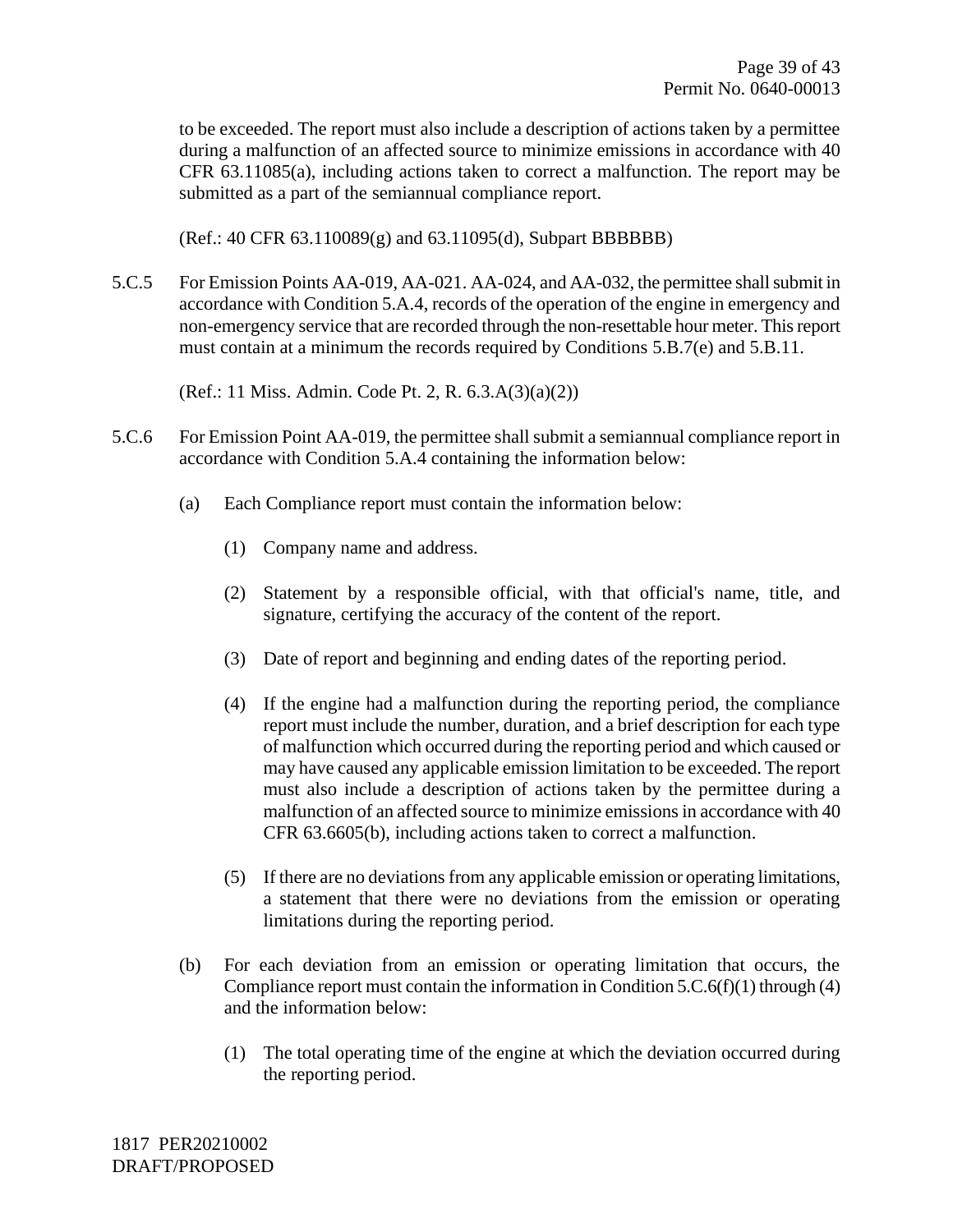(2) Information on the number, duration, and cause of deviations (including unknown cause, if applicable), as applicable, and the corrective action taken.

(Ref.: 40 CFR 63.6650(a), (b), (c), (d), and (f), Subpart ZZZZ)

5.C.7 For Emission Points AA-001 through AA-008, AA-013, and AA-014, the permittee shall submit semiannual reports providing the number of floating roof landings for each tank for each consecutive 12-month period on a rolling basis. The reports shall be submitted in accordance with the requirements set forth in Condition 5.A.4 of this permit.

(Ref.: 11 Miss. Admin. Code Pt. 2, R. 6.3.A(3)(c))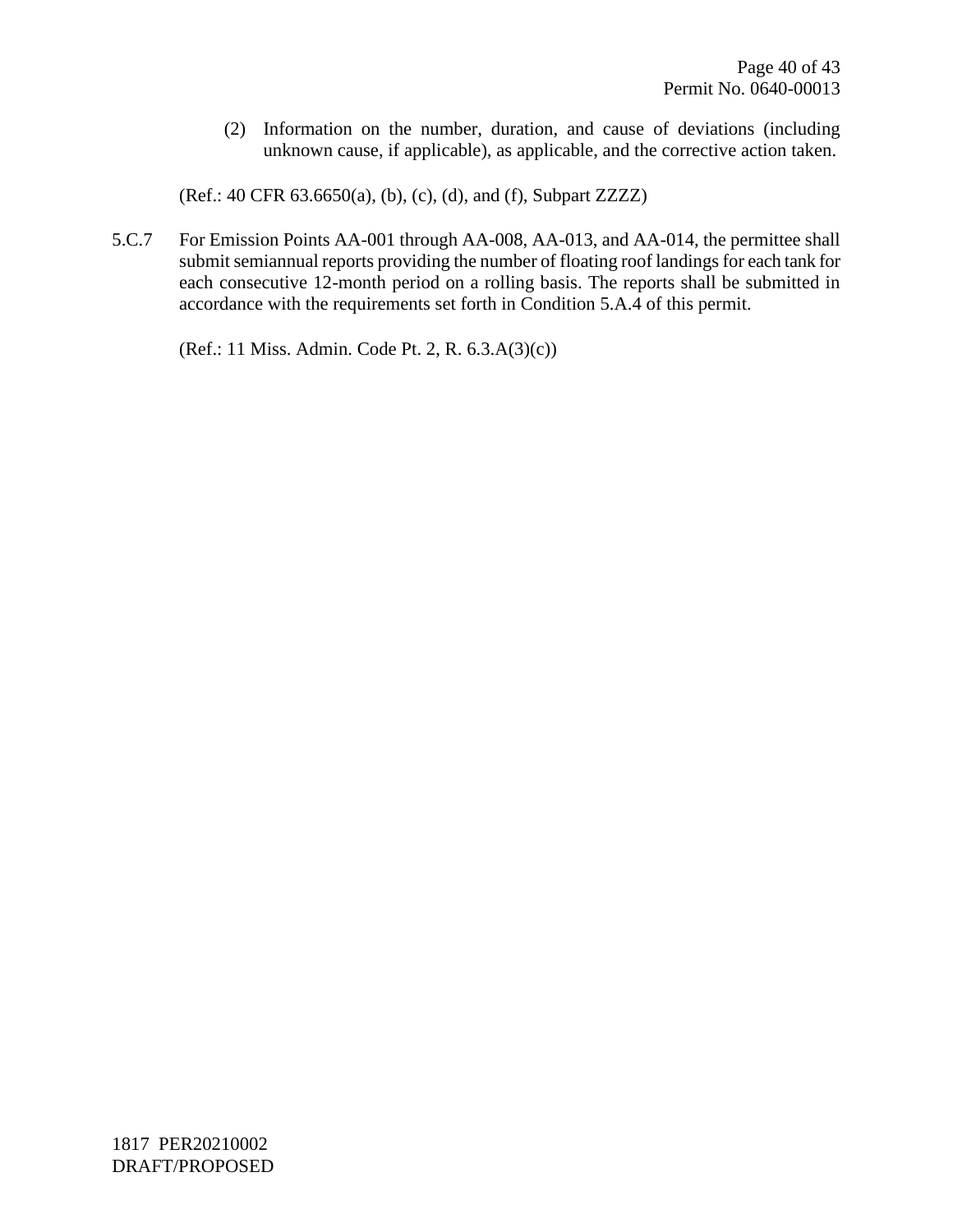### SECTION 6. ALTERNATIVE OPERATING SCENARIOS

6.1 For the entire facility, for emissions calculations required in Condition 5.B.1, the permittee may use an alternative deck seam loss factor of 0.0085 lb-mole/ft-year, as approved in the letter attached in Appendix C.

(Ref.: 11 Miss. Admin. Code Pt. 2, R. 6.3.A(3)(b).)

6.2 For Emission Points AA-002 and AA-013, in lieu of the requirements of Condition 5.B.3, the permittee may comply with the Alternative Monitoring Plan as approved by EPA on August 2, 2013, and attached as Appendix D.

(Ref.: 11 Miss. Admin. Code Pt. 2, R. 6.3.A(3)(b).)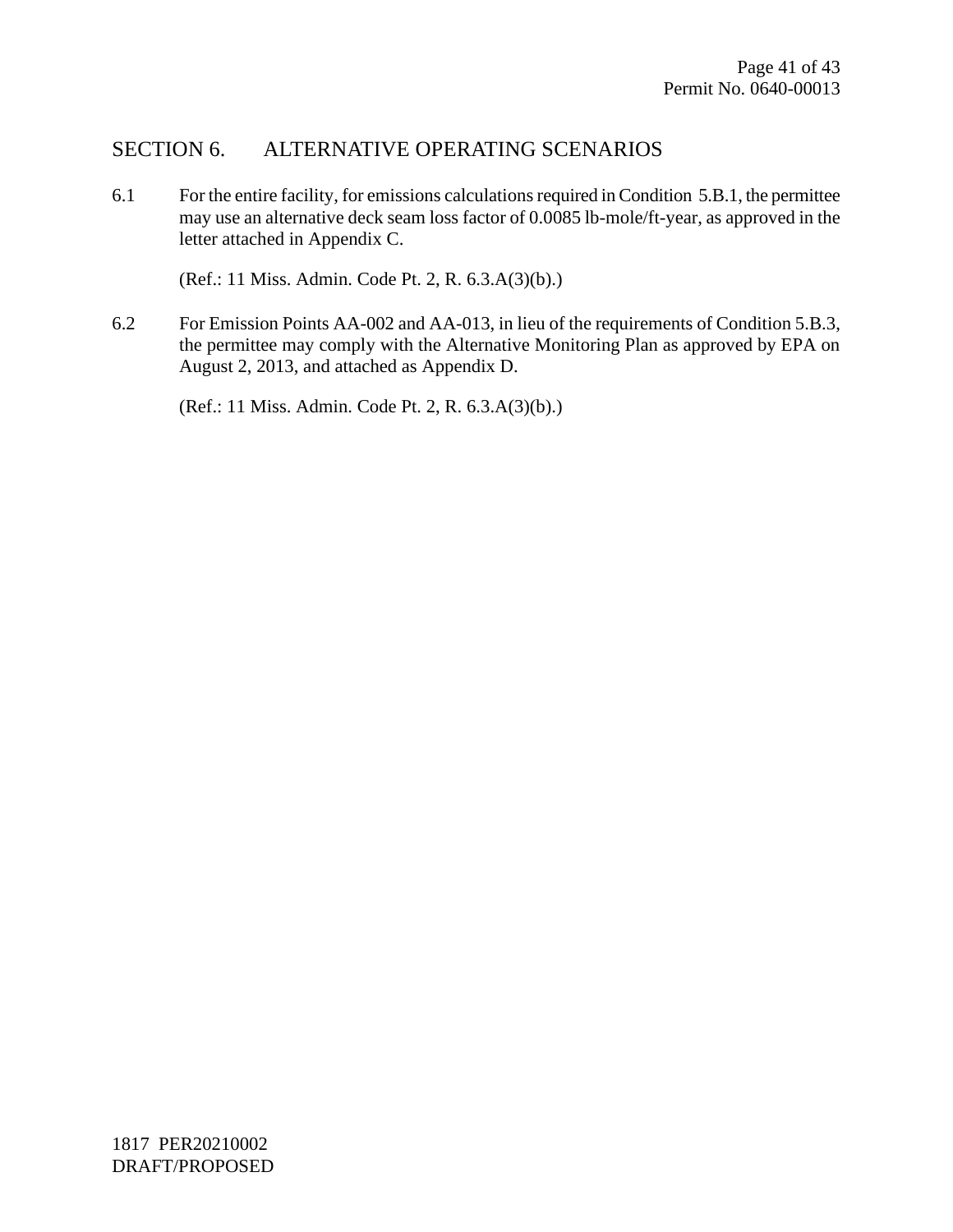### SECTION 7. TITLE VI REQUIREMENTS

The following are applicable or potentially applicable requirements originating from Title VI of the Clean Air Act – Stratospheric Ozone Protection. The full text of the referenced regulations may be found on-line at **<http://www.ecfr.gov/>** under Title 40, or DEQ shall provide a copy upon request from the permittee.

- 7.1 If the permittee produces, transforms, destroys, imports or exports a controlled substance or imports or exports a controlled product, the permittee shall comply with the applicable requirements of 40 CFR Part 82, Subpart A – Production and Consumption Controls.
- 7.2 If the permittee performs service on a motor vehicle for consideration when this service involves the refrigerant in the motor vehicle air conditioner (MVAC), the permittee shall comply with the applicable requirements of 40 CFR Part 82, Subpart B – Servicing of Motor Vehicle Air Conditioners.
- 7.3 The permittee shall comply with the applicable requirements of 40 CFR Part 82, Subpart E – The Labeling of Products Using Ozone-Depleting Substances, for the following containers and products:
	- (a) All containers in which a class I or class II substance is stored or transported;
	- (b) All products containing a class I substance; and
	- (c) All products directly manufactured with a process that uses a class I substance, unless otherwise exempted by this subpart or, unless EPA determines for a particular product that there are no substitute products or manufacturing processes for such product that do not rely on the use of a class I substance, that reduce overall risk to human health and the environment, and that are currently or potentially available. If the EPA makes such a determination for a particular product, then the requirements of this subpart are effective for such product no later than January 1, 2015.
- 7.4 If the permittee performs any of the following activities, the permittee shall comply with the applicable requirements of 40 CFR Part 82, Subpart  $F -$  Recycling and Emissions Reduction:
	- (a) Servicing, maintaining, or repairing appliances;
	- (b) Disposing of appliances, including small appliances and motor vehicle air conditioners; or
	- (c) Refrigerant reclaimers, technician certifying programs, appliance owners and operators, manufacturers of appliances, manufacturers of recycling and recovery equipment, approved recycling and recovery equipment testing organizations, as well as persons selling, offering for sale, and/or purchasing class I, class II, or non-exempt substitute refrigerants.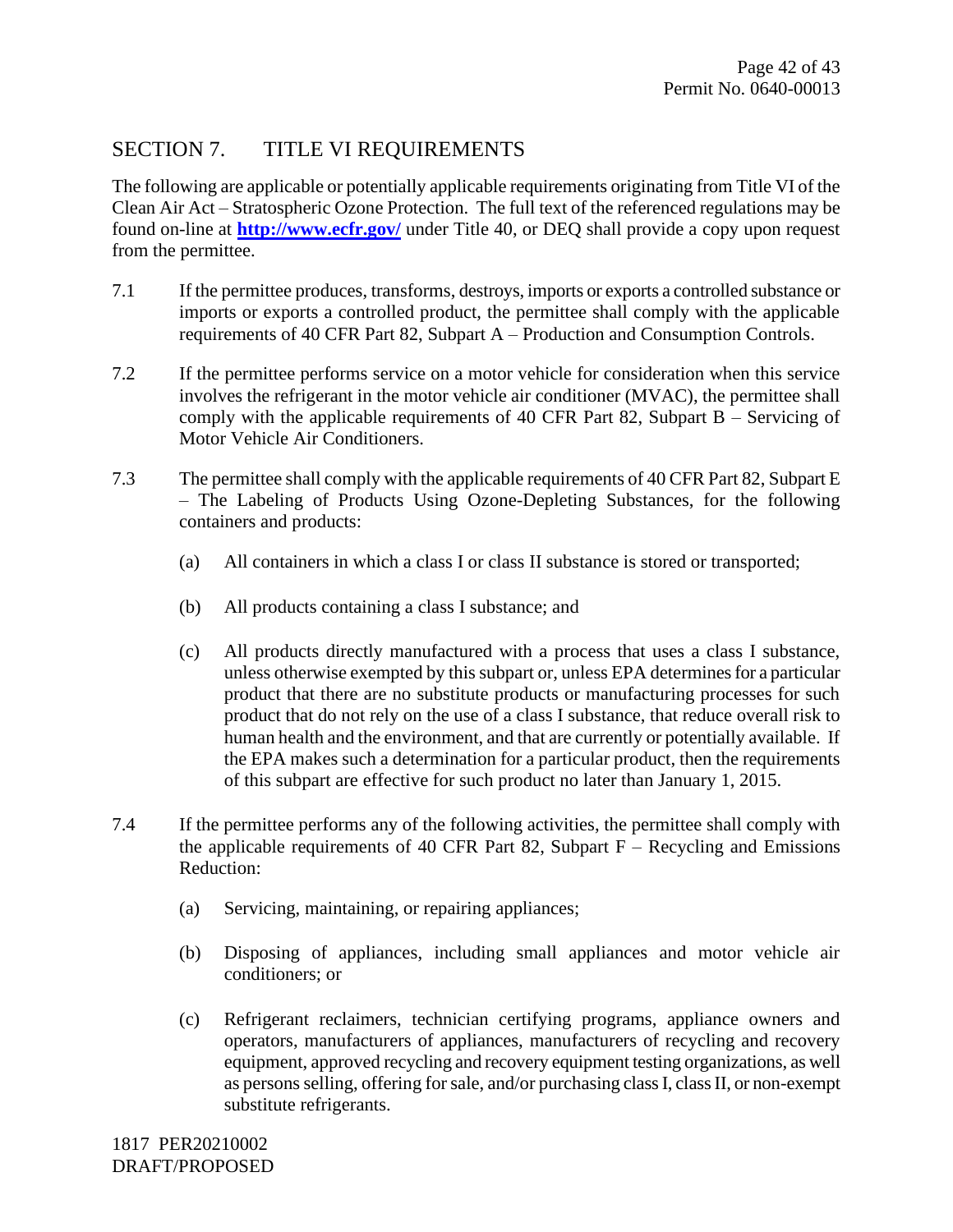- 7.5 The permittee shall be allowed to switch from any ozone-depleting substance to any acceptable alternative that is listed in the Significant New Alternatives Policy (SNAP) program promulgated pursuant to 40 CFR Part 82, Subpart G – Significant New Alternatives Policy Program. The permittee shall also comply with any use conditions for the acceptable alternative substance.
- <span id="page-42-0"></span>7.6 If the permittee performs any of the following activities, the permittee shall comply with the applicable requirements of 40 CFR Part 82, Subpart H – Halon Emissions Reduction:
	- (a) Any person testing, servicing, maintaining, repairing, or disposing of equipment that contains halons or using such equipment during technician training;
	- (b) Any person disposing of halons;
	- (c) Manufacturers of halon blends; or
	- (d) Organizations that employ technicians who service halon-containing equipment.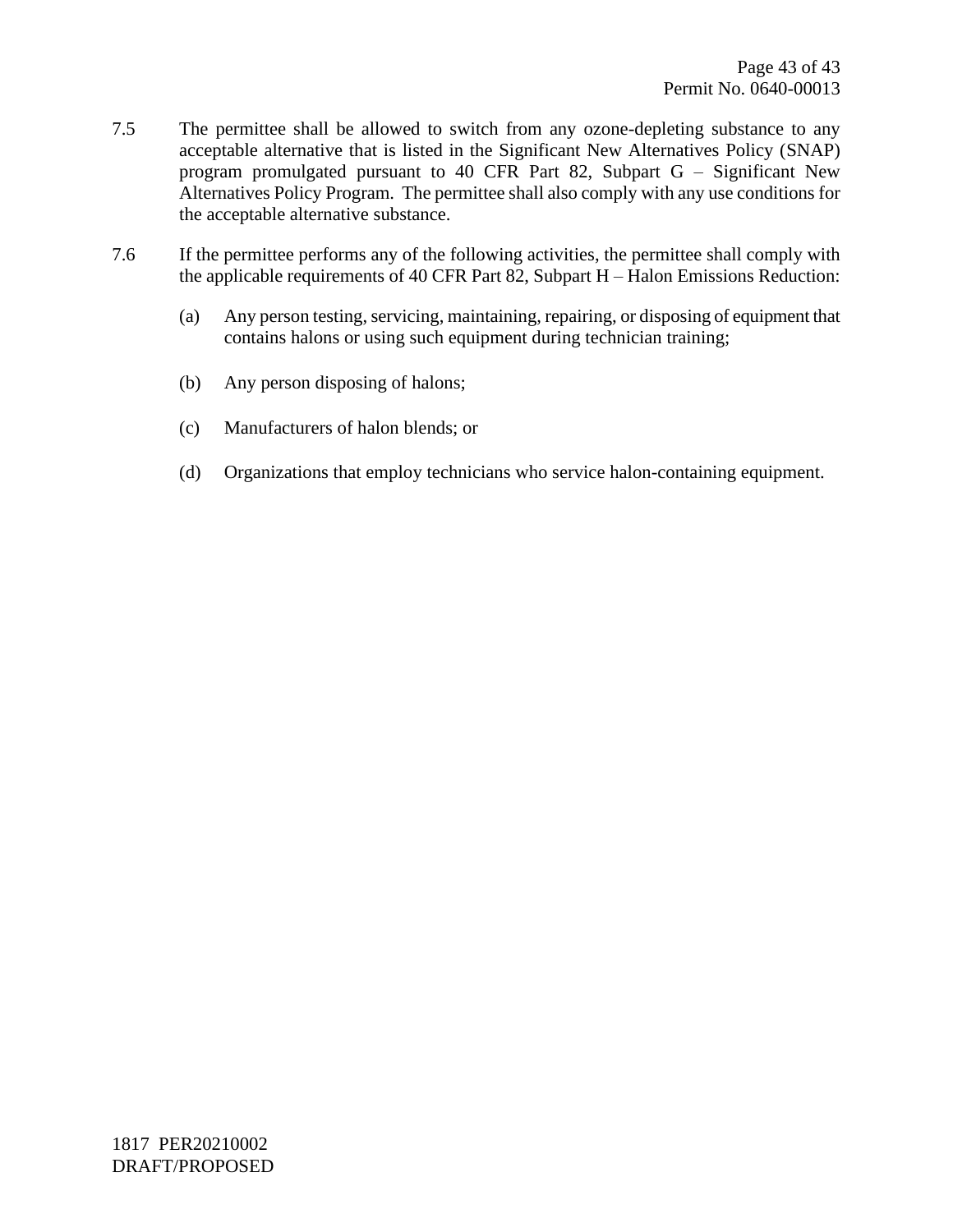## **APPENDIX A**

## **List of Abbreviations Used In this Permit**

| 11 Miss. Admin. Code Pt. 2, Ch. 1. | Air Emission Regulations for the Prevention, Abatement, and<br><b>Control of Air Contaminants</b>      |
|------------------------------------|--------------------------------------------------------------------------------------------------------|
| 11 Miss. Admin. Code Pt. 2, Ch. 2. | Permit Regulations for the Construction and/or Operation of Air<br><b>Emissions Equipment</b>          |
| 11 Miss. Admin. Code Pt. 2, Ch. 3. | Regulations for the Prevention of Air Pollution Emergency Episodes                                     |
| 11 Miss. Admin. Code Pt. 2, Ch. 4. | <b>Ambient Air Quality Standards</b>                                                                   |
| 11 Miss. Admin. Code Pt. 2, Ch. 5. | Regulations for the Prevention of Significant Deterioration of Air                                     |
|                                    | Quality                                                                                                |
| 11 Miss. Admin. Code Pt. 2, Ch. 6. | Air Emissions Operating Permit Regulations for the Purposes of<br>Title V of the Federal Clean Air Act |
| 11 Miss. Admin. Code Pt. 2, Ch. 7. | Acid Rain Program Permit Regulations for Purposes of Title IV of<br>the Federal Clean Air Act          |
| <b>BACT</b>                        | Best Available Control Technology                                                                      |
| <b>CEM</b>                         | <b>Continuous Emission Monitor</b>                                                                     |
| <b>CEMS</b>                        | <b>Continuous Emission Monitoring System</b>                                                           |
| <b>CFR</b>                         | Code of Federal Regulations                                                                            |
| $\rm CO$                           | Carbon Monoxide                                                                                        |
| <b>COM</b>                         | <b>Continuous Opacity Monitor</b>                                                                      |
| <b>COMS</b>                        | <b>Continuous Opacity Monitoring System</b>                                                            |
| <b>DEQ</b>                         | Mississippi Department of Environmental Quality                                                        |
| <b>EPA</b>                         | United States Environmental Protection Agency                                                          |
| gr/dscf                            | Grains Per Dry Standard Cubic Foot                                                                     |
| HP                                 | Horsepower                                                                                             |
| <b>HAP</b>                         | Hazardous Air Pollutant                                                                                |
| lb/hr                              | Pounds per Hour                                                                                        |
| M or K                             | Thousand                                                                                               |
| <b>MACT</b>                        | Maximum Achievable Control Technology                                                                  |
| MM                                 | Million                                                                                                |
| <b>MMBTUH</b>                      | Million British Thermal Units per Hour                                                                 |
| NA                                 | Not Applicable                                                                                         |
| <b>NAAQS</b>                       | National Ambient Air Quality Standards                                                                 |
| <b>NESHAP</b>                      | National Emissions Standards for Hazardous Air Pollutants, 40                                          |
|                                    | CFR 61 or National Emission Standards for Hazardous Air                                                |
|                                    | Pollutants for Source Categories, 40 CFR 63                                                            |
| <b>NMVOC</b>                       | Non-Methane Volatile Organic Compounds                                                                 |
| NO <sub>x</sub>                    | Nitrogen Oxides                                                                                        |
| <b>NSPS</b>                        | New Source Performance Standards, 40 CFR 60                                                            |
| O&M                                | <b>Operation and Maintenance</b>                                                                       |
| PM                                 | <b>Particulate Matter</b>                                                                              |
| $PM_{10}$                          | Particulate Matter less than 10 µm in diameter                                                         |
| ppm                                | Parts per Million                                                                                      |
| <b>PSD</b>                         | Prevention of Significant Deterioration, 40 CFR 52                                                     |
| <b>SIP</b>                         | <b>State Implementation Plan</b>                                                                       |
| SO <sub>2</sub>                    | <b>Sulfur Dioxide</b>                                                                                  |
| <b>TPY</b>                         | Tons per Year                                                                                          |
| <b>TRS</b>                         | <b>Total Reduced Sulfur</b>                                                                            |
| <b>VEE</b>                         | <b>Visible Emissions Evaluation</b>                                                                    |
| <b>VHAP</b>                        | Volatile Hazardous Air Pollutant                                                                       |
| <b>VOC</b>                         | Volatile Organic Compound                                                                              |